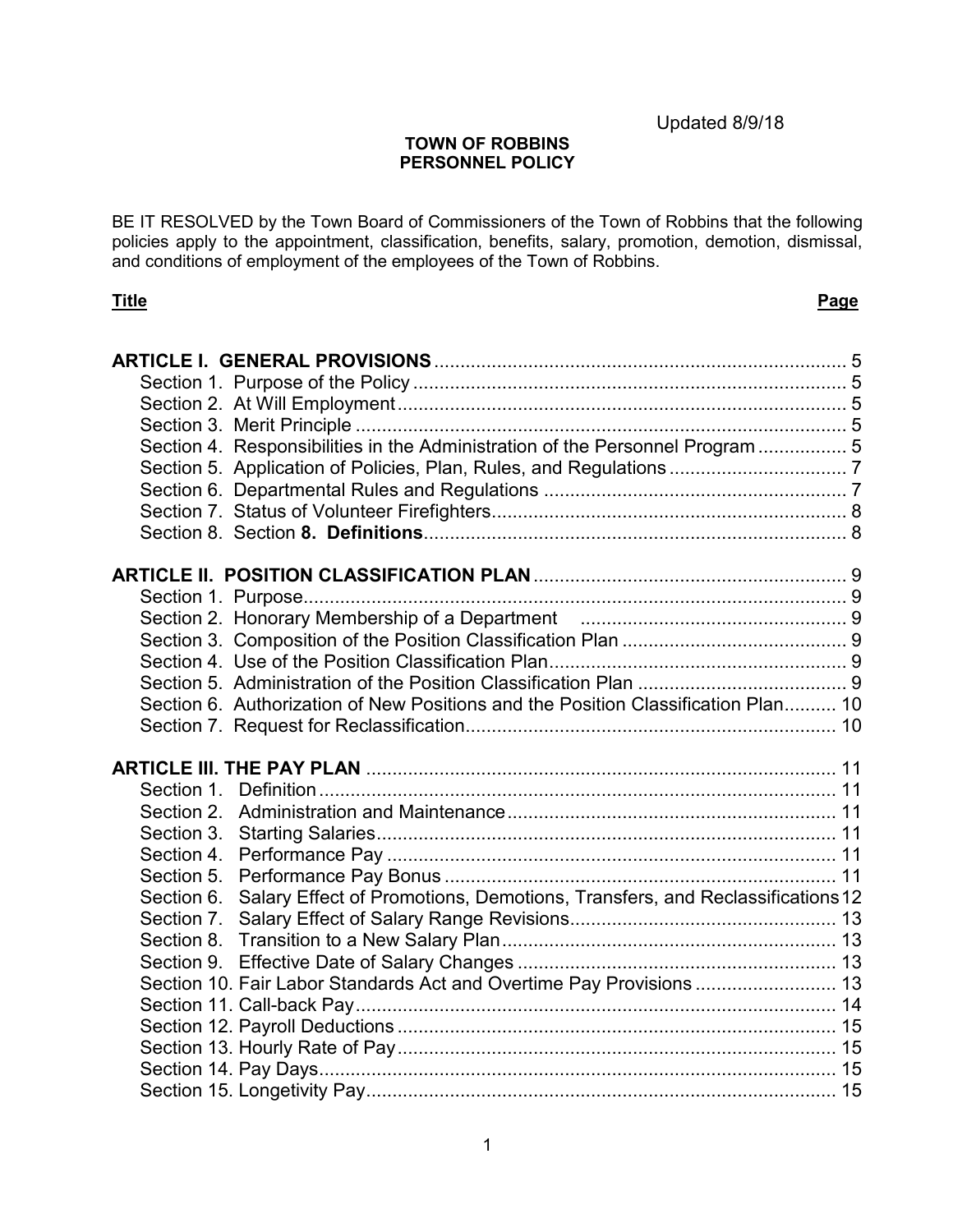| Updated 8/9/18                                                              |  |
|-----------------------------------------------------------------------------|--|
| Section 16. Pay for Interim Assignments in a Higer Level Classification  15 |  |
|                                                                             |  |

| Section 2. Implementation of Equal Employment Opportunity Policy 17<br>Section 4.<br>Section 5.<br>Section 8<br>Section 2. Employee Group Health, Life, Dental and Vision Insurance  27 |  |
|-----------------------------------------------------------------------------------------------------------------------------------------------------------------------------------------|--|
|                                                                                                                                                                                         |  |
|                                                                                                                                                                                         |  |
|                                                                                                                                                                                         |  |
|                                                                                                                                                                                         |  |
|                                                                                                                                                                                         |  |
|                                                                                                                                                                                         |  |
|                                                                                                                                                                                         |  |
|                                                                                                                                                                                         |  |
|                                                                                                                                                                                         |  |
|                                                                                                                                                                                         |  |
|                                                                                                                                                                                         |  |
|                                                                                                                                                                                         |  |
|                                                                                                                                                                                         |  |
|                                                                                                                                                                                         |  |
|                                                                                                                                                                                         |  |
|                                                                                                                                                                                         |  |
|                                                                                                                                                                                         |  |
|                                                                                                                                                                                         |  |
|                                                                                                                                                                                         |  |
|                                                                                                                                                                                         |  |
|                                                                                                                                                                                         |  |
|                                                                                                                                                                                         |  |
|                                                                                                                                                                                         |  |
|                                                                                                                                                                                         |  |
|                                                                                                                                                                                         |  |
|                                                                                                                                                                                         |  |
|                                                                                                                                                                                         |  |
|                                                                                                                                                                                         |  |
|                                                                                                                                                                                         |  |
|                                                                                                                                                                                         |  |
|                                                                                                                                                                                         |  |
|                                                                                                                                                                                         |  |
|                                                                                                                                                                                         |  |
|                                                                                                                                                                                         |  |
|                                                                                                                                                                                         |  |
|                                                                                                                                                                                         |  |
|                                                                                                                                                                                         |  |
|                                                                                                                                                                                         |  |
|                                                                                                                                                                                         |  |
|                                                                                                                                                                                         |  |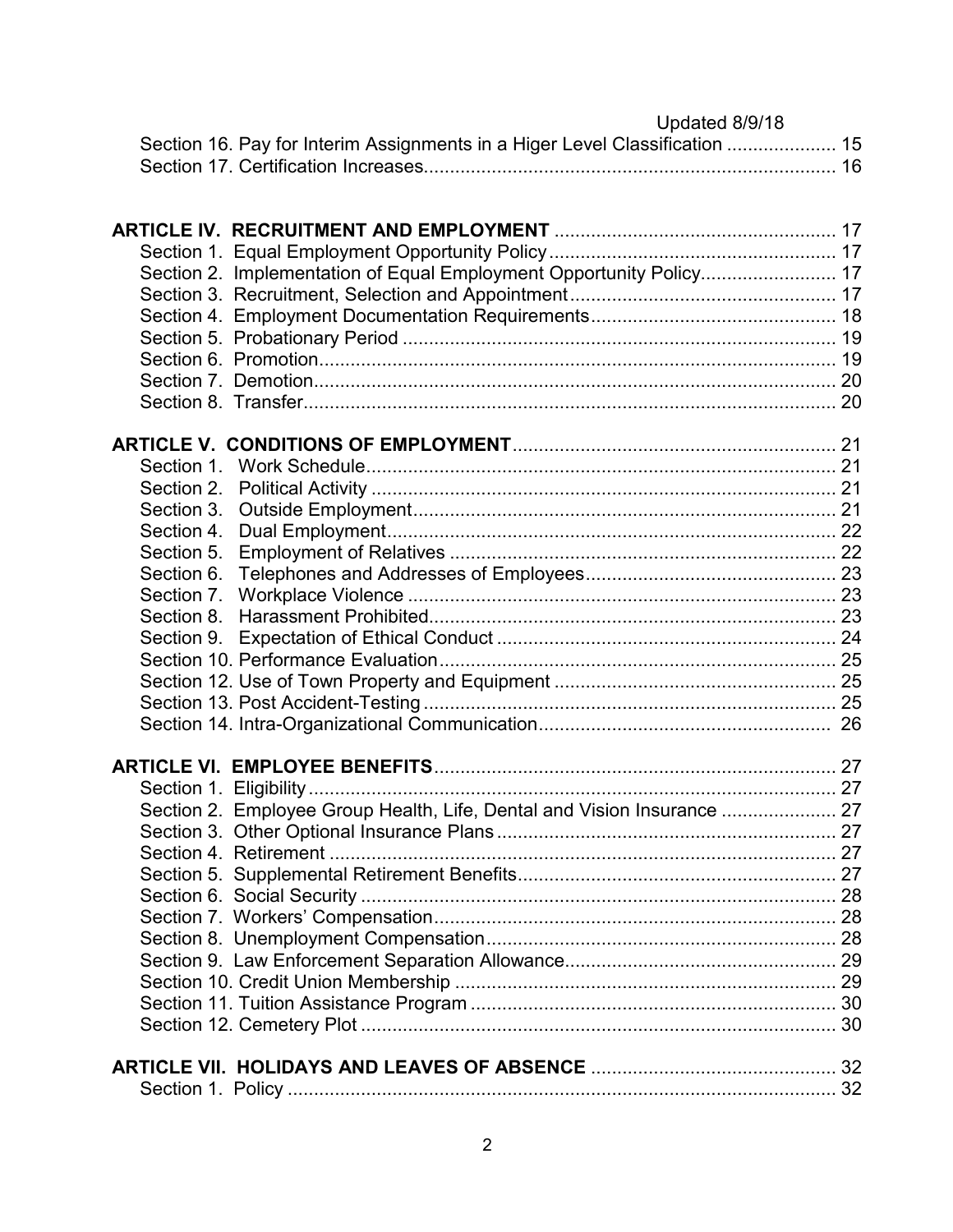| Section 4. Holidays: Compensation When Work is Required or Regularly Scheduled Off |  |
|------------------------------------------------------------------------------------|--|
|                                                                                    |  |
|                                                                                    |  |
|                                                                                    |  |
|                                                                                    |  |
|                                                                                    |  |
|                                                                                    |  |
|                                                                                    |  |
|                                                                                    |  |
|                                                                                    |  |
|                                                                                    |  |
|                                                                                    |  |
|                                                                                    |  |
|                                                                                    |  |
|                                                                                    |  |
|                                                                                    |  |
|                                                                                    |  |
| Section 20. Family Medical Leave: Retention and Continuation of Benefits  39       |  |
|                                                                                    |  |
|                                                                                    |  |
|                                                                                    |  |
| Section 24. Reinstatement Following Military and other USERRA Service 41           |  |
|                                                                                    |  |
|                                                                                    |  |
|                                                                                    |  |
|                                                                                    |  |
|                                                                                    |  |
|                                                                                    |  |
|                                                                                    |  |
|                                                                                    |  |
|                                                                                    |  |
|                                                                                    |  |
|                                                                                    |  |
|                                                                                    |  |
|                                                                                    |  |
|                                                                                    |  |
|                                                                                    |  |
|                                                                                    |  |
| ARTICLE IX. UNSATISFACTORY JOB PERFORMANCE AND DETRIMENTAL                         |  |
|                                                                                    |  |
| Section 1. Disciplinary Action for Unsatisfactory Job Performance 46               |  |
|                                                                                    |  |
|                                                                                    |  |

[Section 3. Communication and Warning Procedures Preceding Disciplinary Action](#page-46-0)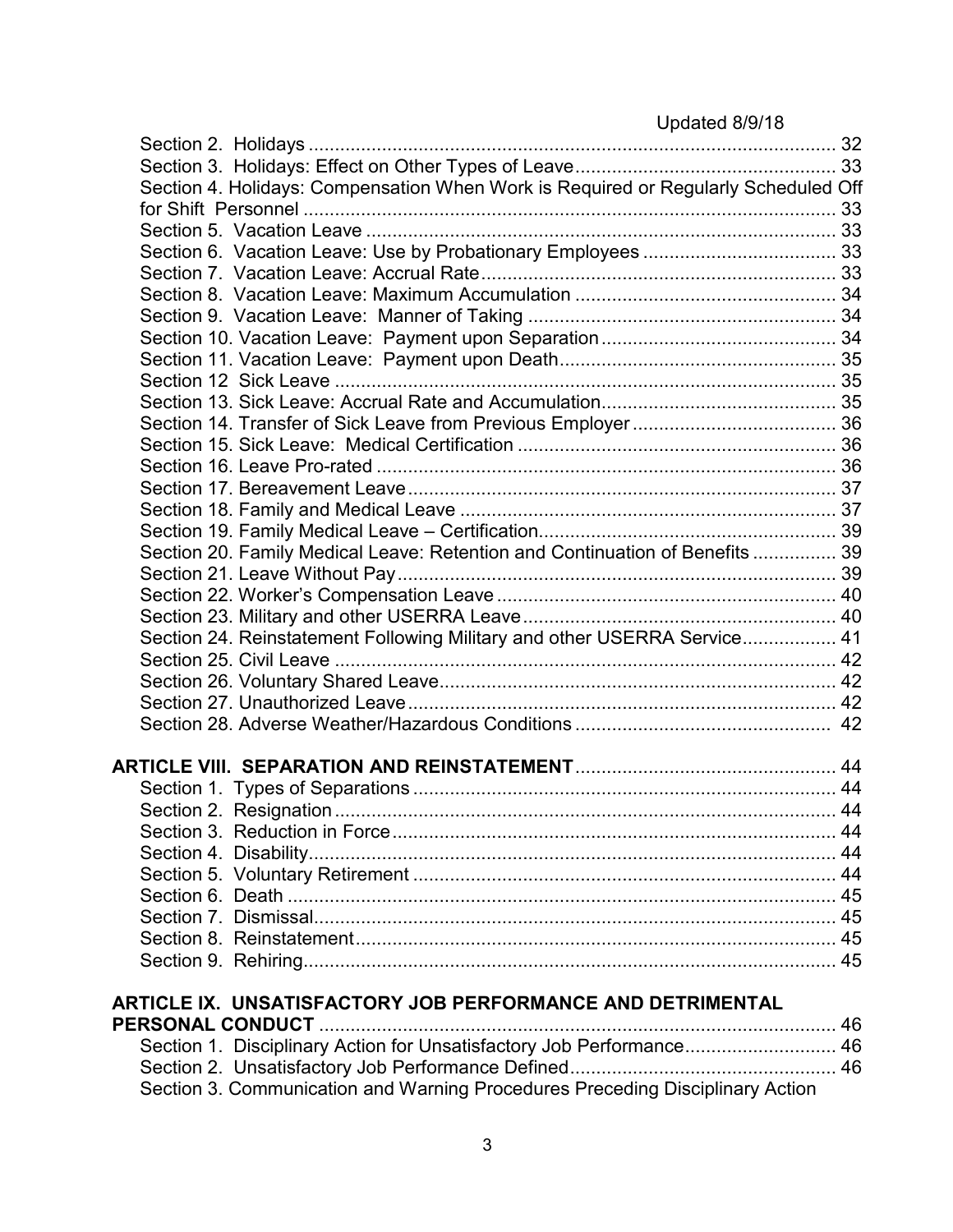| Updated 8/9/18                                                                      |  |
|-------------------------------------------------------------------------------------|--|
|                                                                                     |  |
| Section 4. Disciplinary Action for Detrimental Personal Conduct 48                  |  |
|                                                                                     |  |
|                                                                                     |  |
|                                                                                     |  |
|                                                                                     |  |
| <b>ARTICLE X. GRIEVANCE PROCEDURE AND ADVERSE ACTION APPEAL  52</b>                 |  |
|                                                                                     |  |
|                                                                                     |  |
|                                                                                     |  |
|                                                                                     |  |
|                                                                                     |  |
| Section 6. Grievance and Adverse Action Appeal Procedure for Discrimination  55     |  |
|                                                                                     |  |
|                                                                                     |  |
|                                                                                     |  |
|                                                                                     |  |
|                                                                                     |  |
|                                                                                     |  |
| Section 5. Remedies of Employees Objecting to Material in File 59                   |  |
| Section 6. Penalties for Permitting Access to Confidential Records  59              |  |
| Section 7. Examining and/or Copying Confidential Material without Authorization  59 |  |
|                                                                                     |  |
|                                                                                     |  |
|                                                                                     |  |
|                                                                                     |  |
|                                                                                     |  |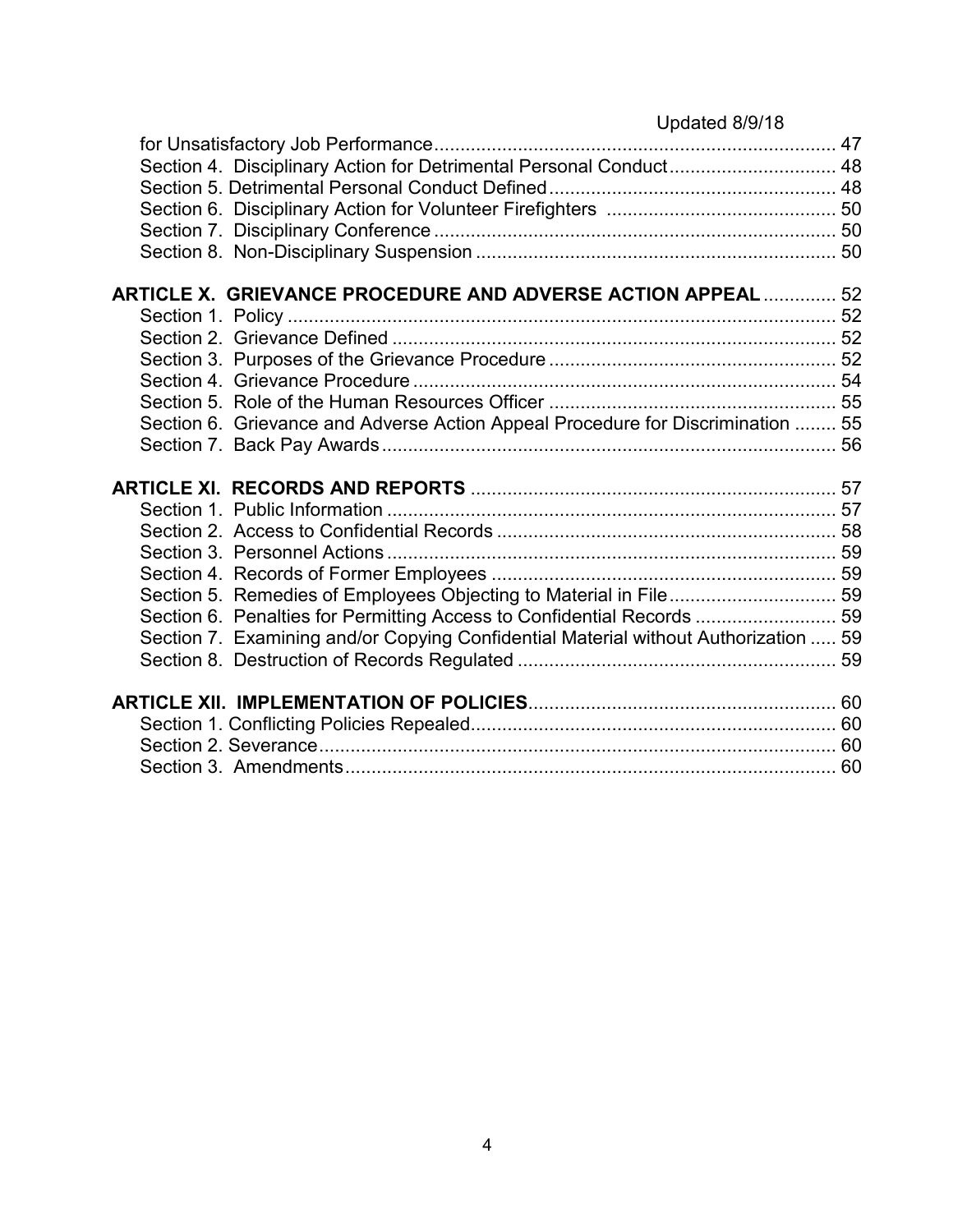## <span id="page-4-0"></span>ARTICLE I. GENERAL PROVISIONS

### <span id="page-4-1"></span>**Section 1. Purpose of the Policy**

It is the purpose of this policy and the rules and regulations set forth to establish a fair and uniform system of personnel administration for all employees of the Town under the supervision of the Town Manager. This policy is established under authority of Chapter 160A, Article 7, of the General Statutes of North Carolina.

### <span id="page-4-2"></span>**Section 2. At Will Employment**

The Town of Robbins is an "at will" employer. Nothing in this policy creates an employment contract or term between the Town and its employees. Only the Board of Commissioners has the authority to grant any employee any contractual rights of employment.

### <span id="page-4-3"></span>**Section 3. Merit Principle**

All appointments and promotions shall be made solely on the basis of merit. All positions requiring the performance of the same duties and fulfillment of the same responsibilities shall be assigned to the same class and the same salary range. No applicant for employment or employee shall be deprived of employment opportunities or otherwise adversely affected as an employee because of such individual's race, color, religion, sex, national origin, veteran status, marital status, political affiliation, non-disqualifying disability, age, or genetic information.

#### <span id="page-4-4"></span>**Section 4. Responsibilities in the Administration of the Personnel Program**

#### **Responsibilities of the Town Board**

The Town Board shall be responsible for establishing and approving personnel policies, the position classification and pay plan, and may change the policies and benefits as necessary. They also shall make and confirm appointments when so specified by the North Carolina General Statutes.

#### **Responsibilities of the Town Manager**

The Town Manager shall be accountable to the Town Board for the administration and technical direction of the personnel program. The Town Manager shall appoint, suspend, and remove all Town employees except those whose appointment is otherwise provided for by law. The Town Manager shall make appointments, dismissals, and suspensions in accordance with the Town Charter and other policies and procedures spelled out in other Articles in this Policy.

The Town Manager shall supervise or participate in:

- a) recommending rules and revisions to the personnel system to the Town Board for consideration;
- b) making changes as necessary to maintain an up-to-date and accurate position classification plan;
- c) preparing and recommending necessary revisions to the pay plan;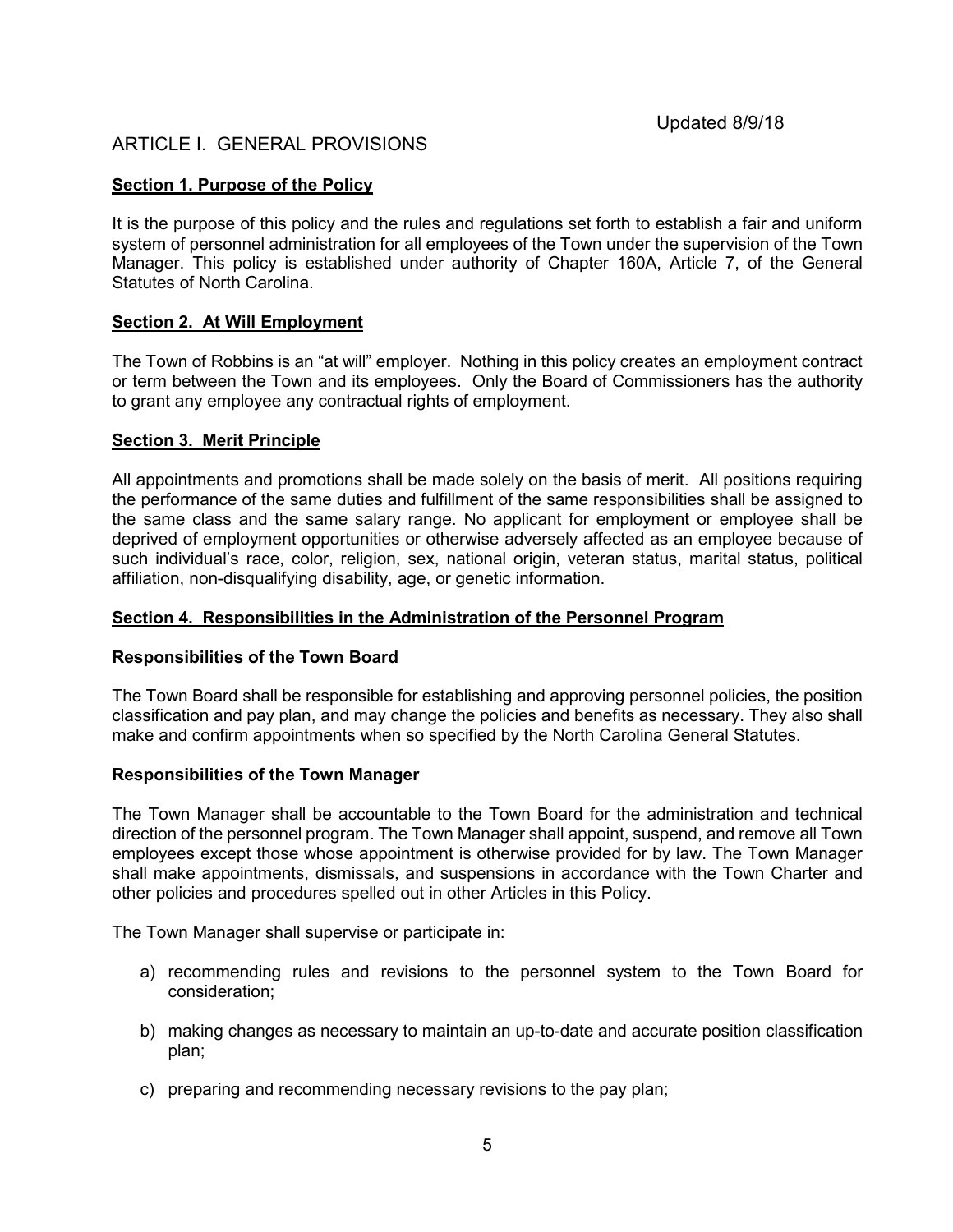- d) determining which employees shall be subject to the overtime provisions of Fair Labor Standards Act (FLSA);
- e) establishing and maintaining a roster of all persons and authorized positions in the municipal service, setting forth each position and employee, class title of position, salary, any changes in class title and status, and such data as may be desirable or useful;
- f) developing and administering such recruiting programs as may be necessary to obtain an adequate supply of competent applicants to meet the needs of the Town;
- g) developing and implementing such administrative procedures as are necessary to implement these polices provided the administrative procedures are not in conflict with these policies;
- h) performing such other duties as may be required by law or assigned by the Town Board not inconsistent with this Policy; and
- i) appointing an employee to the role of Human Resources Officer.

### **Responsibilities of the Human Resources Officer**

The Town Manager shall appoint a Human Resources Officer or perform this role him/herself. The responsibilities of the Human Resources Officer are to make recommendations to the Town Manager on the following*:*

- a) rules and revisions to the personnel system for the Town Manager's consideration;
- b) changes as necessary to maintain an up-to-date and accurate position classification plan;
- c) necessary revisions to the pay plan;
- d) which employees shall be subject to the overtime provisions of FLSA;
- e) maintenance of a roster of all persons in the municipal service;
- f) establishment and maintenance of a list of authorized positions in the municipal service at the beginning of each budget year which identifies each authorized position, class title of position, salary range, any changes in class title and status, position number and other such data as may be desirable or useful;
- g) development and administration of such recruiting programs as may be necessary to obtain an adequate supply of competent applicants to meet the needs of the Town;
- h) development and/or coordination of training and educational programs for Town employees;
- i) development and recommendation of such administrative procedures as are necessary to implement these polices provided the administrative procedures are not in conflict with these policies;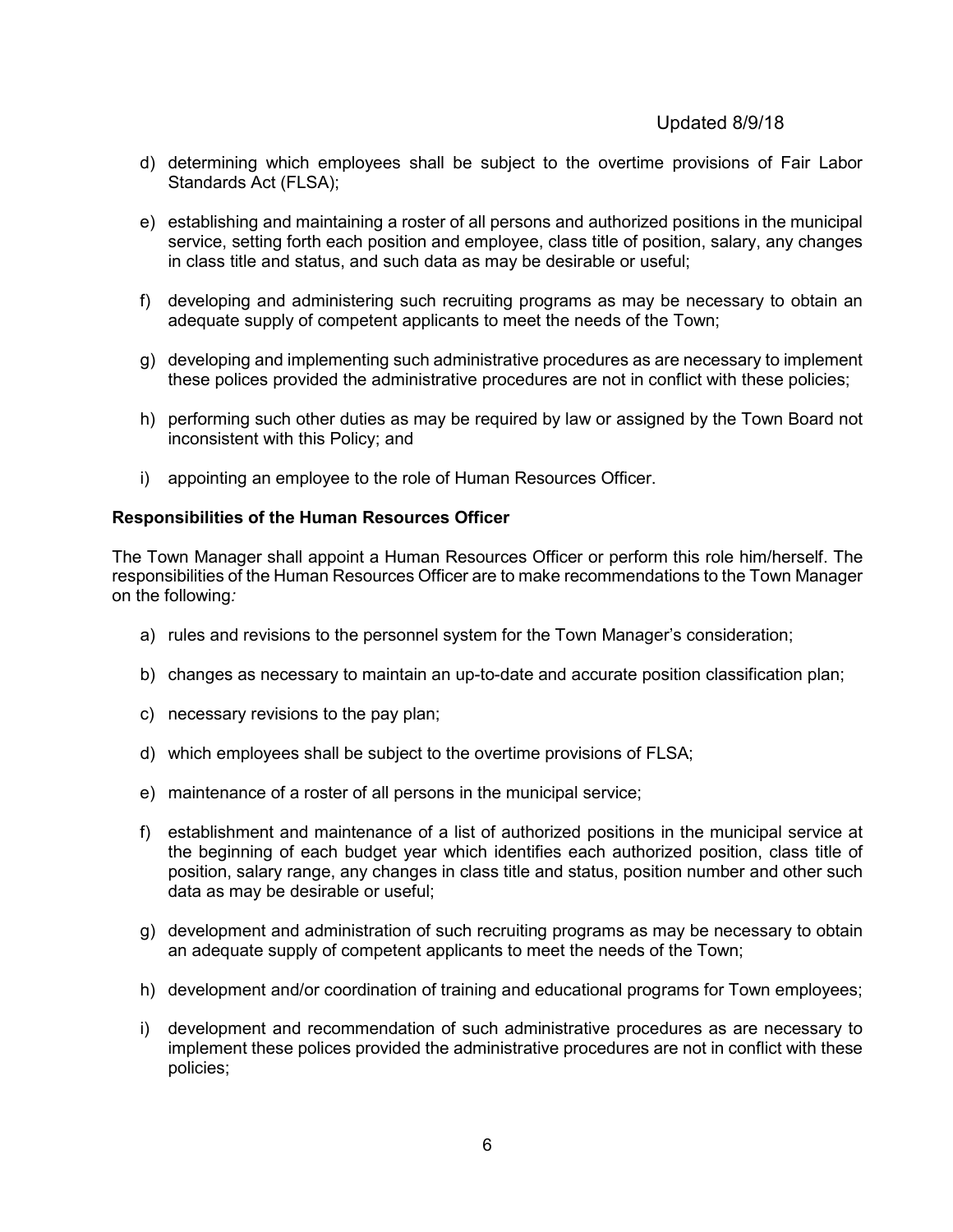- j) periodic evaluations of the operation and effect of the personnel provisions of this Policy; and
- k) such other duties as may be assigned by the Town Manager not inconsistent with this Policy.

### **Responsibilities of Supervisors and Managers:**

Supervisors shall meet their responsibilities as directed by the Board and/or the Town Manager, being guided by this Policy and Town ordinances. The Town will require all supervisors to meet their responsibilities by:

- a) dealing with all employees in a fair and equitable manner and upholding the principles of equal employment opportunities;
- b) developing and motivating employees to reach their fullest potential through continued education and training;
- c) making objective evaluations of individual work performance and discussing these evaluations with each employee to bring about needed improvements;
- d) keeping employees informed of their role in accomplishing the work of their unit and of conditions or changes affecting their work;
- e) making every effort to resolve employee problems and grievances and advising employees of their rights and privileges;
- f) cooperating and coordinating with other staff members in work flow and distribution of information;
- g) making proper documentation and maintaining current files.

#### <span id="page-6-0"></span>**Section 5. Application of Policies, Plan, Rules, and Regulations**

The personnel policy and all rules and regulations adopted pursuant thereto shall be binding on all Town employees. The Town Attorney, members of the Town Board and advisory boards and commissions will be exempted except in sections where specifically included. An employee violating any of the provisions of this policy shall be subject to appropriate disciplinary action, as well as prosecution under any civil or criminal laws which have been violated.

### <span id="page-6-1"></span>**Section 6. Departmental Rules and Regulations**

Because of the personnel and operational requirements of the various departments of the Town, each department is authorized to establish supplemental written rules and regulations applicable only to the personnel of that department. All such rules and regulations shall be subject to review by the Human Resources Officer and the approval of the Town Manager and shall not in any way conflict with the provisions of this Policy, but shall be considered as a supplement to this Policy.

### **Section 7. Status of Volunteer Firefighters**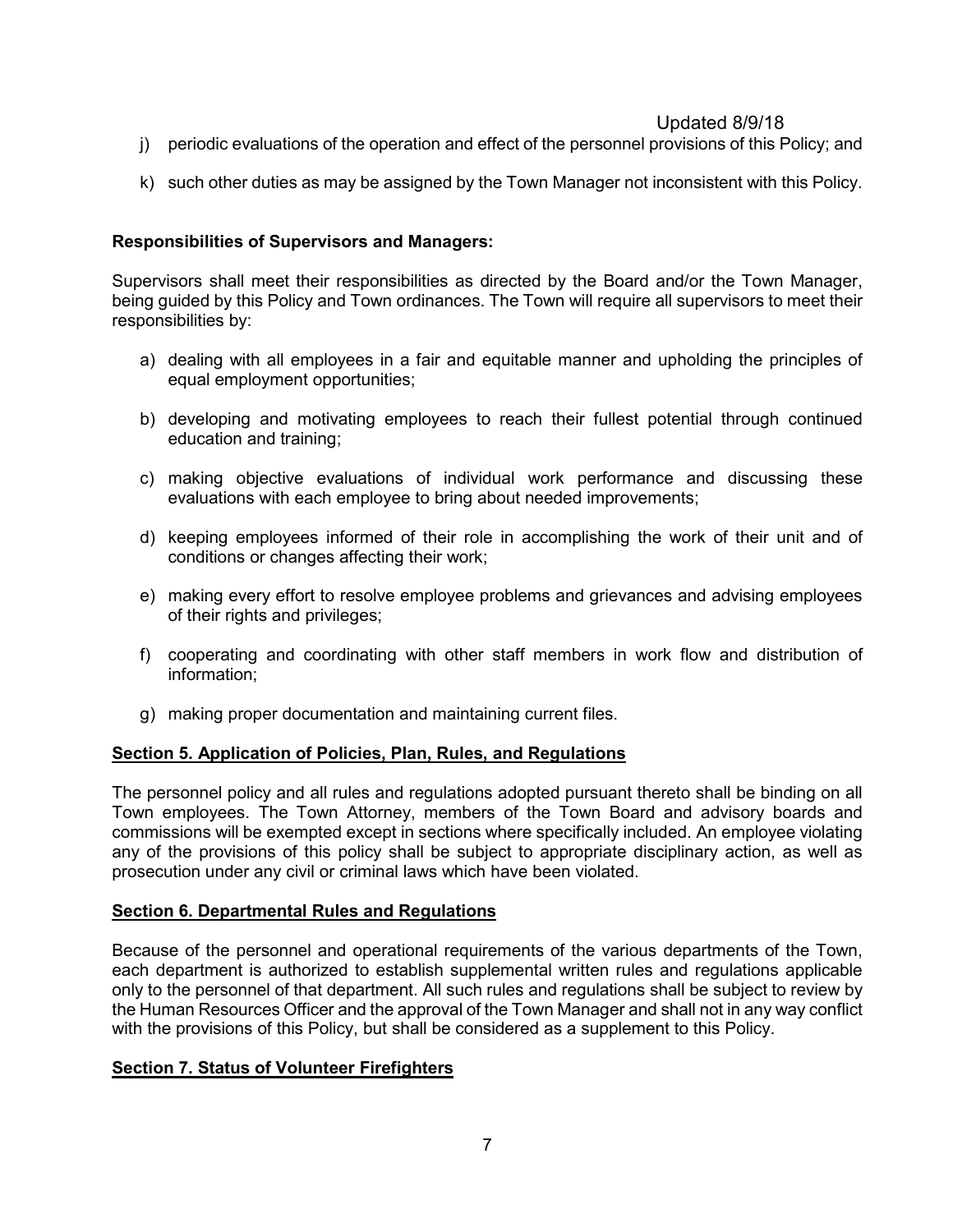Volunteer firefighters are not employees of the Town and shall not be eligible for compensation and other benefits generally accorded to full- and part-time employees. Further, this Personnel Policy shall not apply to volunteer fighters, except where they are specifically referenced.

#### <span id="page-7-0"></span>**Section 8. Definitions**

For the purposes of this Policy, the following words and phrases shall have the meanings respectively ascribed to them by this section:

**Full-time employee.** An employee who is in a position for which an average work week equals at least 40 hours, and continuous employment of at least 12 months, as required by the Town. This also includes Fire Rescue fighters or Police Officers who work 12 hour rotating shifts. Layoff and authorized leave-without-pay do not interrupt continuous employment for purposes of this section

**Part-time employee.** An employee who is in a position for which an average work week of at least 20 hours and less than 40 hours and continuous employment of at least 12 months are required by the Town. Part-time employees do not receive benefits.

**Regular employee.** An employee appointed to a full or part-time position who has successfully completed the designated probationary period.

**Probationary employee.** An employee appointed to a full or part-time position who has not yet successfully completed the designated probationary period.

**Limited Service employee.** An employee, not in a permanent position, for which either the average work week required by the Town over the course of a year is less than 20 hours, or continuous employment required by the Town is less than 12 months. Limited Service employees are exempt from the Fair Labors Standards Overtime requirements.

**Permanent position.** A position authorized for the budget year for a full twelve months and budgeted for twenty or more hours per week. All Town positions are subject to budget review and approval each year by the Town Board and all employees' work and conduct must meet Town standards. Therefore, reference to "permanent" positions or employment should not be construed as a contract or right to perpetual funding or employment.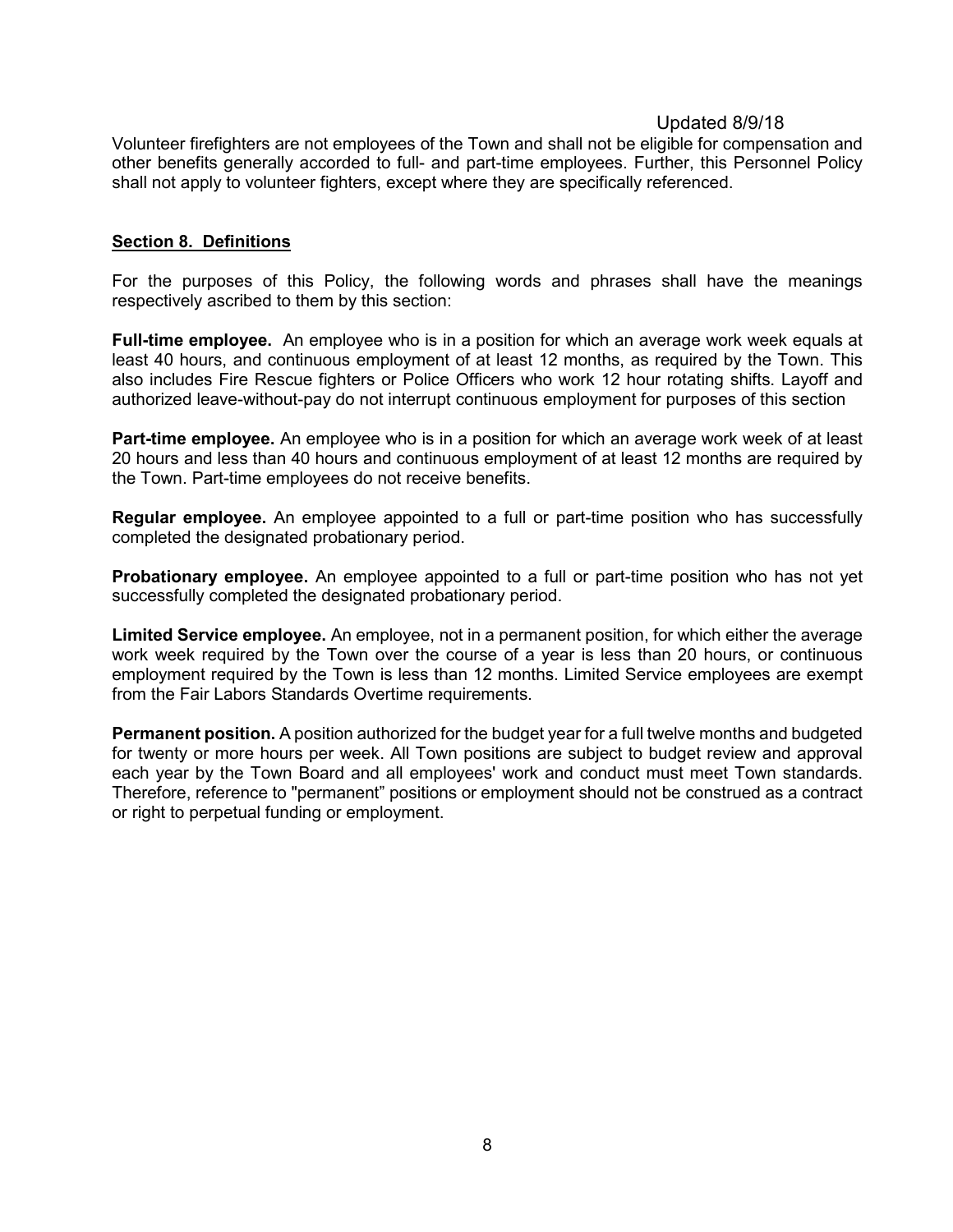### <span id="page-8-0"></span>**ARTICLE II. POSITION CLASSIFICATION PLAN**

#### <span id="page-8-1"></span>**Section 1. Purpose**

The position classification plan provides a complete inventory of all authorized and permanent positions in the Town service, and an accurate description and specification for each class of employment. The plan standardizes job titles, each of which is indicative of a definite range of duties and responsibilities.

### <span id="page-8-2"></span>**Section 2. Honorary Membership of a Department**

The Fire-Rescue Department, the Police Department and such other Town departments as are approved by the Town Manager, may offer honorary membership to persons deemed by the department leadership to have made significant contributions to the department or the Town. The Town Manager shall approve all honorary memberships. Honorary officers are not auxiliary officers and do not have the same duties or requirements of auxiliary officers.

### **Section 3. Composition of the Position Classification Plan**

The classification plan shall consist of:

- a) a grouping of positions in classes which are approximately equal in difficulty and responsibility which call for the same general qualifications, and which can be equitably compensated within the same range of pay under similar working conditions;
- b) class titles descriptive of the work of the class;
- c) written specifications for each class of positions; and
- d) an allocation list showing the class title of each position in the classified service.

#### <span id="page-8-3"></span>**Section 4. Use of the Position Classification Plan**

The classification plan is to be used:

- a) as a guide in recruiting and examining applicants for employment;
- b) in determining lines of promotion and in developing employee training programs;
- c) in determining salary to be paid for various types of work;
- d) in determining personnel service items in departmental budgets; and
- <span id="page-8-4"></span>e) in providing uniform job terminology.

#### **Section 5. Administration of the Position Classification Plan**

The Human Resources Officer shall allocate each position covered by the classification plan to its appropriate class and shall be responsible for the administration of the position classification plan.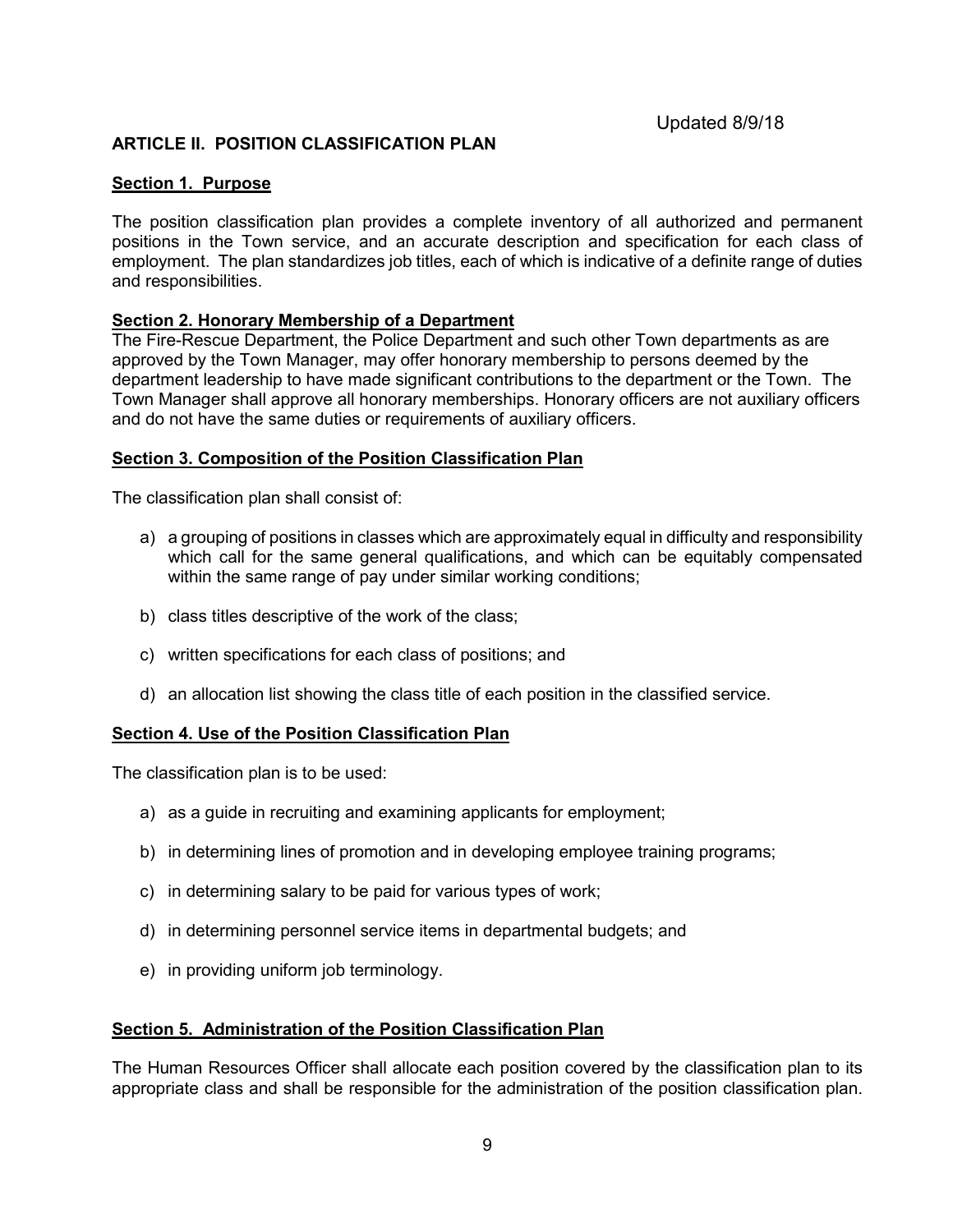The Human Resources Officer shall periodically review portions of the classification plan and recommend appropriate changes to the Town Manager.

### <span id="page-9-0"></span>**Section 6. Authorization of New Positions and the Position Classification Plan**

New positions shall be established upon recommendation of the Town Manager and approval of the Town Board. New positions shall be recommended to the Town Board with a recommended class title after which the Human Resources Officer, with the approval of the Town Manager, shall either allocate the new position into the appropriate existing class, or revise the position classification plan to establish a new class to which the new position may be allocated. The position classification plan, along with any new positions or classifications, shall be approved by the Town Board and will be on file with the Human Resources Officer. Copies will be available for review to all Town employees upon request.

### <span id="page-9-1"></span>**Section 7. Request for Reclassification**

Any employee who considers the position in which classified to be improper shall submit a request in writing for reclassification to such employee's immediate supervisor, who shall immediately transmit the request through the department head to the Human Resources Officer. The request shall state the reason why the position should be changed. Upon receipt of such request, the Human Resources Officer shall study the request, determine the merit of the reclassification, and recommend to the Town Manager and Town Board a revision to the classification and pay plan where necessary.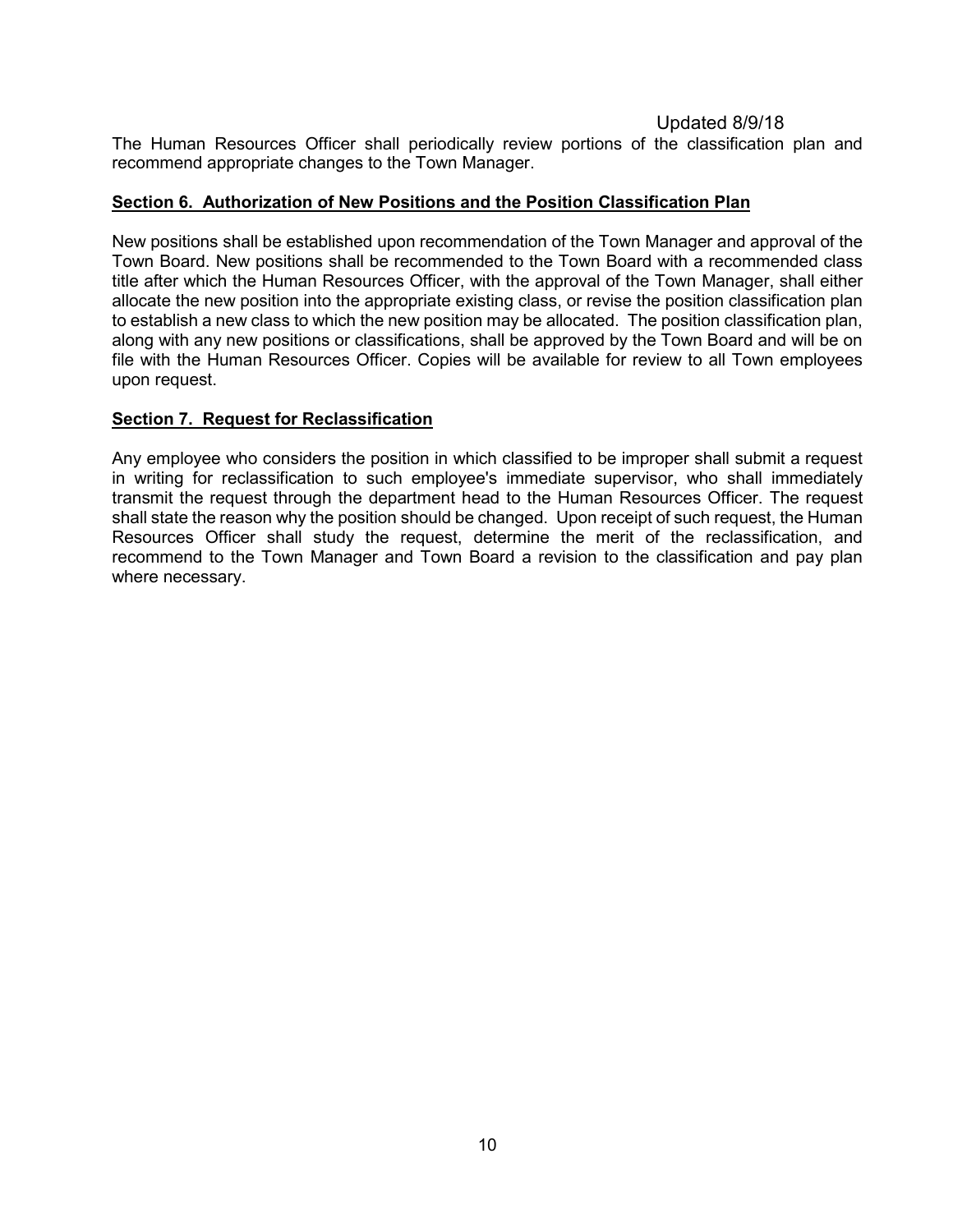### <span id="page-10-0"></span>**ARTICLE III. THE PAY PLAN**

### <span id="page-10-1"></span>**Section 1. Definition**

The pay plan includes the basic salary schedule and the Position Classification Plan adopted by the Town Board. The salary schedule consists of hiring, minimum (normally probation completion), midpoint and maximum rates of pay for all classes of positions.

### <span id="page-10-2"></span>**Section 2. Administration and Maintenance**

The Town Manager, assisted by the Human Resources Officer, shall be responsible for the administration and maintenance of the pay plan. All employees covered by the pay plan shall be paid at a rate listed within the salary range established for the respective position classification, except for employees in a trainee status or employees whose existing salaries are above the established maximum rate following transition to a new pay plan.

The pay plan is intended to provide equitable compensation for all positions, reflecting differences in the duties and responsibilities, the comparable rates of pay for positions in private and public employment in the area, changes in the cost of living, the financial conditions of the Town, and other factors. To this end, each budget year the Human Resources Officer shall make comparative studies of all factors affecting the level of salary ranges including the consumer price index, anticipated changes in surrounding employer plans, and other relevant factors, and will recommend to the Town Manager such changes in salary ranges as appear to be pertinent. Such changes shall be made in the salary ranges such that the hiring rate, minimum, midpoint, and maximum rates change according to the market subject to approval by the Town Board.

Periodically, the Town Manager shall recommend that individual salary ranges be studied and adjusted as necessary to maintain market competitiveness. Such adjustments will be made by increasing or decreasing the assigned salary grade for the class and adjusting the rate of pay for employees in the class when the action is approved by the Town Board.

#### <span id="page-10-3"></span>**Section 3. Starting Salaries**

All persons employed in positions approved in the position classification plan shall be employed at the hiring salary rate for the classification in which they are employed; however, exceptionally well qualified applicants may be employed above the hiring rate of the established salary range upon recommendation of the department head and Human Resources Officer and approval of the Town Manager.

#### <span id="page-10-4"></span>**Section 4. Performance Pay**

Upward movement within the established salary range for an employee is not automatic, but rather based upon specific performance-related criteria. Procedures for determining performance levels and performance pay increases or other performance-related movement within the range shall be established in procedures approved by the Town Manager.

#### <span id="page-10-5"></span>**Section 5. Performance Pay Bonus**

Employees who are at the maximum amount of the salary range for their position classification are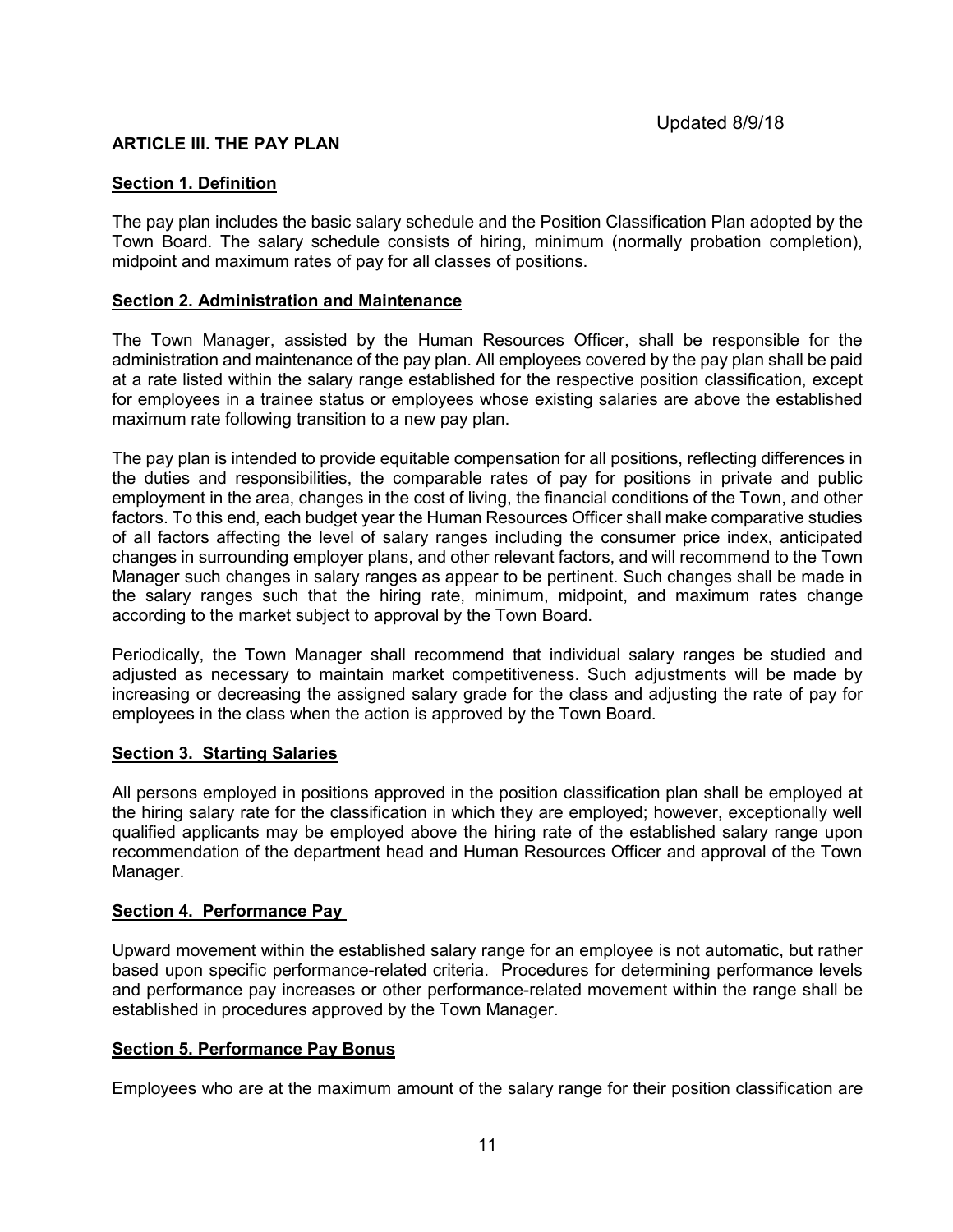eligible to be considered for a performance pay bonus at their regular performance evaluation time. Performance pay bonuses shall be awarded based upon the performance of the employee as described in the performance evaluation and in the same amounts as employees who are within the salary range. Performance pay bonuses shall be awarded in lump sum payments and do not become part of base pay.

### <span id="page-11-0"></span>**Section 6. Salary Effect of Promotions, Demotions, Transfers, and Reclassifications**

**Promotions.** The purpose of the promotion pay increase is to recognize and compensate the employee for taking on increased responsibility. When an employee is promoted, the employee's salary shall normally be advanced to the hiring rate of the new position, or to a salary which provides an increase of at least 5**%** over the employee's salary before the promotion, whichever is greater. In the event of highly skilled and qualified employees, shortage of qualified applicants, or other reasons related to the merit principle of employment, the Town Manager may set the salary at an appropriate rate in the range of the position to which the employee is promoted that best reflects the employee's qualifications for the job and relative worth to the Town, taking into account the range of the position and relative qualifications of other employees in the same classification. In no event, however, shall the new salary exceed the maximum rate of the new salary range. In setting the promotion salary, the Town shall consider internal comparisons with other employees in the same or similar jobs.

**Demotions.** Demotion is the movement of an employee from one position to a position in a class assigned to a lower salary range. When an employee is demoted to a position for which qualified, the salary shall be set at the rate in the lower pay range which provides a salary commensurate with the employees' qualifications to perform the job and consistent with the placement of other employees within the same classification in that salary range. If the current salary is within the new range, the employee's salary may be retained at the previous rate if appropriate. If the demotion is the result of discipline, the salary shall be decreased at least 5%**.** Salaries of demoted employees may be no greater than the maximum of the new range.

The Town Manager has the authority to demote any employee if the manager deems the employee's performance is unsatisfactory. The Town Manager may also demote an employee as a suitable penalty for misconduct. Any employee transferred or demoted for cause may appeal the disciplinary action in accordance with the grievance procedure outlined in this personnel policy manual.

**Transfers.** The salary of an employee reassigned to a position in the same class or to a position in a different class within the same salary range shall not be changed by the reassignment. All transfers are at the discretion of the Town Manager.

**Reclassifications.**An employee whose position is reclassified to a class having a higher salary range shall receive a pay increase of 5% or an increase to the hiring rate of the new pay range, whichever is higher. If the employee has completed probation, the employee's salary shall be advanced to at least the probation completion amount in the new range.

If the position is reclassified to a lower pay range, the employee's salary shall remain the same. If the employee's salary is above the maximum established for the new range, the salary of that employee shall be maintained at the current level until the range is increased above the employee's salary.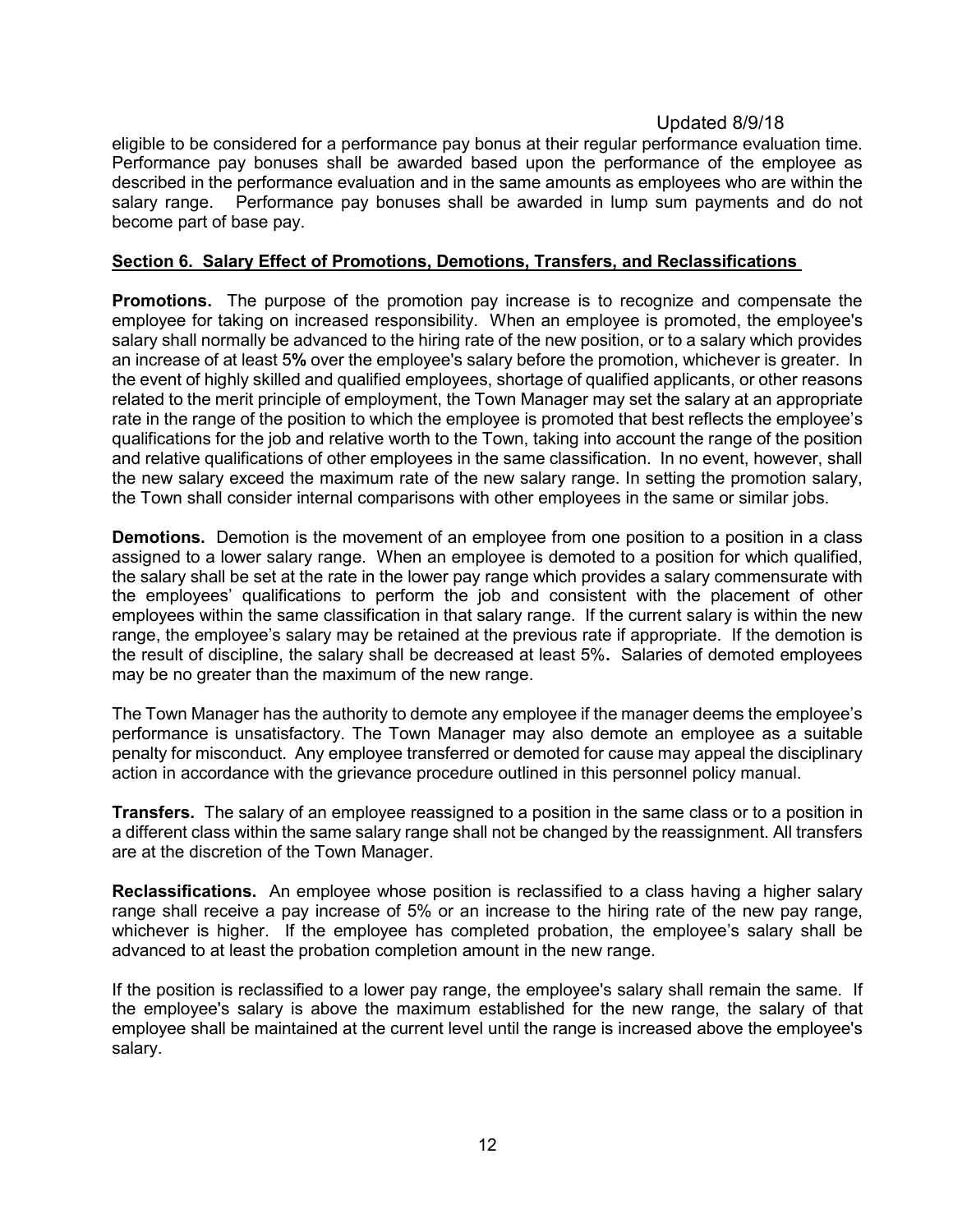### <span id="page-12-0"></span>**Section 7. Salary Effect of Salary Range Revisions**

When an individual class of positions is assigned to a higher salary range, employees in that class shall normally receive a pay increase of 5%, or to the minimum rate of the new range, whichever is higher. When a class of positions is assigned to a lower salary range, the salaries of employees in that class will remain unchanged. If this assignment to a lower salary range results in an employee being paid at a rate above the maximum rate established for the class, the salary of that employee shall be maintained at that level until such time as the employee's salary range is increased above the employee's current salary.

### <span id="page-12-1"></span>**Section 8. Transition to a New Salary Plan**

The following principles shall govern the transition to a new salary plan:

- 1) No employee shall receive a salary reduction as a result of the transition to a new salary plan.
- 2) All employees being paid at a rate lower than the minimum rate established for their respective classes shall have their salaries raised at least to the new minimum rate for their classes.
- 3) All employees being paid at a rate below the maximum rate established for their respective classes shall be paid at a rate within the salary schedule
- 4) All employees being paid at a rate above the maximum rate established for their respective classes shall have their salaries maintained at that salary level with no increases until such time as the employees' salary range is increased above the employees' current salary.

#### <span id="page-12-2"></span>**Section 9. Effective Date of Salary Changes**

Salary changes approved after the first working day of a pay period shall become effective at the beginning of the next pay period, or at such specific date as may be provided by procedures approved by the Town Manager.

#### <span id="page-12-3"></span>**Section 10. Fair Labor Standards Act and Overtime Pay Provisions**

Employees of the Town can be requested and may be required to work in excess of their regularly scheduled hours as necessitated by the needs of the Town and determined by the department head. Overtime work should normally be approved in advance by the department head, Town Manager, or other designee.

To the extent that local government jurisdictions are so required, the Town will comply with the Fair Labor Standards Act (FLSA). The Human Resources Officer shall determine and recommend to the Town Manager which jobs are "non-exempt" and are therefore subject to the Act in areas such as hours of work and work periods, rates of overtime compensation, and other provisions.

#### **Non-Exempt Employees**

Employees are expected to work during all assigned periods exclusive of breaks or mealtimes. Employees are not to perform work at any time that they are not scheduled to work, unless they receive approval from their department head or supervisor, except in cases of emergency.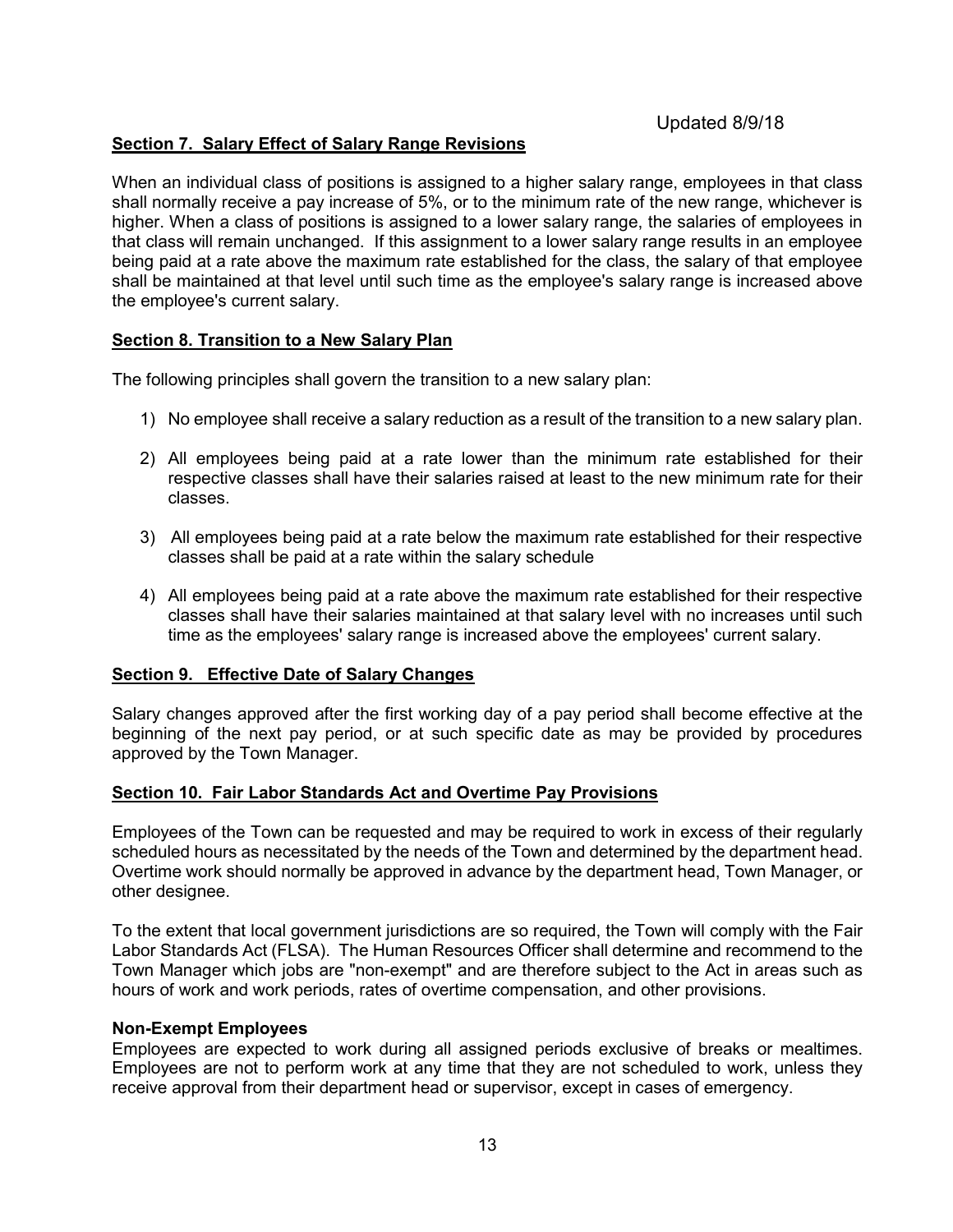Non-exempt employees will be paid at a straight time rate for hours up to the FLSA established limit for their position (usually 40 hours in a 7-day period; 171 hours for sworn police in a 28-day cycle; 212 hours for full-time fire fighters in a 28-day cycle). Hours worked beyond the FLSA established limit will be compensated in either time or pay at the appropriate overtime rate (typically 1.5 times hourly rate).

All overtime for non-exempt employees shall be documented on a time sheet for each pay period and shall be reviewed by their department head and/or the Town Manager.

In determining eligibility for overtime in a work period, only hours actually worked shall be considered; in no event will vacation, sick leave, or holidays be included in the computation of hours worked for FLSA purposes.

Whenever practical, departments will schedule time off on an hour-for-hour basis within the applicable work period for non-exempt employees, instead of paying overtime or providing compensatory leave time. When time off within the work period cannot be granted, overtime worked may be compensated in accordance with the FLSA.

Compensatory leave balances may not exceed 240 hours (480 hours for emergency personnel). Any overtime worked after such maximum balances must be compensated in pay. The Manager will be notified whenever a compensatory balance exceeds 100 hours.

Compensatory leave must be exhausted before taking sick leave or vacation leave.

In emergency conditions, when long and continuous work is required over multiple days, the Town Manager may approve special overtime compensation.

#### **Exempt Employees**

Employees in positions determined to be "exempt" from the FLSA (as Executive, Administrative or Professional staff) are paid on a salary basis and will not typically receive pay for hours worked in excess of their normal work periods. In the event that overtime work is authorized and performed by exempt employees, compensatory time for such overtime may be granted on an hour-for-hour basis to be taken by the employee at a time which will, in the opinion of the employee's supervisor, interfere least with the operation of the department.

In declared disaster or emergency situations requiring long and continuous hours of work, exempt employees may be compensated at a rate of up to time and one half and/or be granted time off with pay for rest and recuperation to ensure safe working conditions for the duration of the emergency period, when authorized by the Town Manager or Town Board.

#### <span id="page-13-0"></span>**Section 11. Call-back Pay**

The Town provides a continuous twenty-four hour a day, seven day a week service to its customers. Therefore, it is necessary for certain employees to respond to any reasonable request for duty at any hour of the day or night. One of the conditions of employment with the Town is the acceptance of a share of the responsibility for continuous service, in accordance with the nature of each job position. If an employee fails to respond to reasonable calls for emergency service, either special or routine, the employee shall be subject to disciplinary actions up to and including dismissal.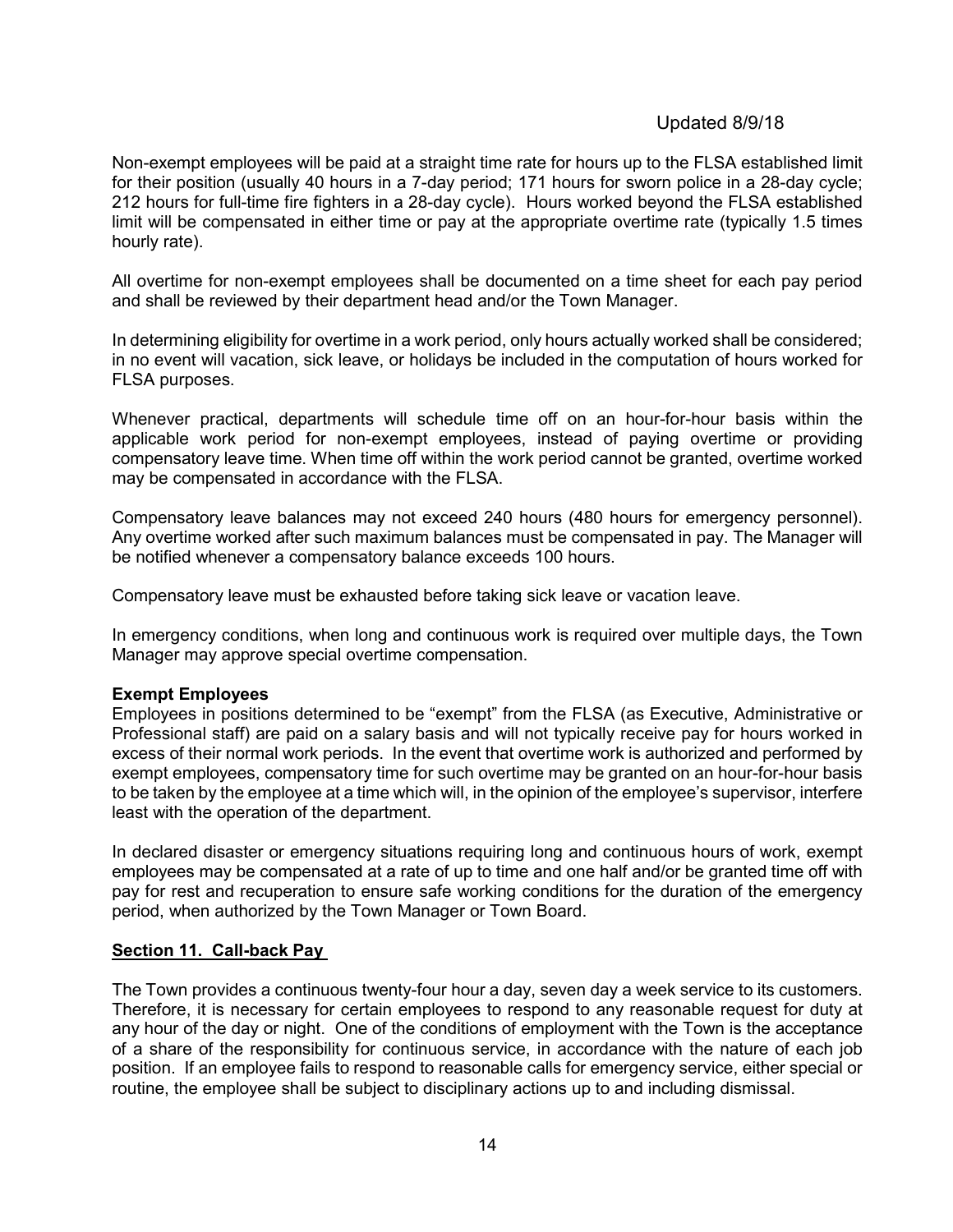**Call-back.** Non-exempt employees will be guaranteed a minimum payment of one hour of wages for being called back to work outside of normal working hours*.* The employee shall report to the designated work site within 45 minutes of receiving a call. Hours actually worked while on call-back are calculated beginning when the employee reports to the work site and are added to the regular total of hours worked for the week. "Call-back" provisions do not apply to previously scheduled overtime work (scheduled in advance). This section does not apply to Fire Department employees returning to work for emergency situation.

### <span id="page-14-0"></span>**Section 12. Payroll Deductions**

Deductions shall be made from each employee's salary as required by law. Additional deductions may be made for insurance or for other reasons as authorized by the Town Manager considering the capability of the payroll system, associated increase in workload, and appropriateness of the deduction.

#### <span id="page-14-1"></span>**Section 13. Hourly Rate of Pay**

Employees working in a part-time or temporary capacity with the same duties as full-time employees will normally work at a rate in the same salary range as the full-time employees.

The hourly rate for employees working other than 40 hours per week, such as police officers working an average 42 hours per week, will be determined by dividing the average number of hours scheduled per year into the annual salary for the position.

#### <span id="page-14-2"></span>**Section 14. Pay Days**

All employees are paid biweekly on every other Friday. Each paycheck will include earnings for all work performed through the end of the previous payroll period. Payroll work periods are from Thursday to Wednesday.

The Town of Robbins takes all reasonable steps to ensure that employees receive the correct amount of pay in each paycheck and that employees are paid promptly on the scheduled payday.

In the event that there is an error in the amount of pay, the employee should promptly bring the discrepancy to the attention of the Finance Officer so that corrections can be made as quickly as possible.

#### **Section 15. Longevity Pay**

Longevity pay is provided in a lump sum payment to full-time employees in recognition of their service to the Town.

| <b>Years of Service</b> | <b>Longevity Amount</b> |
|-------------------------|-------------------------|
| $1 - 5$                 | 200<br>SS.              |
| $6 - 10$                | 400<br>\$.              |
| $11 - 15$               | 600                     |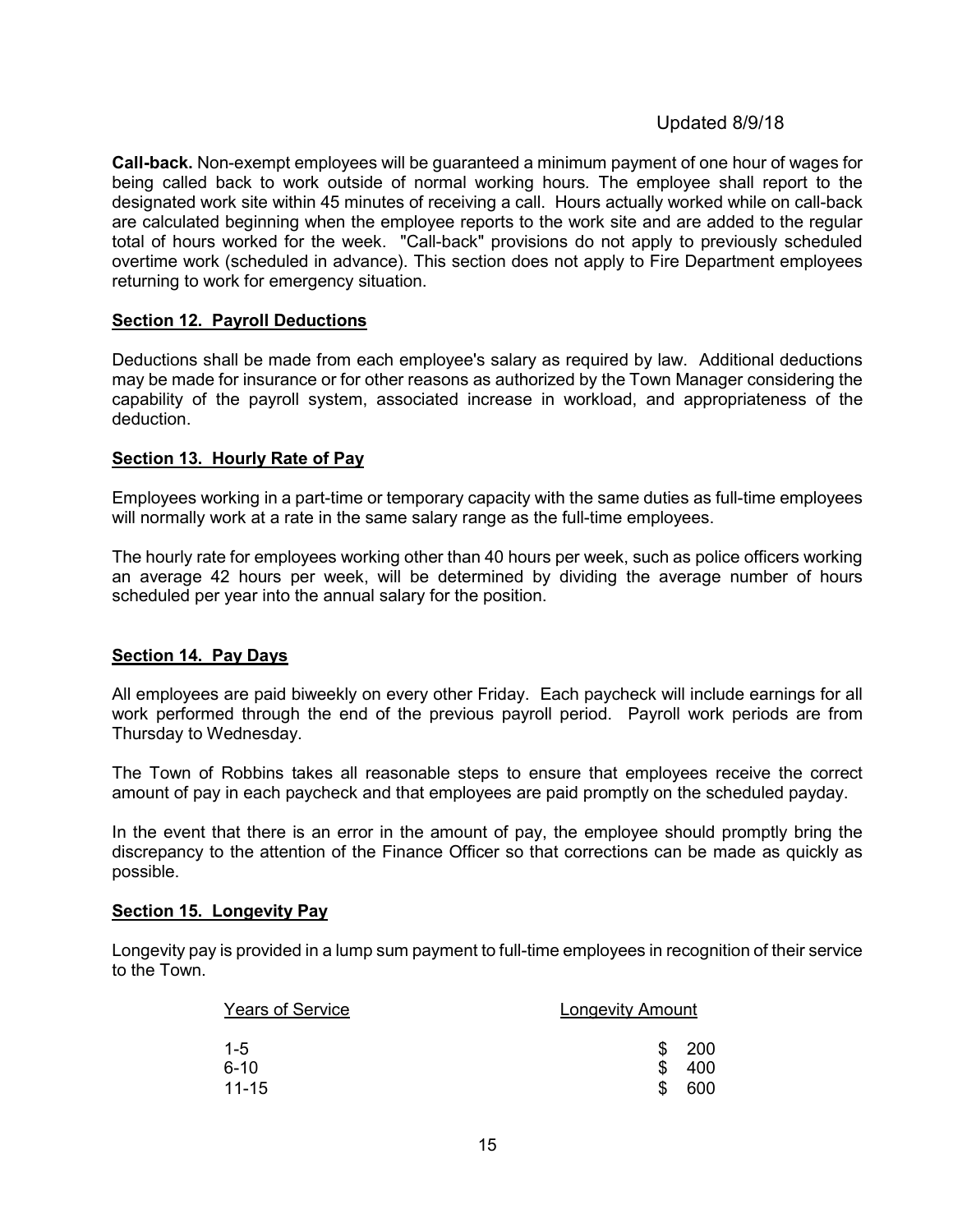|       | Updated 8/9/18 |
|-------|----------------|
| 16-20 | \$ 800         |
| $20+$ | \$1000         |

Longevity pay will normally be issued in the first regular pay period in December. Appropriate federal state, retirement, etc. deductions will be made. The years of service shall be constant with the years of service calculated under the local government retirement system.

#### **Section 16. Pay for Interim Assignments in a Higher Level Classification**

An employee who is formally designated, for a period of at least one month, by the Town Manager to perform the duties of a job that is assigned to a higher salary grade than that of the employee's regular classification shall normally receive an increase for the duration of the interim assignment. The employee shall receive a salary adjustment to the hiring rate level of the job in which the employee is acting or an increase of 5%, whichever is greater. Criteria involved in determining the amount of the compensation will include:

- a) the difference between the existing job and that being filled on a temporary basis, and
- b) the degree to which the employee is expected to fulfill all the duties of the temporary assignment.

The salary increase shall be temporary and upon completion of the assignment, the employee shall go back to the salary he or she would have had if not assigned in the interim role, taking into account any increase the employee would have received if not placed in the interim role.

#### **Section 17. Certification Increases**

The Town Manager will create a schedule of salary increases to reward employees for attaining and maintaining certifications that increase the employee's value to the Town.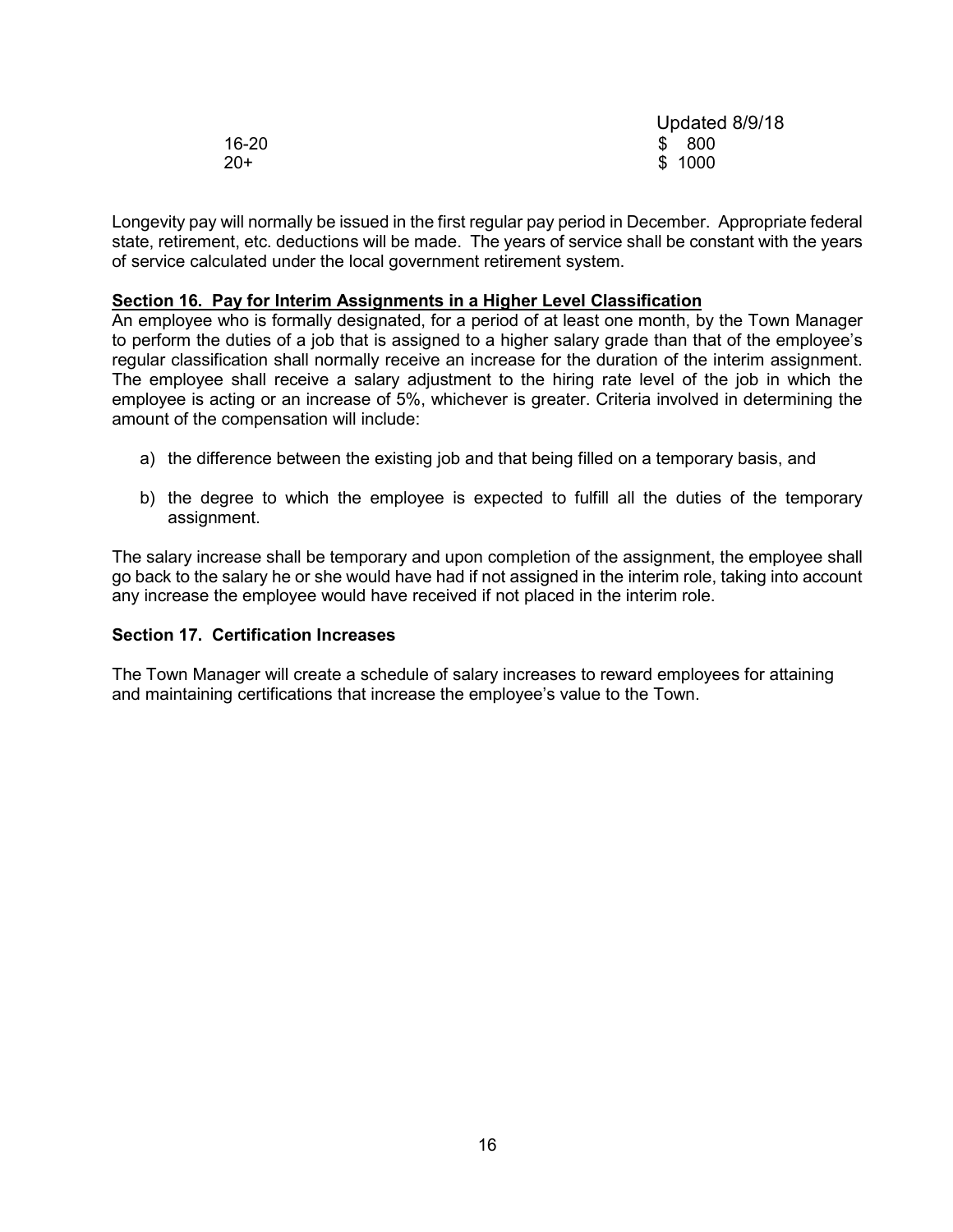### <span id="page-16-0"></span>**ARTICLE IV. RECRUITMENT AND EMPLOYMENT**

### <span id="page-16-1"></span>**Section 1. Equal Employment Opportunity Policy**

It is the policy of the Town to foster, maintain and promote equal employment opportunity. The Town shall select employees on the basis of the applicant's qualifications for the job and award them with respect to compensation and opportunity for training and advancement, including upgrading and promotion, without regard to age, sex, race, color, religion, national origin, disability, political affiliation, marital status, veteran status, gender orientation or genetic information. Applicants with physical disabilities shall be given equal consideration with other applicants for positions in which their disabilities do not represent an unreasonable barrier to satisfactory performance of essential duties with or without reasonable accommodation.

It is a violation of Town policy to retaliate in any way against an employee who assists, participates in, or supports this policy or anyone making a bona-fide complaint under this policy or who participates or assists in any EEOC, OSHA or other internal or external processes protected by law.

#### <span id="page-16-2"></span>**Section 2. Implementation of Equal Employment Opportunity Policy**

The Human Resources Officer and all personnel responsible for recruitment and employment will continue to review regularly the implementation of this Personnel Policy and relevant practices to assure that equal employment opportunity based on reasonable, job-related requirements is being actively observed to the end that no employee or applicant for employment shall suffer discrimination because of age, sex, race, color, religion, gender orientation, disability, national origin, political affiliation, veteran status, marital status or genetic information. Notices with regard to equal employment matters shall be posted in conspicuous places on Town premises in places where notices are customarily posted.

#### <span id="page-16-3"></span>**Section 3. Recruitment, Selection and Appointment**

**Recruitment Sources.** When position vacancies occur, the Human Resources Office shall publicize these opportunities for employment, including applicable salary information and employment qualifications. Information on job openings and hiring practices will be provided to recruitment sources, including the Division of Employment Security and organizations and news media available to minority applicants. In addition, notice of vacancies shall be posted at designated conspicuous Town sites. Individuals shall be recruited from a geographic area as wide as necessary and for a period of time sufficient to ensure that well-qualified applicants are obtained for Town service. In rare situations because of emergency conditions, high turnover, etc., the Town may hire or promote without advertising jobs upon approval of the Town Manager.

**Job Advertisements.** Jobs may be advertised in local area newspapers, professional publications, Town websites, social and/or other relevant publications, as needed, in order to establish a diverse and qualified applicant pool. Employment advertisements shall contain assurances of equal employment opportunity and shall comply with Federal and State statutes.

**Application for Employment.** All persons expressing interest in employment with the Town shall be given the opportunity to file an application for employment for positions which are being recruited. The Town accepts applications and resumes only for vacant advertised positions. Applications will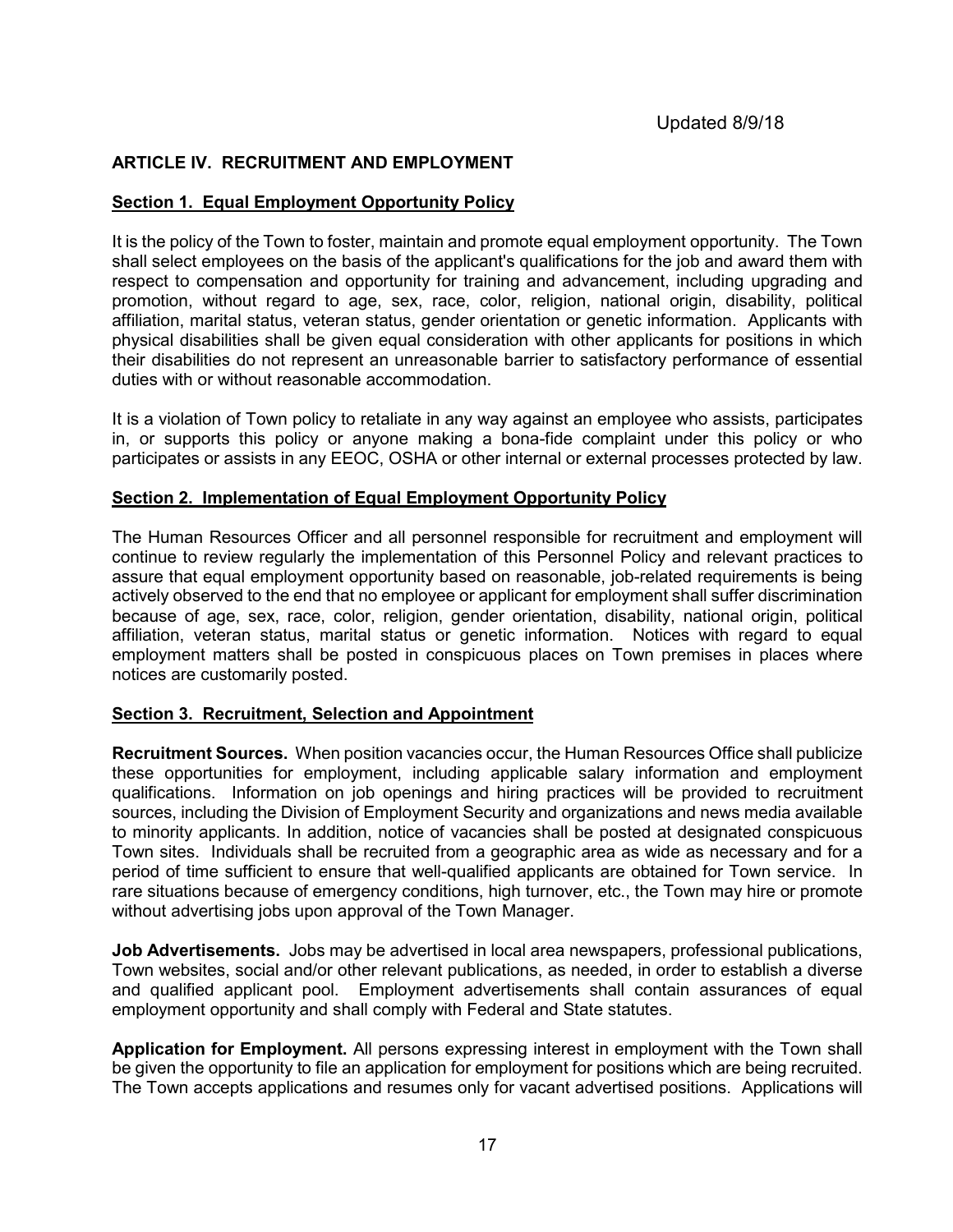be received by the Human Resources Officer who will pre-screen applications for minimum qualifications.

**Application Reserve File.** Applications shall be kept in an inactive reserve file for a period of two years in accordance with Equal Employment Opportunity Commission guidelines.

**Selection.** Department heads, with the assistance of the Human Resources Officer, shall make such investigations and conduct such examinations as necessary to assess accurately the knowledge, skills, and experience qualifications required for the position, including criminal history where job-related. All selection devices administered by the Town shall be valid measures of job performance.

**References and Background Investigations.** Before any commitment is made to an applicant the Town will conduct reference checks regarding the employee's qualifications and work performance. In addition, physical examinations, driver's records, confirmation of education or certifications, drug screening, criminal background investigations and any other investigation appropriate to the position sought may be performed. Applicants may be asked to sign an appropriate release. Conviction of a crime is not automatically disqualifying. The Town will consider the severity of the crime, degree to which the crime is related to the job for which the applicant is being considered, and length of time since the conviction to determine the degree to which there is a business necessity for choosing not to hire the applicant.

**Appointment.** Before any commitment is made to an applicant either internal or external, the department head shall make recommendations to the Human Resources Officer including the position to be filled, the salary to be paid, and the reasons for selecting the candidate over other candidates. The Human Resources Officer and department head shall recommend approval of appointments and the starting salary for all applicants to the Town Manager. The Town Manager shall approve appointments and the starting salary for all applicants.

#### <span id="page-17-0"></span>**Section 4. Employment Documentation Requirements**

SUMMARY: In order for individuals to be employed by the Town, they must present certain documents that establish their identity, verify their eligibility to work in the United States, and make provisions for appropriate federal and North Carolina tax withholding.

REQUIRED FORMS: Individuals must complete the following forms in order to be employed:

- A. FORM W-4 Employee's Withholding Allowance Certificate, U.S. Dept. of the Treasury, I.R.S.
- B. FORM NC-4 Employee's Withholding Allowance Certificate, N.C. Dept. of Revenue.

In order to complete these two forms individuals must have a U.S. Social Security Number (SSN) or evidence that they have made application for an SSN. The Social Security Administration issues original and replacement Social Security cards. The Town may not hire individuals, put them on the payroll, or permit them to perform work until each individual has properly completed a W-4 and NC-4 forms and submitted them to the Human Resources Officer.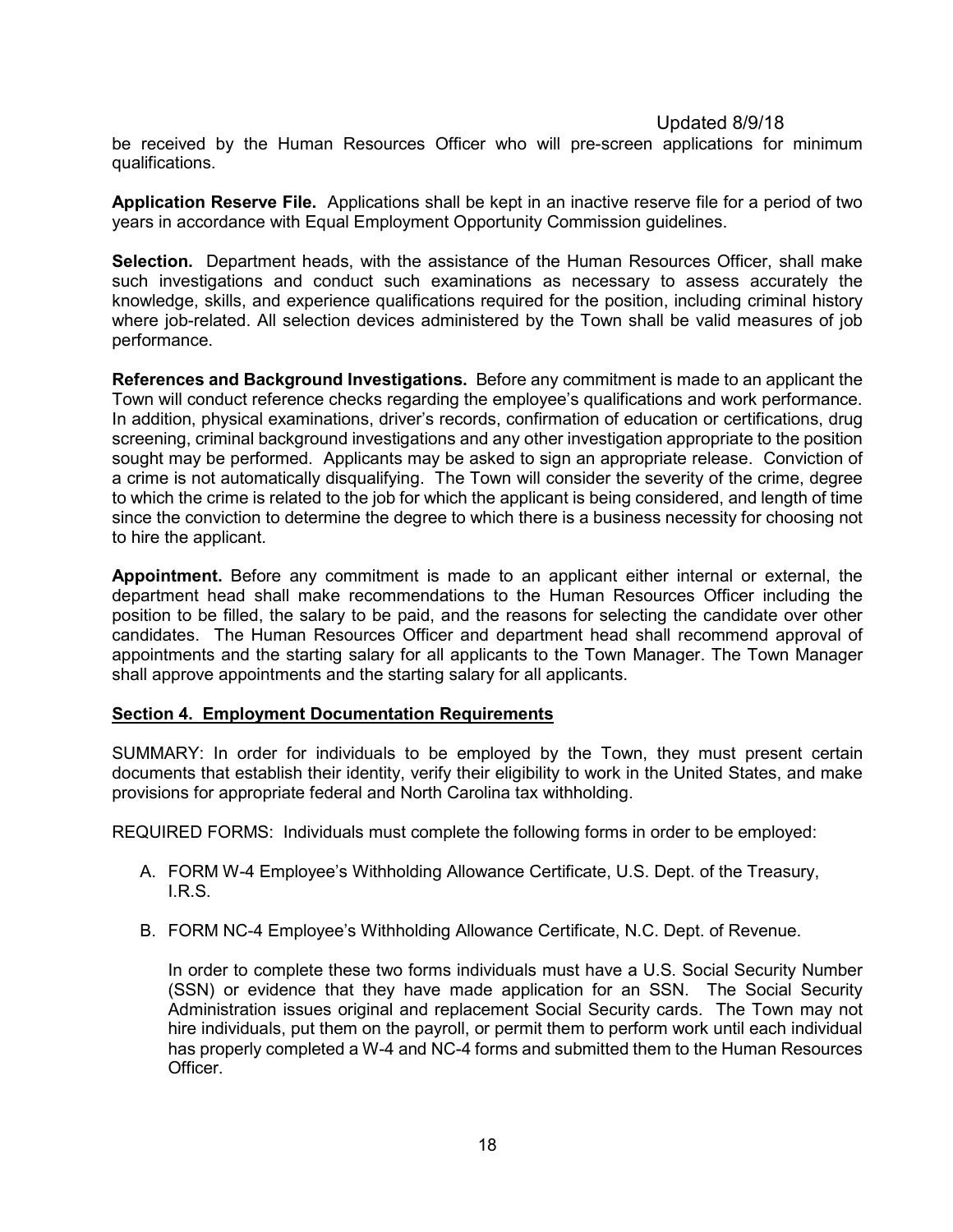C. FORM I-9 Employment Eligibility Verification Form (U.S.), U.S. Citizenship & Immigration Services (USCIS). Individuals must establish both identity and work eligibility via the federal Form I-9 by presenting one or two acceptable documents. A list of acceptable documents is printed on the back of Form I-9, and no other forms other than those listed may be requested. The Town may not hire individuals and may not allow individuals to perform work until the individual has provided such documentation. (For complete information see the "Handbook for Employers: Instructions for Completing Form I-9" published by the USCIS, which is available from the Human Resources Officer).

Copies of the completed I-9 form or other information regarding residency and immigration status shall be kept on file for three years following the hiring date or one year following the end of employment, whichever is later.

#### <span id="page-18-0"></span>**Section 5. Probationary Period**

An employee appointed or promoted to a permanent position shall serve a probationary period. Employees shall serve a six-month probationary period, except that employees in sworn police positions shall serve a twelve-month probationary period.

During the probationary period, supervisors shall monitor an employee's performance and communicate with the employee concerning performance progress**.** Employees serving a twelvemonth probation shall have a probationary review at the end of six months as well as before the end of twelve months.

An important purpose of the probationary period is to provide an opportunity for the appointee to adjust to the new job. Likewise, it serves as a trial period during which the employee demonstrates his or her ability to perform the work, to demonstrate good work habits and to work well with the public and coworkers. Before the end of the probationary period, the supervisor shall conduct a performance evaluation conference with the employee and discuss accomplishments, strengths, and needed improvements. A summary of this discussion shall be documented in the employee's personnel file. The supervisor shall recommend in writing whether the probationary period should be completed, extended, or the employee transferred, demoted, or dismissed. With approval of the Town Manager probationary periods may be extended for a maximum of six additional months. Disciplinary action, including demotion and dismissal, may be taken at any time during the probationary period of a new hire without following the steps outlined in this policy for disciplinary action. A probationary employee dismissed during the probationary period is not eligible for an appeal of the termination decision or terminal pay for accrued annual leave

A promoted employee who does not successfully complete the probationary period may be transferred or demoted to a position in which the employee shows promise of success. If no such position is available, the employee shall be dismissed. Promoted and demoted employees who are on probation retain all other rights and benefits.

#### <span id="page-18-1"></span>**Section 6. Promotion**

Promotion is the movement of an employee from one position to a vacant position in a class assigned to a higher salary range. It is the Town's policy to create career opportunities for its employees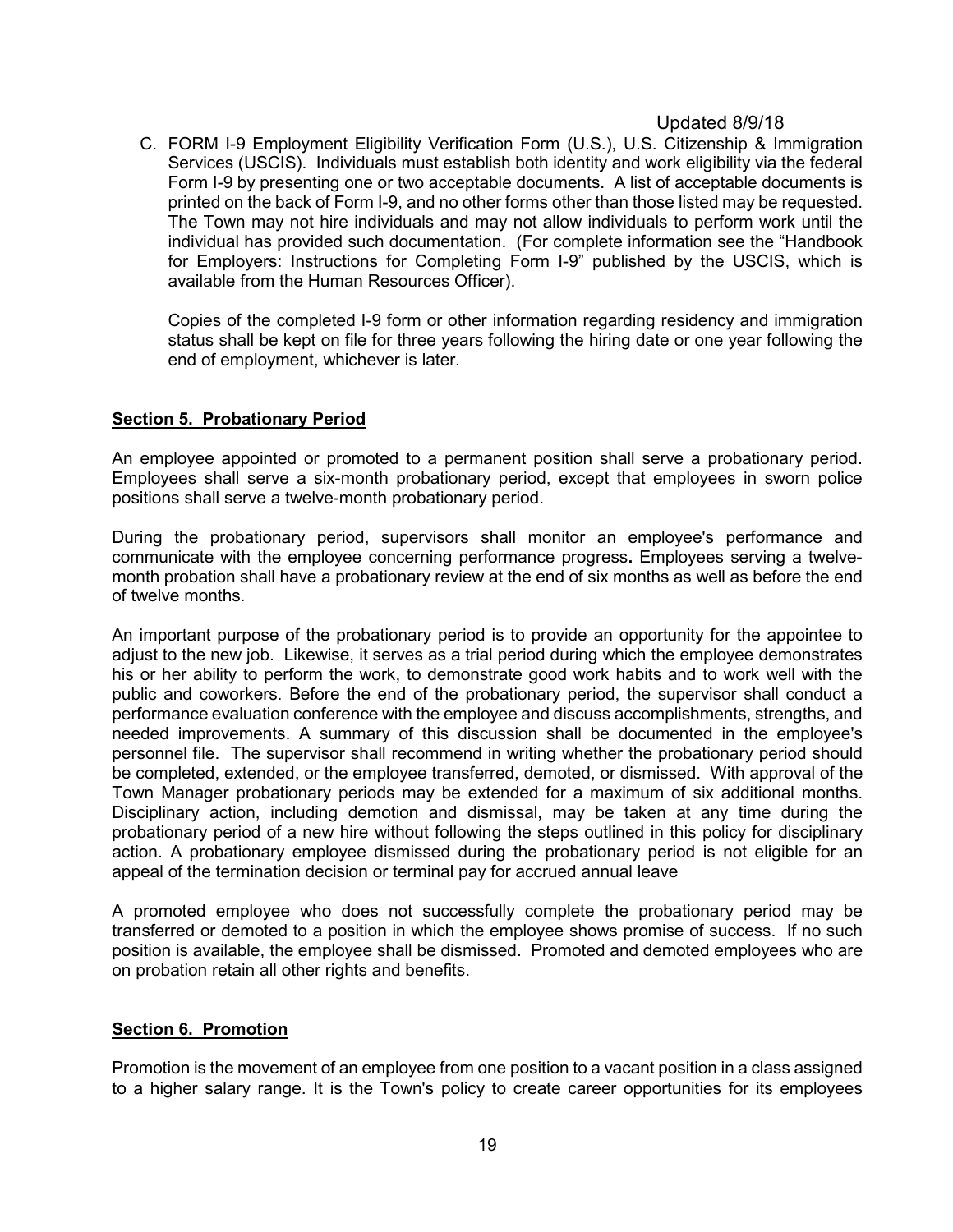whenever possible. Therefore, when a current employee applying for a vacant position is best suited of all applicants, that applicant shall be appointed to that position. The Town will balance three goals in the employment process:

- 1) the benefits to employees and the organization of promotion from within;
- 2) providing equal employment opportunity and a diversified workforce to the community; and
- 3) obtaining the best possible employee who will provide the most productivity in that position.

Therefore, except in rare situations where previous Town experience is essential or exceptional qualifications of an internal candidate so indicate, the Town will conduct an open recruitment and consider external and internal candidates rather than automatically promote from within. Candidates for promotion shall be chosen on the basis of their qualifications and their work records. Internal candidates shall apply for promotions using the same application process as external candidates.

### <span id="page-19-0"></span>**Section 7. Demotion**

Demotion is the movement of an employee from one position to a position in a class assigned to a lower salary range. Demotion may be voluntary or involuntary. An employee whose work or conduct in the current position is unsatisfactory may be demoted provided that the employee shows promise of becoming a satisfactory employee in the lower position. Such disciplinary demotion shall follow the disciplinary procedures outlined in this Policy.

An employee who wishes to accept a position with less complex duties and reduced responsibilities may request a demotion. A voluntary demotion is not a disciplinary action and is made without using the above-referenced disciplinary procedures.

### <span id="page-19-1"></span>**Section 8. Transfer**

Transfer is the movement of an employee from one position to a position in a class in the same salary range. If a vacancy occurs and an employee in another department is eligible for a transfer, the employee shall apply for the transfer using the usual application process. A department head wishing to transfer an employee to a different department or classification shall make a recommendation through the Human Resources Officer to the Town Manager with the consent of the receiving department head. Any employee transferred without requesting the action may appeal the action in accordance with the grievance procedure outlined in this Policy. Notwithstanding the employee's right to file a grievance, the Town reserves the right to transfer employees either temporarily or permanently when doing so will serve the Town's best interest.

An employee who has successfully completed a probationary period may be transferred into the same classification without serving another probationary period.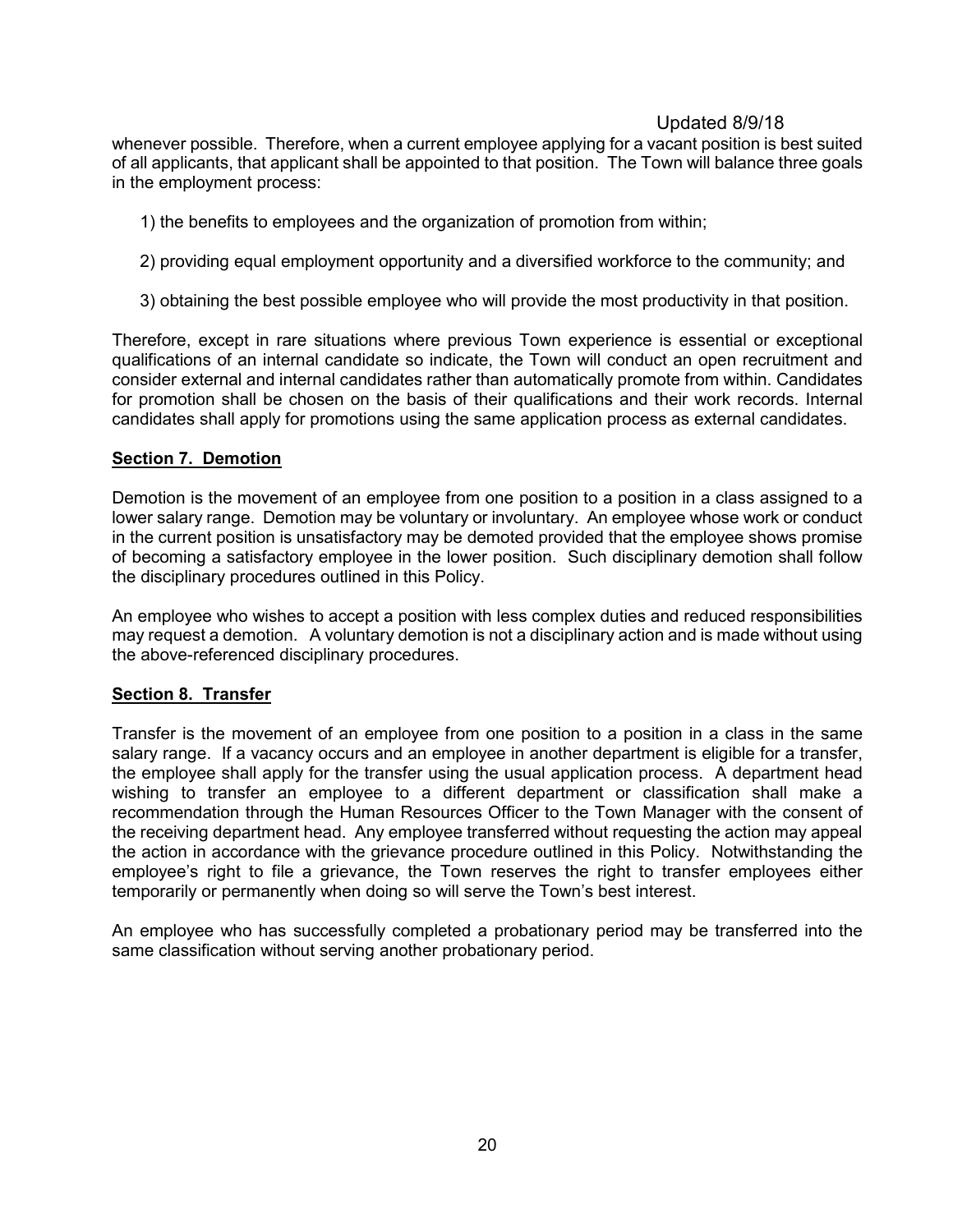### <span id="page-20-0"></span>**ARTICLE V. CONDITIONS OF EMPLOYMENT**

### <span id="page-20-1"></span>**Section 1. Work Schedule**

Department heads shall establish work schedules, with the approval of the Town Manager which meet the operational needs of the department in the most cost-effective manner possible.

### <span id="page-20-2"></span>**Section 2. Political Activity**

Each employee has a civic responsibility to support good government by every available means and in every appropriate manner. Each employee may join or affiliate with civic organizations of a partisan or political nature, may attend political meetings, may advocate and support the principles or policies of civic or political organizations in accordance with the Constitution and laws of the United States and the State of North Carolina. However, in accordance with G.S. 160A-169, no employee shall:

- a) Engage in any political or partisan activity while on duty;
- b) Use official authority or influence for the purpose of interfering with or affecting the result of a nomination or an election for office;
- c) Be required as a duty of employment or as condition for employment, promotion or tenure of office to contribute funds for political or partisan purposes;
- d) Coerce or compel contributions from another employee of the Town for political or partisan purposes;
- e) Use any supplies or equipment of the Town for political or partisan purposes; or
- f) Be a candidate for nomination or election to office under the Town Charter;

Any violation of this section shall subject the employee to disciplinary action including dismissal.

#### <span id="page-20-3"></span>**Section 3. Outside Employment**

The work of the Town shall have precedence over other occupational interests of employees. All outside employment for salaries, wages, or commissions and all self-employment must be reported in writing in advance to the employee's supervisor, who in turn will report it to the department head. The department head will review such employment for possible conflict of interest and then submit a record of the employment to the Town Manager for review and approval. If outside employment is deemed to be in conflict with the interest of the Town, the outside employment will not be allowed. Conflicting and/or unreported outside employment are grounds for disciplinary action up to and including dismissal. Documentation of the approval of outside employment will be placed in the employee's personnel file.

Examples of conflicts of interest in outside employment include *but are not limited to:*

a) employment with organizations or in capacities that are regulated by the employee or employee's department; or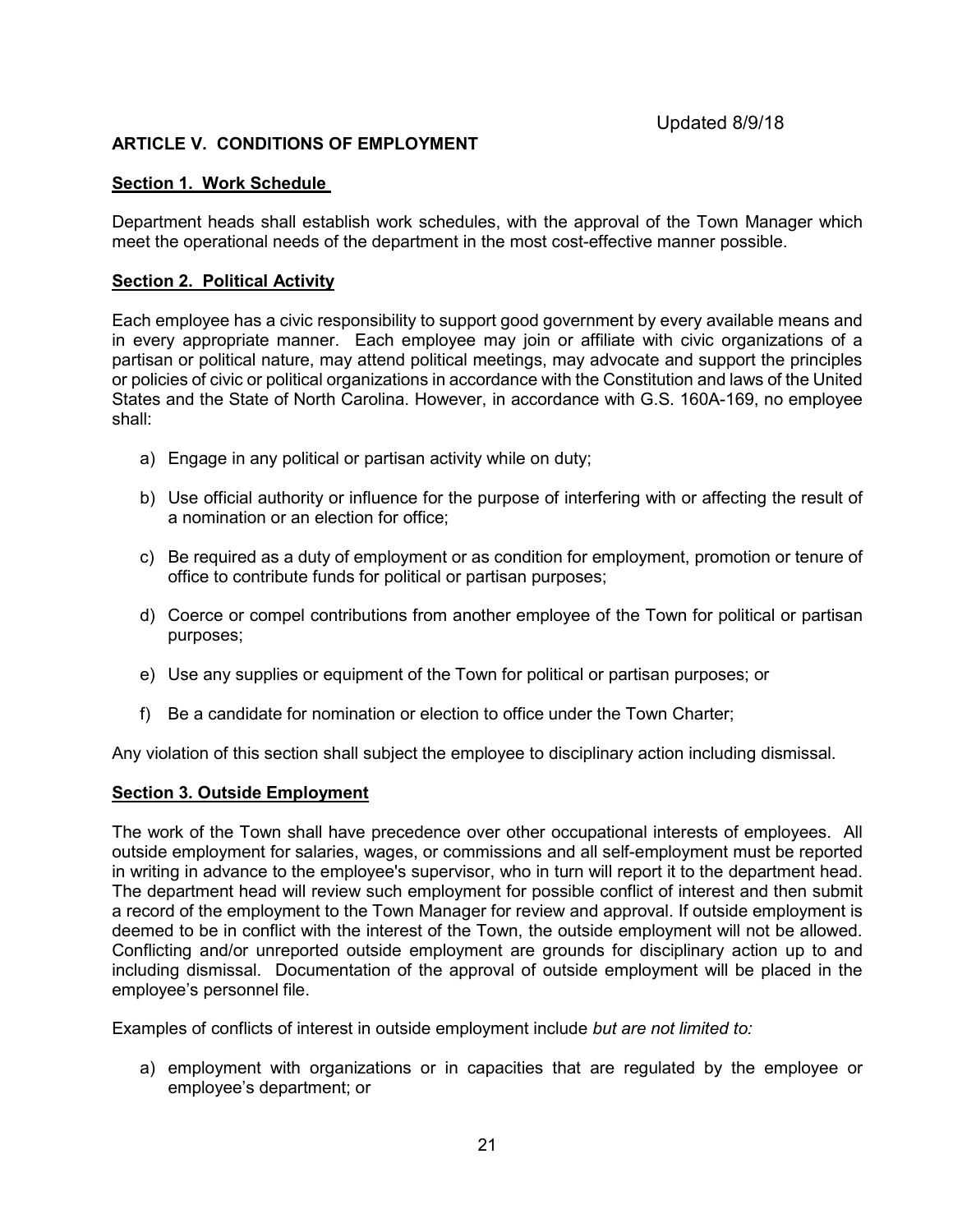b) employment with organizations or in capacities that negatively impact the employee's perceived integrity, neutrality, or reputation related to performance of the employee's Town duties.

An employee who sustains an injury or illness in connection with outside employment and is receiving worker's compensation from that employer shall not be entitled to receive Town worker's compensation benefits or accrued Town sick leave.

### <span id="page-21-0"></span>**Section 4. Dual Employment**

An hourly full or part-time employee of the Town may simultaneously hold another position with the Town if the second position is:

- A. occasional or sporadic;
- B. is in a different capacity and/or clearly different occupational category from that of the full or part-time position; and
- C. the employee volunteers for the second position.

In order for an employee's occasional or sporadic work on a part-time basis to qualify for exemption from overtime payments under the FLSA, the employee's decision to work in a different capacity must be made freely and without coercion, implicit or explicit, by the Town. A supervisor may suggest that an employee undertake another kind of work for the Town when the need for assistance arises, but the employee must be free to refuse to perform such work without sanction and without being required to explain or justify the decision. (The term *occasional or sporadic* means infrequent, irregular, or occurring in scattered instances.)

The work of the full or part-time position shall take precedence over the temporary position.

Unless the second Town job meets the conditions of this Section 4 the Town shall pay overtime when an employee is eligible for overtime. When an employee works a second Town job and the employee is entitled to overtime, the employee and Town shall agree, in advance, which salary will be used to calculate overtime in the event that the employee works more than 40 hours per week in both jobs combined.

#### <span id="page-21-1"></span>**Section 5. Employment of Relatives**

The Town prohibits the hiring and employment of immediate family in full or part-time positions within the same work unit if such employment would result in one family member supervising another or if one member will occupy a position of influence over another member's employment or any condition of employment. Examples of potential influence include but are not limited to hiring, promotions, salary administration and disciplinary action.

For the purposes of this Article, immediate family shall be defined as spouse, child, parent, sibling, grandparent, grandchild, aunt, and uncle to include in-law, step and half relationships. The definition for this Article also includes individuals living in the same household who share a relationship comparable to immediate family members.

The Town will consider employing family members or related persons in the service of the Town,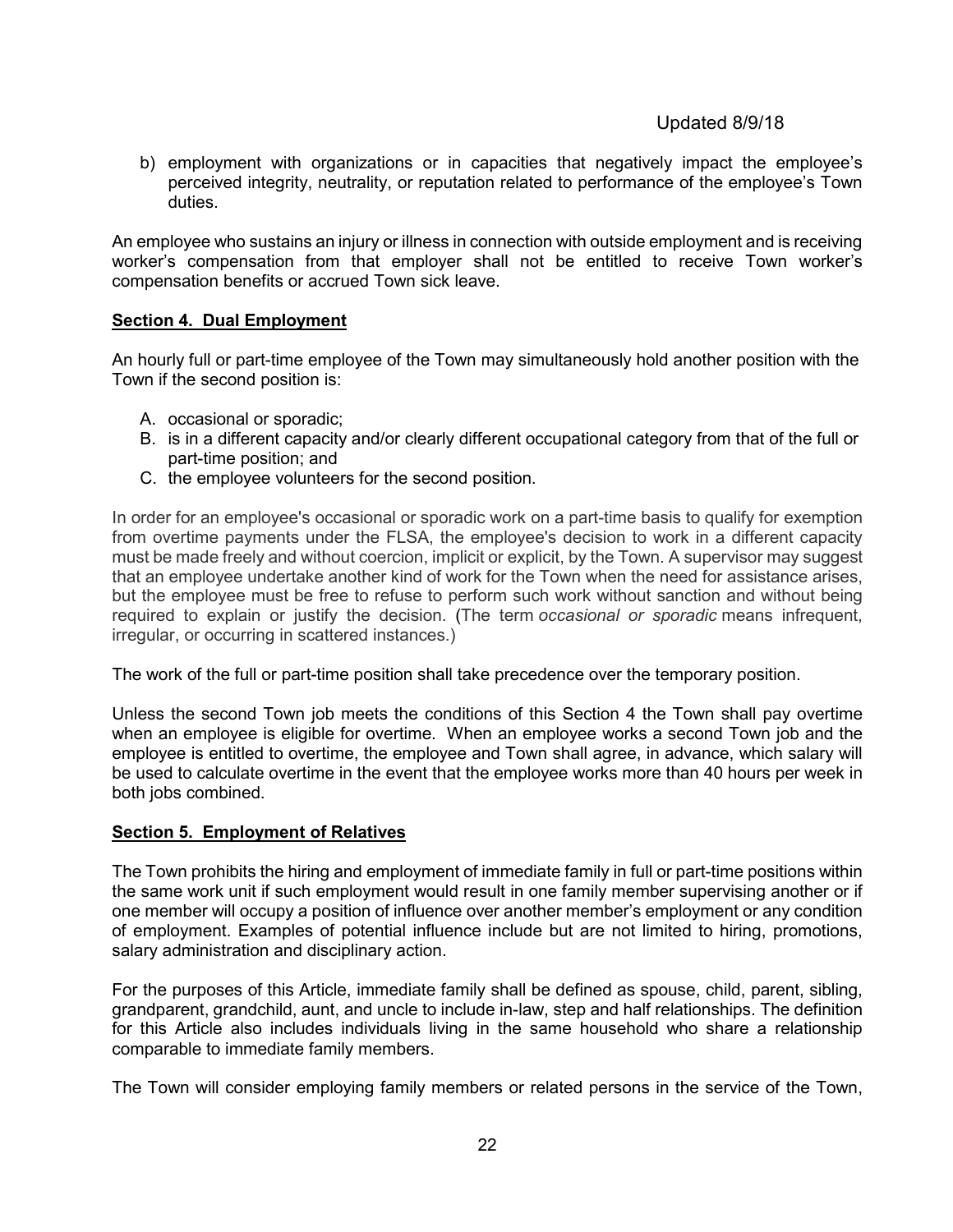provided that such employment does not:

- 1) result in a relative supervising relatives;
- 2) result in a relative auditing the work of a relative;
- 3) create a conflict of interest with either relative and the Town; or
- 4) create the potential or perception of favoritism.

This provision shall not apply retroactively to anyone employed when the provision was adopted by the Town.

### <span id="page-22-0"></span>**Section 6. Telephone and Address of Employees**

All Town personnel must have their cell and/or land line telephone numbers and their current physical and e-mail addresses on file with the Human Resources Director

### **Section 7. Workplace Violence**

The Town of Robbins has a zero-tolerance policy relating to the communication of threats and harassment whether it be verbal or physical, physical assaults, or any other forms of inappropriate, intimidating, or unreasonably aggressive behavior. This type of behavior is unacceptable and, in terms, of implementing the disciplinary actions prescribed by Article IX of this manual. In addition to any disciplinary action(s) taken pursuant to the Town's personnel policies and procedures, employees violating this policy may be subject to criminal prosecution.

### **Section 8. Harassment Prohibited**

- A. **Statement of City Policy**. The Town will not tolerate unwelcome harassing conduct by employees and non-employees. The Town has established a complaint or grievance process. Employees should report harassment to their supervisor(s), department head or Human Resources Officer at the earliest possible stage to prevent its escalation. The Town is committed to conduct an investigation and to take immediate and appropriate action when it receives notice of an employee harassment. In addition, the Town periodically provides anti-harassment training to all employees because prevention is the best tool to eliminate harassment in the workplace.
- B. **Harassment Defined**. Harassment is unwelcome conduct that is based on race, color, religion, sex (including pregnancy), national origin, age (40 or older), gender orientation, disability or genetic information. Harassment becomes unlawful where 1) enduring the offensive conduct becomes a condition of continued employment, or 2) the conduct is severe or pervasive enough to create a work environment that a reasonable person would consider intimidating, hostile, or abusive. Anti-discrimination laws also prohibit harassment against individuals in retaliation for filing a discrimination charge, testifying, or participating in any way in an investigation, proceeding, or lawsuit under these laws or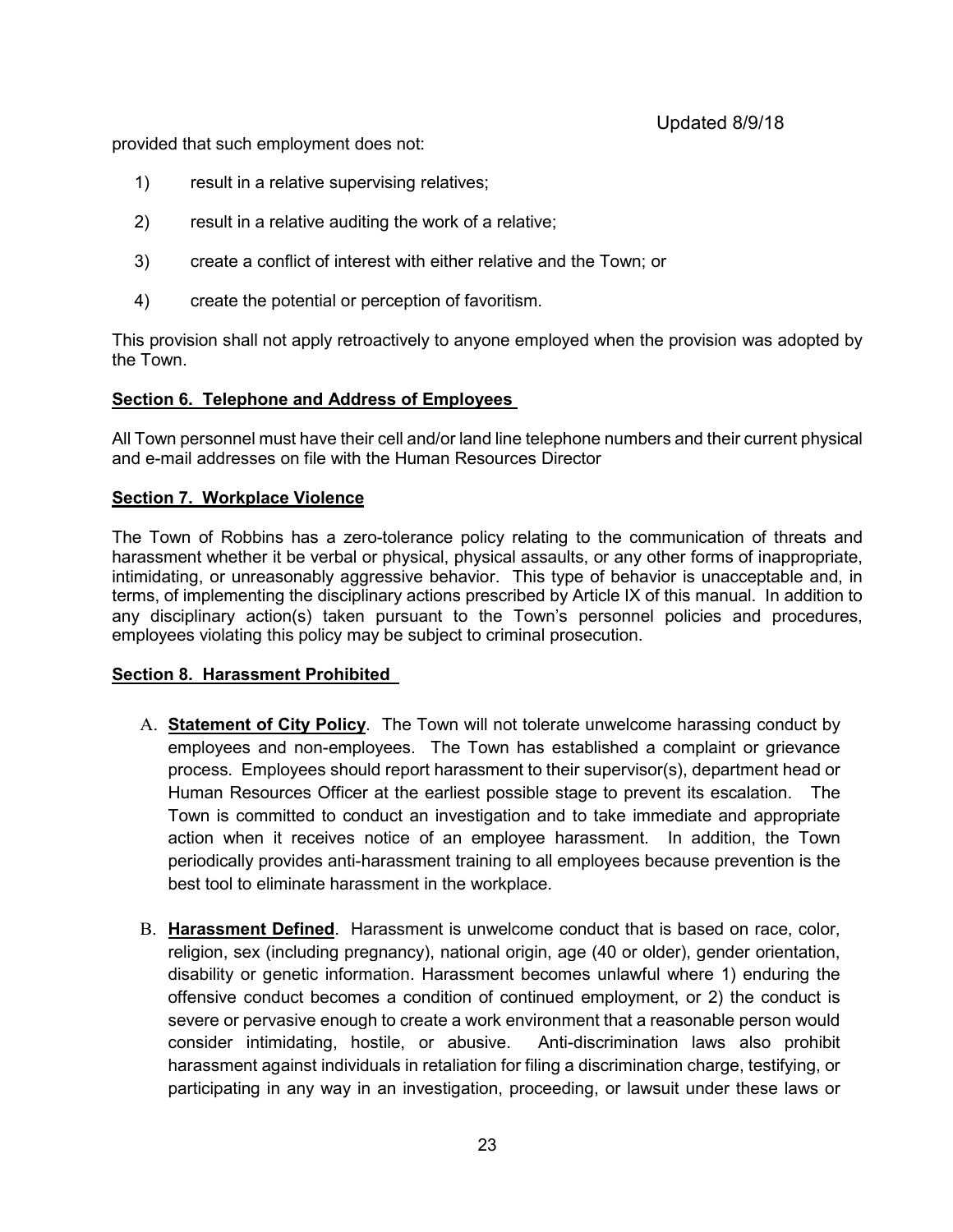opposing employment practices that they reasonably believe discriminate against individuals, in violation of these laws.

Petty slights, annoyances, and isolated incidents (unless extremely serious) will not rise to the level of illegality. To be unlawful, the conduct must create a work environment that would be intimidating, hostile, or offensive to reasonable people.

Offensive conduct may include, but is not limited to, offensive jokes, slurs, epithets, or name calling, physical assaults or threats, intimidation, ridicule or mockery, insults or putdowns, offensive objects or pictures, and interference with work performance. Harassment can occur in a variety of circumstances, including, but not limited to, the following:

- 1) The harasser can be the victim's supervisor, a supervisor in another area, an agent of the Town, a co-worker, or a non-employee of Town.
- 2) The victim does not have to be the person harassed but can be anyone affected by the offensive conduct.
- 3) Unlawful harassment may occur without economic injury to, or discharge of, the victim.
- 4) In cases of age discrimination, both the victim and the harasser may be over 40.
- C. **Sexual Harassment Defined**. Harassment can include "sexual harassment" or unwelcome sexual advances, requests for sexual favors, and other verbal or physical harassment of a sexual nature. It is unlawful to harass a person (an applicant or employee) because of that person's gender orientation or sex. Harassment does not have to be of a sexual nature, however, and can include offensive remarks about a person's gender orientation or sex. For example, it is illegal to harass a woman by making offensive comments about women in general. Both victim and the harasser can be either a woman or a man, and the victim and harasser can be the same sex.

Although the law doesn't prohibit simple teasing, offhand comments, or isolated incidents that are not very serious, harassment is illegal when it is so frequent or severe that it creates a hostile or offensive work environment or when it results in an adverse employment decision (such as the victim being fired or demoted).

The harasser can be the victim's supervisor, a supervisor in another area, a co-worker, or someone who is not an employee of the employer, such as a client or customer

D. **Grievance / Complaint Procedure**. See Article X, for the grievance / complaint procedure.

### <span id="page-23-0"></span>**Section 9. Expectation of Ethical Conduct**

The proper operation of Town government requires that public officials and employees be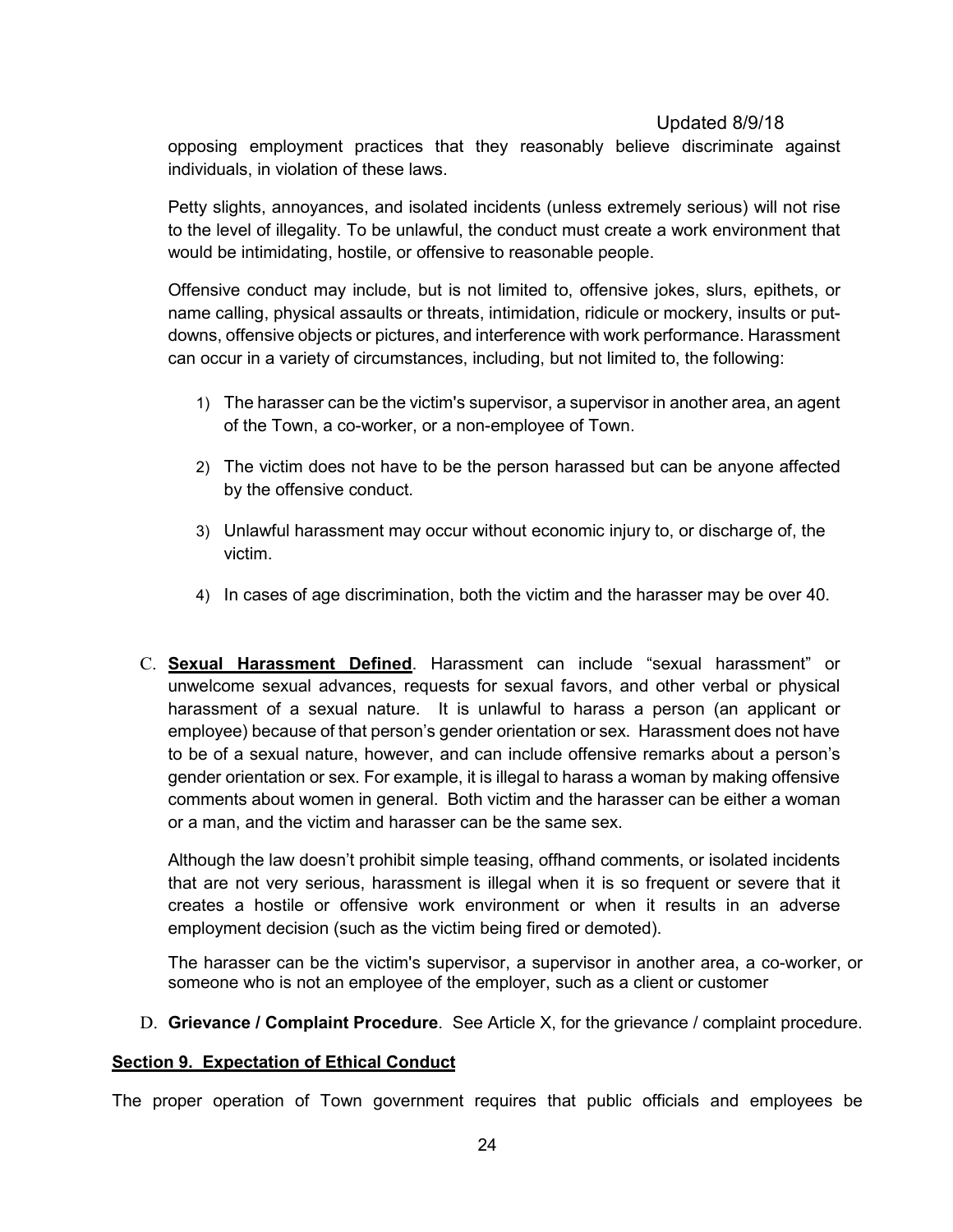independent, impartial, and responsible to the people; that governmental decisions and policy be made in the proper channels of the governmental structure; that public office not be used for personal gain; and that the public have confidence in the integrity of its government. No official or employee of the Town shall solicit or accept any gift, favor, or thing of value (over \$50) that may tend to influence such employee in the discharge of the employee's duties, or grant in the discharge of duty an improper favor, service, or thing of value.

### <span id="page-24-0"></span>**Section 10. Performance Evaluation**

Supervisors and/or department heads shall conduct performance evaluation conferences with each employee at least once a year and before the end of any probation. These performance evaluations shall be documented in writing and placed in the employee's personnel file. During the performance evaluation, the employee shall be rated on various parameters such as quality of work, quantity of work, technical competence, attendance/promptness, safety compliance, completion of work as instructed, etc. Procedures for the performance evaluation program shall be published by the Human Resources Officer with the approval of the Town Manager.

### <span id="page-24-1"></span>**Section 11. Safety**

Safety is the responsibility of both the Town and employees. It is the policy of the Town to establish a safe work environment for employees. The Town shall establish a safety program including policies and procedures regarding safety practices and precautions and training in safety methods. Department heads and supervisors are responsible for insuring safe work procedures, including the use of all required personal protective equipment and providing necessary safety training programs.

### <span id="page-24-2"></span>**Section 12. Use of Town Property and Equipment**

Town equipment, materials, tools, and supplies shall not be available for personal use and are not to be removed from Town property except in the conduct of official Town business, unless approved by the Town Manager or Department Head. Use of a Town owned vehicle by an employee is neither a right nor a privilege, but a trust conferred to facilitate the necessary performance of duties. All Town property issued to the employee shall be returned to the employee's supervisor upon termination of employment prior to the issuance of the final pay check.

Employees who operate Town vehicles must report to their Department Head if they are charged with any moving violation while at work or otherwise. An employee who violates these requirements will be subject to disciplinary action, loss of vehicle use privileges, and possible termination of employment. "Take home" vehicles must be approved by the Town Manager. Employees are not allowed to alter Town owned vehicles without prior approval.

### **Section 13. Post-Accident Testing**

Employees shall be tested for the presence of controlled substances and alcohol when any of the following occur:

- 1. An accident/incident results in a fatality.
- 2. An employee causes or contributes to an accident that seriously damages city-owned vehicle(s), machinery, equipment or property, or results in an injury to themselves or another person requiring off-site medical attention;
- 3. Any other time where there is reasonable suspicion that the accident/incident was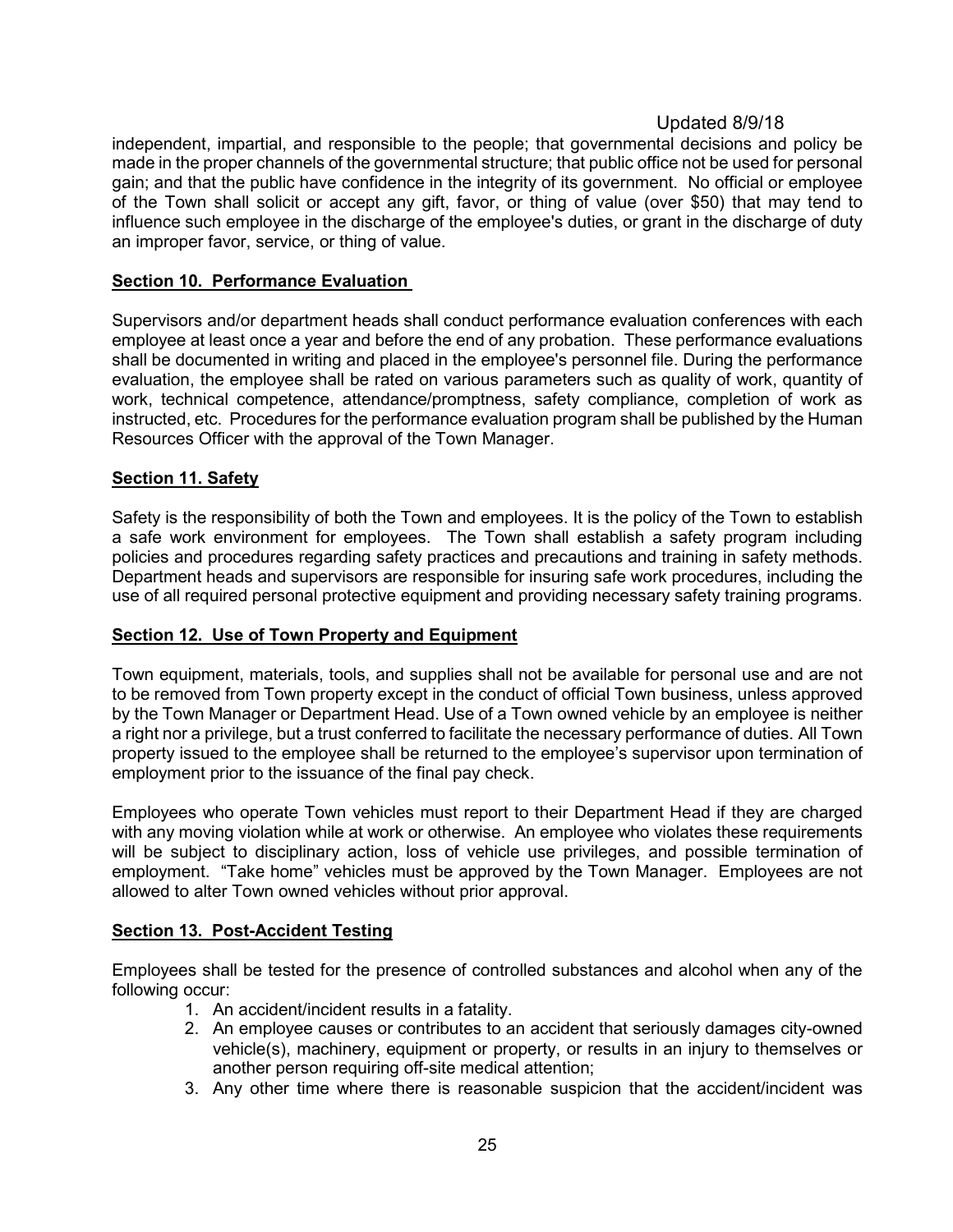### caused by impairment from alcohol or drug use.

Following an accident, the employee will be tested as soon as possible, but not to exceed eight hours for alcohol testing and 32 hours for drug testing. An employee involved in an accident must refrain from alcohol use for eight hours following the accident or until he/she undergoes a post-accident test. Any employee who leaves the scene of the accident without justifiable explanation prior to submission to drug and alcohol testing will be considered to have refused the test and their employment will be terminated.

Employees tested under this provision will include any employee whose performance could have contributed to the accident. Department Head or supervisor will accompany employee to be tested to the appointment for drug/alcohol testing. If a Department Head of supervisor is not available a police officer may company the employee.

### **Section 13. Substance Abuse Policy**

The Town is committed to a drug-free workplace to maintain a safe and healthy working environment for employees and a productive, effective work force for the Town's citizens. The Town prohibits employees reporting to work with their ability to perform impaired by alcohol, illegal drugs, intentionally and inappropriately used prescriptions, over-the-counter drugs, or other chemicals and substances. After a candidate for employment has been offered the position applied for, he/ she shall consent to drug screening. The offer of employment shall be contingent on the results of the screening. If the candidate tests positive for un-prescribed drugs, he/she shall be automatically disqualified from employment with the Town of Robbins. Candidates who refuse to have the drug screening or a requested physical exam are automatically disqualified from employment with the Town of Robbins. A separate Substance Abuse Policy may be adopted by the Town and provided to all employees.

### **Section 14. Intra-Organizational Communication**

Town employees shall not directly contact elected officials concerning any work-related functions, except via the established supervisory chain, as depicted in the Town's Organizational Chart, or by special permission of the Town Manager.

Any Town employee contacted directly by an elected official concerning Town functions other than a routine service call or contact made via the established chain, shall immediately report the nature of the contact through his or her supervisor to the Town Manager.

Town employees shall not refer any citizen to an elected official to resolve a complaint or request. If the citizen's request cannot be effectively resolved, the employee shall take the matter to his or her supervisor.

### <span id="page-25-0"></span>**This policy does not preclude informational contacts between employees and the Town Board during the performance of normal duties.**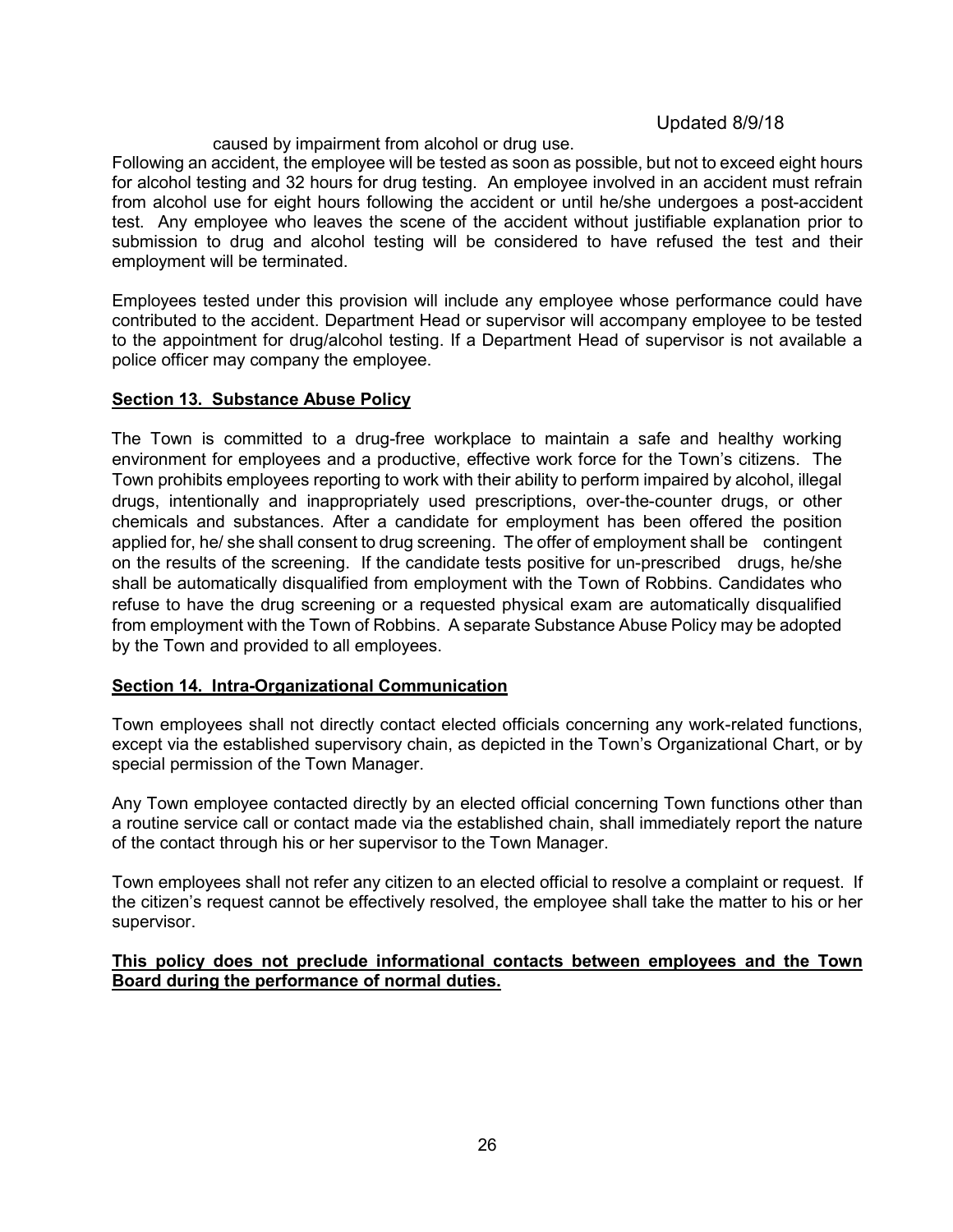### **ARTICLE VI. EMPLOYEE BENEFITS**

### <span id="page-26-0"></span>**Section 1. Eligibility**

All full-time employees of the Town are eligible for employee benefits as provided for in this Article which are subject to change at the Town's discretion and annual budget appropriations. Temporary employees are eligible only for legally mandated benefits such as workers' compensation and FICA.

### <span id="page-26-1"></span>**Section 2. Employee Group Health, Life, Dental and Vision Insurance**

The Town provides group health, life, dental and visual insurance programs for full time employees and their families as specified under the terms of the group insurance contract. Coverage will begin on the 1<sup>st</sup> day of the month following 30 days of employment with the Town of Robbins.

The Town pays the entire cost of health insurance for full-time employees. The Town will comply with the Affordable Care Act by providing health insurance for all employees expected to work 30 or more hours per week for three or more months. Elected officials will pay the full cost of insurance should they wish to participate. Full and part-time employees, and elected officials may, if they so desire, purchase available group health, dental and/or vision coverage through the Town for qualified dependents within the stipulations of the insurance contract. Employees and elected officials will pay the amount stipulated by the Town for their qualified dependents.

Information concerning cost and benefits shall be available to all employees from the Human Resources Office.

### <span id="page-26-2"></span>**Section 3. Other Optional Insurance Plans**

The Town may make other insurance plans available to employees upon authorization of the Town Manager or Town Board. For information about optional group benefit programs, employees may contact the Human Resources office.

#### <span id="page-26-3"></span>**Section 4. Retirement**

Each employee who is expected to work for the Town more than 1,000 hours annually shall join the North Carolina Local Governmental Employees' Retirement System as a condition of employment, beginning immediately upon employment. Employees contribute six percent of salary each payroll with an actuarial match by the Town as determined by the North Carolina Local Governmental Employee's Retirement System.

#### <span id="page-26-4"></span>**Section 5. Supplemental Retirement Benefits**

The Town may elect to provide supplemental retirement benefits for its full-time employees. If the Town elects to do so the Town will contribute a percentage of salary to the State 401-K plan for each full-time employee beginning immediately upon employment.

All full-time employees may make voluntary contributions to the 401-K plan up to the limits established by law and the 401-K provider.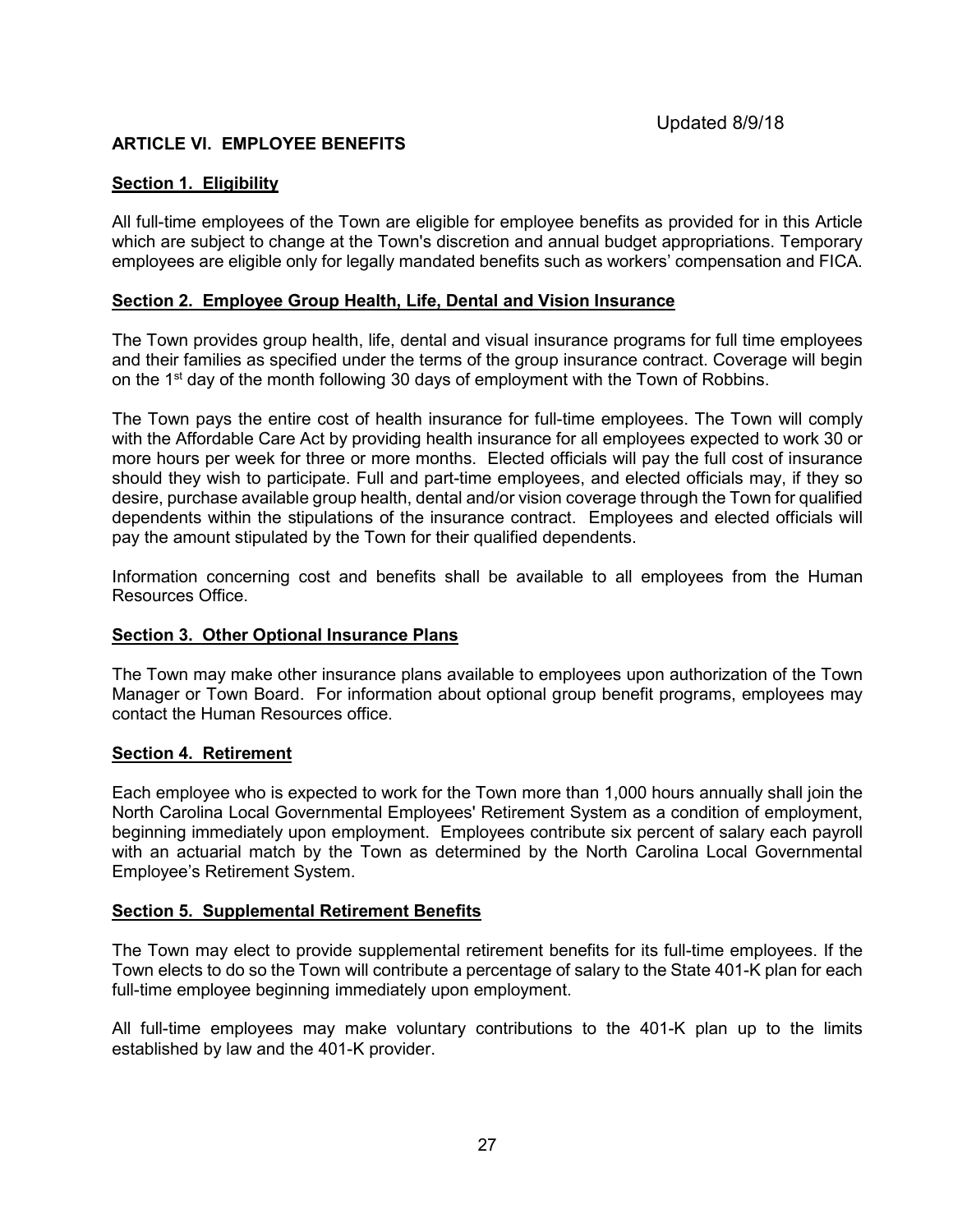### <span id="page-27-0"></span>**Section 6. Social Security**

The Town, to the extent of its lawful authority and power, has extended Social Security benefits to its eligible employees.

### <span id="page-27-1"></span>**Section 7. Workers' Compensation**

All employees of the Town (full-time, part-time, temporary, and limited service) are covered by the North Carolina Worker's Compensation Act and are required to report all injuries arising out of and in the course of employment to their immediate supervisors at the time of the injury in order that appropriate action may be taken at once.

Responsibility for claiming compensation under the Worker's Compensation Act is on the injured employee, and such claims must be filed by the employee with the North Carolina Industrial Commission within two years from date of injury. The department head and the Human Resources Officer will assist the employee in filing the claim.

An employee injured on the job while employed by the Town of Robbins, when the injury is compensable under Worker's Compensation, shall have the following options:

- A. Take accumulated sick or vacation leave during the seven-day waiting period and then go on Worker's Compensation leave and begin drawing Worker's Compensation.
- B. After the seven-day waiting period, take earned and accumulated sick or vacation leave at the rate of one third day of leave for day absent and receive a leave benefit which will together, with compensation received under Worker's Compensation, equal approximately his/her salary.
- C. If the employee has no accumulated sick or vacation leave or wish to reserve the sick or vacation leave, the employee may receive only worker's compensation benefit for which he/she may be adjudged eligible.
- D. If other suitable employment is available, the Town Manager may reassign such employee to another position in lieu of sick leave or receiving Worker's Compensation except under those circumstances where the attending physician certifies that such employee is not capable of performing the work of such other position.

Employee will not be advanced vacation leave to supplement Worker's Compensation.

Pursuant to a declaration invoking Section 304 of the Homeland Security Act, this provision will also apply to reactions to small pox vaccinations administered to Town employees under the Homeland Security Act. Such reactions shall be treated the same as any other worker's compensation claim.

### <span id="page-27-2"></span>**Section 8. Unemployment Compensation**

Local governments are covered by unemployment insurance. Town employees who are terminated due to a reduction in force or released from Town service may apply for benefits through the local Division of Employment Security office.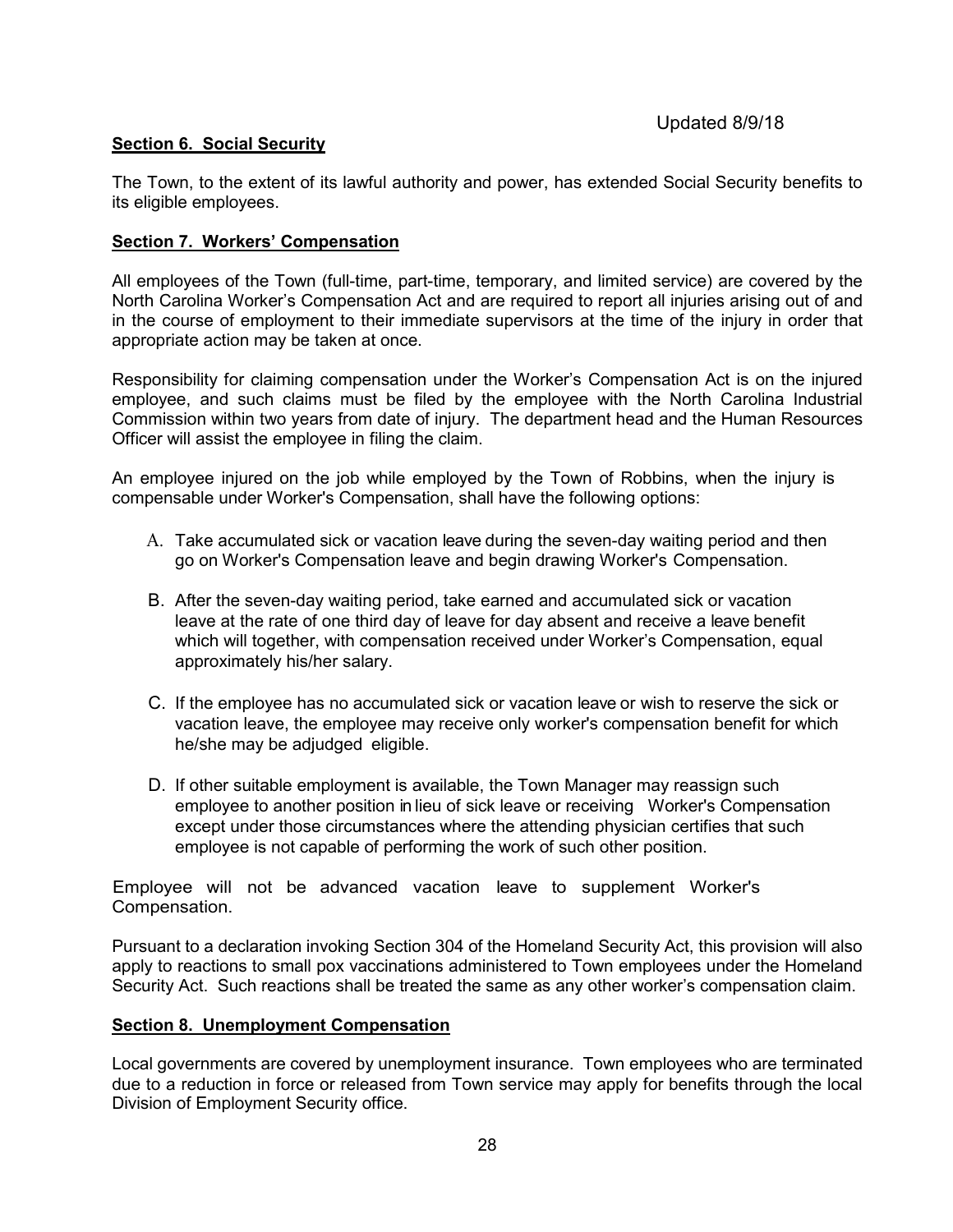### <span id="page-28-0"></span>**Section 9. Law Enforcement Separation Allowance**

Every sworn law enforcement officer, as defined by N.C. Gen. Statute §128-21(11b) or N.C. Gen. Statute §143-166.50, shall be eligible for a separation allowance, as provided by N.C. Gen. Statute §143-166.42, in the amount specified in N.C. Gen. Statute § 143-166.41(a).

Currently the law enforcement separation allowance is *"equal to eighty-five hundredths percent (0.85%) of the annual equivalent of the base rate of compensation most recently applicable to the officer for each year of creditable service"*. The Town will pay this benefit on a bi-weekly basis with each payroll.

Eligibility and continuation of these benefits are subject to the following conditions:

- a) The officer shall have completed 30 or more years of creditable service, or have attained 55 years of age and completed five or more years of creditable service (as defined in General Statute §143-166.42); and
- b) The officer shall not have attained 62 years of age;
- c) The officer shall have completed at least five years of continuous service as a law enforcement officer immediately preceding a service retirement, as defined by N.C. Gen. Statute §§143-166.41(a)(3) and 143-166.41(b).
- d) The law enforcement officer, after separation from Town employment, notifies the Town of any new employment involving local law enforcement duties. Such notification shall include the nature and extent of the employment, and any change of employment status.

Payment of separation allowance benefits to a retired officer shall cease at the first of:

- a) The death of the officer;
- b) The last day of the month in which the officer attains 62 years of age; or
- c) The first day of re-employment in any position in any local government in North Carolina requiring retirement system participation.

The Town may employ retired officers in a public safety position in a capacity not requiring participation in the Local Governmental Employees' Retirement System and doing so shall not cause payment to cease to those officers under these benefits. Participation in the retirement system is required by anyone scheduled to work 1,000 hours per year or more. If a recipient's receipt of the special separation allowance is terminated because of the individual's re-employment with any department or agency payment of the special separation allowance cannot be resumed at a later date. Should the separation allowance for law enforcement officers, now required by law, be rescinded, this separation allowance shall be rescinded at the same time.

#### <span id="page-28-1"></span>**Section 10. Credit Union Membership**

Employees of the Town of Robbins are eligible for membership in the Local Government Federal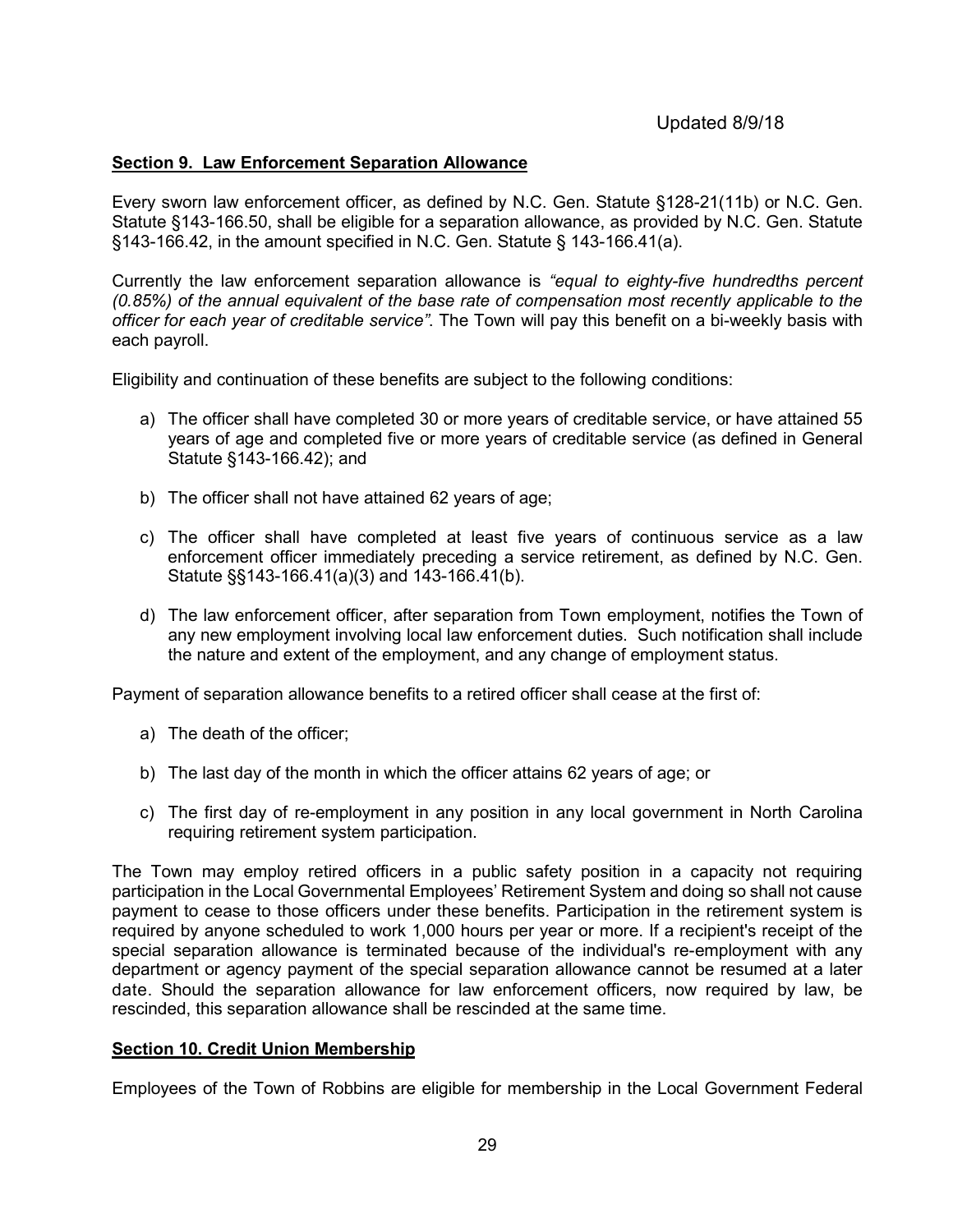### Credit Union.

### <span id="page-29-0"></span>**Section 11. Tuition Assistance Program**

All paid Town employees who wish to further their education are encouraged to do so by the Town. Courses taken which are required or determined to be necessary to meet the qualifications of the position held, will be paid for by the Town. Courses which may not be required but felt to be beneficial to the Town and its employees, may or may not be approved, but will be reviewed on an individual basis by the Town Manager. The Town Manager will also review each situation to determine if such courses will be paid for by the Town, by the employee, or shared by both. Employees may be reimbursed for eligible expenses up to a total of one thousand dollars (\$1,000) per fiscal year. Exceptions may be made on a case by case basis upon approval by the Town Manager. Satisfactory completion of the courses will be required for reimbursement. The Town Manager will make a determination as to whether absence for work as a result of these courses can be justified at the particular time. The Town will support training courses, seminars and conferences to maintain current job knowledge to the extent that funds are available.

Due to the time and investment of the Town, it is required that after completion of a school or training, employees continue their employment with the Town for the period of six (6) months. A contract and signed statement will be signed by the employee promising to continue employment with the Town for six months after the training. Failure to continue employment with the Town for the prescribed period will result in the employee repaying the Town of Robbins for all expenses incurred for the school or training event, including tuition, registration, lodging, and meals. This may be deducted from the last paycheck of the employee. Employees reduced in force are exempt from this repayment.

### <span id="page-29-1"></span>**Section 12. Uniforms: Police and Public Service Departments**

The Town of Robbins will provide uniforms for employees in the following departments:

- 1. Police
- 2. Public Service Department Employees

The types and amounts of uniforms provided to employees shall be as determined by the Town Manager. All uniforms provided to employees are provided for use by the employee, but may not be property of the employee. Some uniforms are provided through a rental uniform service and will remain property of the rental uniform service.

All uniforms issued to an employee shall be returned to the Town on the last day of the employee's employment with the Town. In the event that all uniforms are not returned to the Town, the employee will be billed for the total value of the uniforms that was not turned in.

### **Section 13. Cemetery Plot**

Employees who pass away while employed with the Town are provided a cemetery plot in Pine Rest Cemetery at no cost if desired by the family. The plot may only be used for the burial of the employee.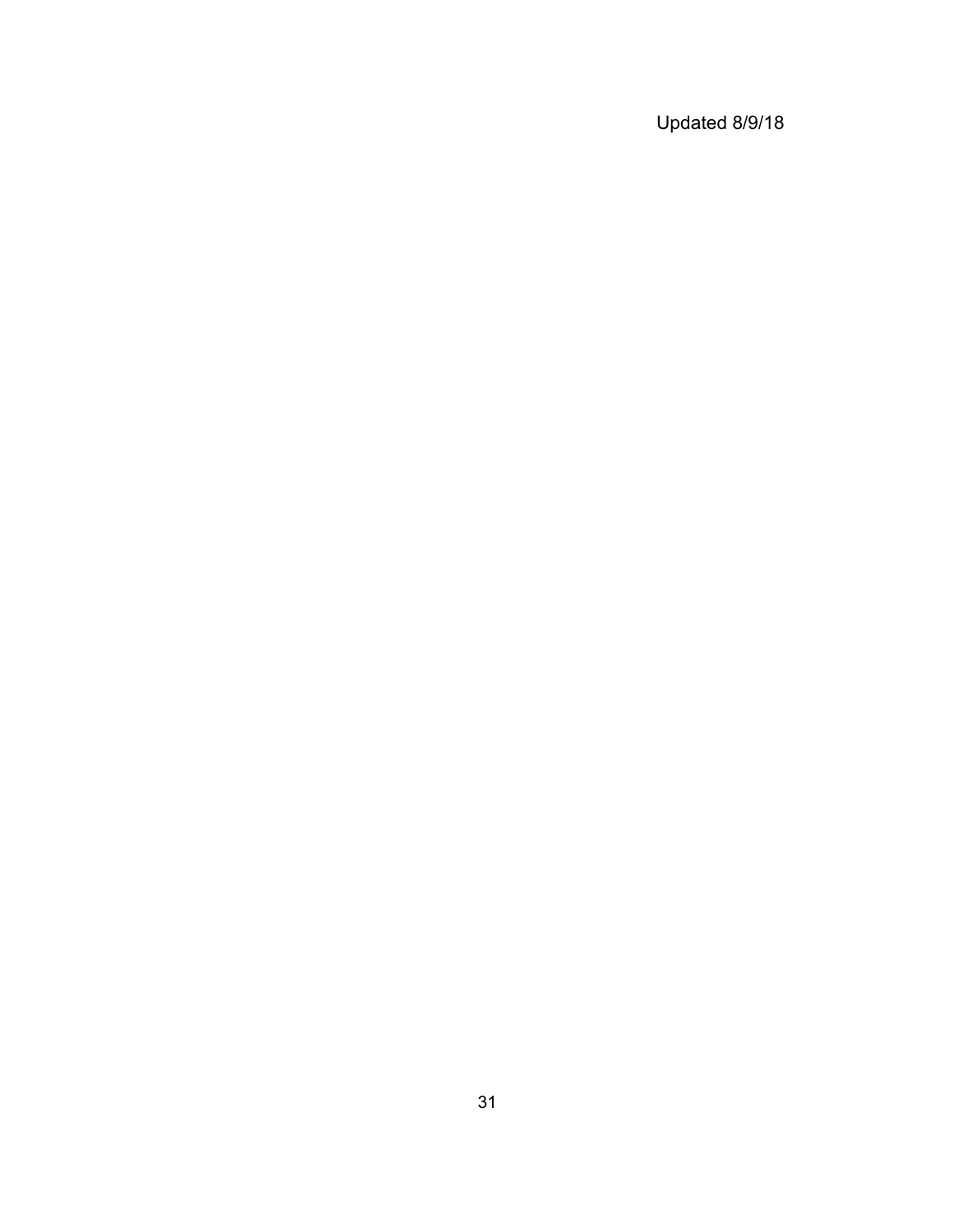### **ARTICLE VII. HOLIDAYS AND LEAVES OF ABSENCE**

#### <span id="page-31-0"></span>**Section 1. Policy**

The policy of the Town is to provide vacation leave, sick leave, and holiday leave to all full-time employees and to provide proportionately equivalent amounts to permanent employees having average work weeks of different lengths. Employees shall accrue leave proportionately with each payroll.

The Fire Chief, with the approval of the Town Manager, may establish a leave of absence policy for volunteer members of the Fire and Rescue Department. Any members of the Department who are employees of the Town shall be subject to the leave policy established by this Personnel Policy.

#### <span id="page-31-1"></span>**Section 2. Holidays**

The Town will follow the holiday schedule as published by the State of North Carolina for state employees.

In order to receive a paid holiday, an employee must have worked the day before and the day after the holiday(s) or have been given approved paid leave.

Employees wishing to schedule time off for religious observances, other than those observed by the Town, may request vacation leave from their respective department head. The department head will attempt to arrange the work schedule so that an employee may be granted vacation leave for the religious observance. Vacation leave for religious observances may be denied only when granting leave would create an undue hardship for the Town.

The Town Manager is authorized to grant the following holiday, with pay, to all full-time employees: New Year's Day Martin Luther King, Jr.'s Birthday Good Friday Thanksgiving Day and day after Thanksgiving Memorial Day Labor Day Independence Day Veteran's Day Christmas- 2 or 3 workdays (see following Christmas Schedule)

| When Christmas falls on: | Town of Robbins Observes:      |
|--------------------------|--------------------------------|
| Sunday                   | Monday & Tuesday               |
| Monday                   | Monday & Tuesday               |
| Tuesday                  | Monday, Tuesday, & Wednesday   |
| Wednesday                | Tuesday, Wednesday, & Thursday |
| Thursday                 | Wednesday, Thursday, & Friday  |
| Friday                   | Thursday & Friday              |
| Saturday                 | Thursday & Friday              |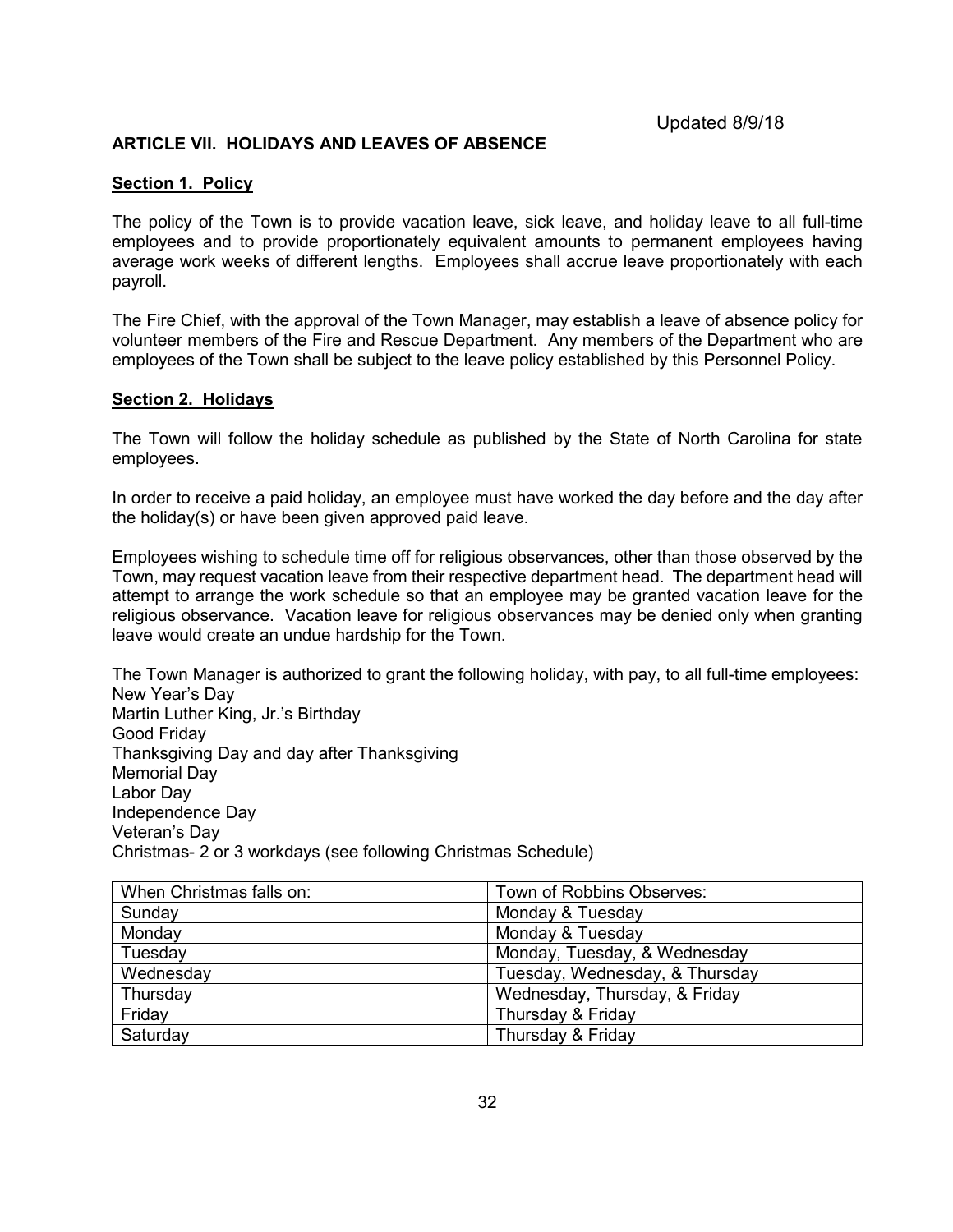When a holiday other than Christmas Day falls on a Saturday, Friday shall be observed; if it falls on a Sunday, Monday shall be observed as the holiday.

### <span id="page-32-0"></span>**Section 3. Holidays: Effect on Other Types of Leave**

Regular holidays which occur during a vacation, sick or other leave period of any employee shall not be considered as vacation, sick, or other leave.

### <span id="page-32-1"></span>**Section 4. Holidays: Compensation When Work is Required or Regularly Scheduled Off for Shift Personnel**

Employees required to perform work on regularly scheduled holidays may be granted compensatory time off or paid at their regular rate for hours actually worked in addition to any holiday pay to which they are entitled. Employees are only entitled to the amount of holiday hours for which they are scheduled to work. If a holiday falls on a regularly scheduled off-duty day for shift personnel, the employee will receive a maximum of 8 hours of paid holiday leave. Whether holiday time is provided in time or pay for shift employees is determined by the Town.

### <span id="page-32-2"></span>**Section 5. Vacation Leave**

Vacation is a privilege granted to employees by the Town. Vacation leave is intended to be used for rest and relaxation, school appointments, and other personal needs. Vacation should be requested in advance in methods determined by the department and approved by the supervisor.

Vacation leave may also be used by employees who wish to observe religious holidays other than those granted by the Town. Employees who wish to use leave for religious observances must request leave from their respective department heads. The department head will attempt to arrange the work schedule so that an employee may be granted vacation leave for the religious observance. Vacation leave for religious observance may be denied only when granting the leave would create an undue hardship for the Town.

#### <span id="page-32-3"></span>**Section 6. Vacation Leave: Use by Probationary Employees**

Employees serving a probationary period following initial employment may accumulate vacation leave but shall not be permitted to take vacation leave during the first six months of employment unless approved by the Town Manager. A probationary employee who is dismissed during the probationary period will not be eligible for terminal pay for any accumulated vacation leave.

#### <span id="page-32-4"></span>**Section 7. Vacation Leave: Accrual Rate**

Each full-time general employee of the Town will accrue vacation on the following schedule. Fire engineers who work 24-hour shifts and sworn law enforcement officers who work an average workweek of 42 hours (168 hours in a 28-day cycle) will earn a prorated amount based on the average number of hours in the work week. (See Section 16 of this Article for more information.)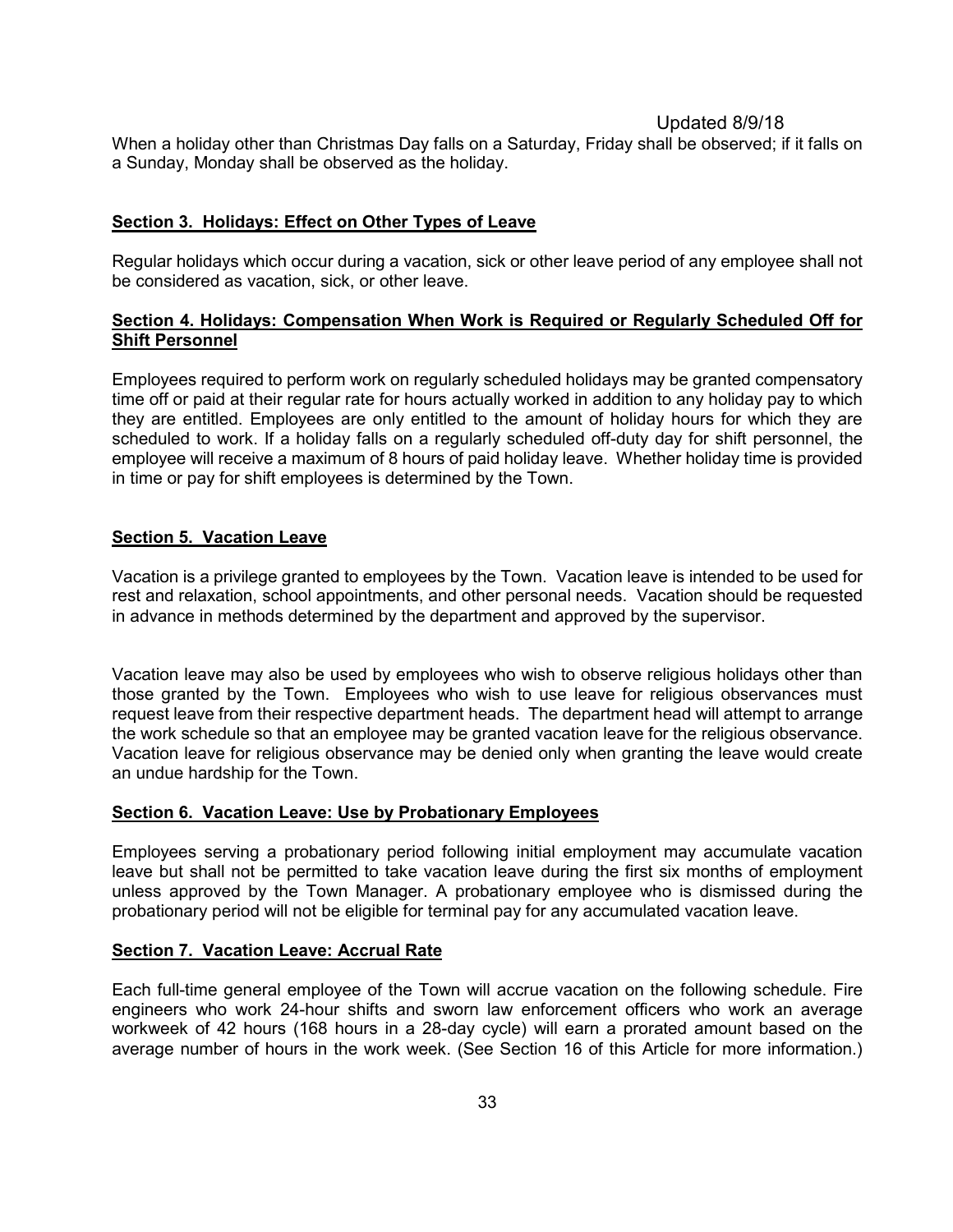Employees shall be assigned to the appropriate accrual rate as determined by the length of service under the local government retirement system

| <b>Years of Service</b> | <b>Days Accrued Per Year</b> |
|-------------------------|------------------------------|
| $0 - 3$                 | 10                           |
| 4 but less than 10      | 12                           |
| 10 but less than 15     | 15                           |
| 15 but less than 20     | 18                           |
| 20 plus                 | 20                           |

#### <span id="page-33-0"></span>**Section 8. Vacation Leave: Maximum Accumulation**

Vacation leave may be accumulated without any applicable maximum until the pay period containing December  $31^{st}$  of each calendar year. During the pay period containing December  $31^{st}$ , any employee with a balance exceeding 30 days (240 hours) shall have the excess accumulation transferred to sick leave so that only a balance of 30 days is carried forward to January 1.

Regardless of accumulated balance if an employee separates from service, the payment for accumulated vacation leave shall not exceed 30 days (240 hours). Employees are not eligible to receive pay for vacation time not taken above 240 hours.

Employees are cautioned not to retain excess accumulated vacation leave until late in the fiscal year. Because of the necessity to keep all functions in operation, large numbers of employees cannot be granted vacation leave at any one time. If an employee has excess leave accumulation during the latter part of the year and is unable to take such leave because of staffing demands, the employee shall receive no special consideration either in having vacation leave scheduled or in receiving any exception to the maximum accumulation.

#### <span id="page-33-1"></span>**Section 9. Vacation Leave: Manner of Taking**

Employees shall be granted the use of accrued vacation leave upon request in advance at those times designated by the department head which will least obstruct normal operations of the Town. Department heads are responsible for insuring that approved vacation leave does not hinder the effectiveness of service delivery. Employees are only allowed to be paid for hours they have accumulated. Compensatory time must be used prior to vacation time. If no vacation time is available, but leave is allowed, the employee would take leave without pay. Specifically, a vacation request form must be filled out one (1) week prior to a vacation request of more than three (3) days and two (2) days prior to a vacation request of less than three days. Employee preference should be considered and schedules worked out bearing in mind individual Town needs. Vacation leave requests may be denied when limited staffing is available or where the work flow is larger than normal, as determined by the Town Manager.

#### <span id="page-33-2"></span>**Section 10. Vacation Leave: Payment upon Separation**

An employee who has successfully completed six months of the probationary period will normally be paid for accumulated vacation leave upon separation not to exceed 30 days provided notice is given to the supervisor at least two weeks in advance of the effective date of resignation, thirty days for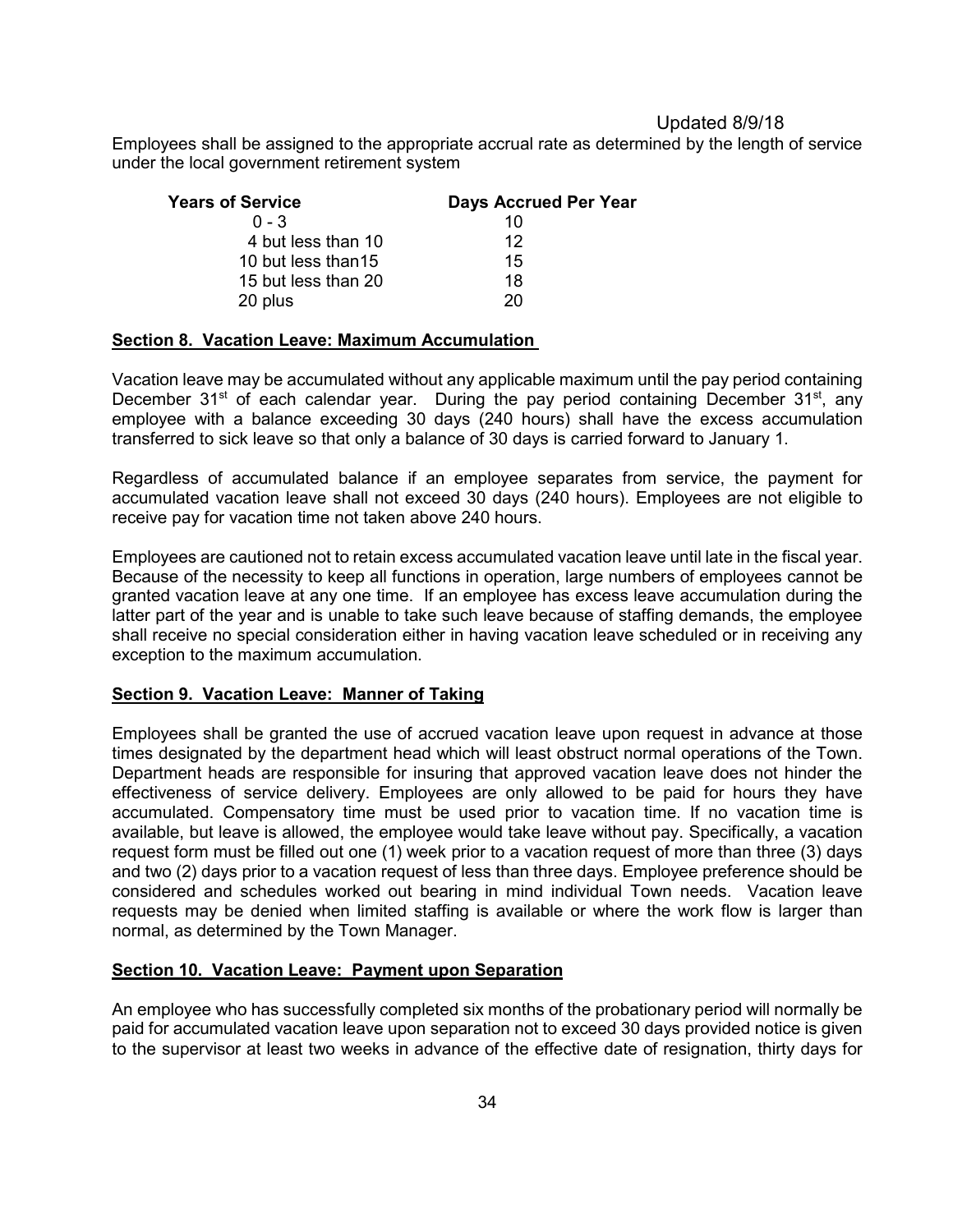#### department heads.

Any employee failing to give the notice required by this section shall forfeit payment for accumulated leave. The notice requirement may be waived by the Town Manager when deemed to be in the best interest of the Town.

Employees who are involuntarily separated shall receive payment for accumulated vacation leave not to exceed 30 days. At the discretion of the Town Manager, employees dismissed for serious violations of personal or criminal conduct may be determined ineligible to receive vacation pay. The Town Manager's determination of ineligibility may be appealed to the Town Board.

### <span id="page-34-0"></span>**Section 11. Vacation Leave: Payment upon Death**

The estate of an employee who dies while employed by the Town shall be entitled to payment of all the accumulated vacation leave credited to the employee's account not to exceed the maximums established in Section 8 of this Article.

### <span id="page-34-1"></span>**Section 12. Sick Leave**

Sick Leave with pay is a privilege granted to employees by the Town, not a right, and may be used only for the purposes described in this Policy. Abuse of sick leave privileges will subject the employee to disciplinary action.

Sick Leave may be used for the following reasons: sickness, non-job related bodily injury, required physical or dental examinations or treatment, or exposure to a contagious disease, when continuing work might jeopardize the health of others.

Sick leave also may be used when an employee must care for a member of his or her immediate family who is ill. For the purposes of this benefit, immediate family is defined as spouse, child, parents of employee or spouse, grandparent, grandchild, brother or sister, or someone living in the home or in-law or step relations of same. Sick leave may not be used to care for a healthy child.

Notification of the desire to take sick leave should be submitted to the employee's supervisor prior to the leave or according to departmental procedures, but no later than two hours after the beginning of a scheduled work day or shift.

### <span id="page-34-2"></span>**Section 13. Sick Leave: Accrual Rate and Accumulation**

Sick leave shall accrue at a rate of 8 hours per month of service or twelve days per year. Sick leave for full-time employees working other than the basic forty-hour work schedule (sworn law enforcement officers who work an average workweek of 42 hours-168 hours in a 28-day cycle) shall be prorated as described in this Article. Sick leave will be cumulative for an indefinite period of time and may be converted upon retirement for service credit consistent with the provisions of the North Carolina Local Governmental Employees Retirement System. A day shall be calculated based on the formula found in Section 16 of this Article.

Any compensatory time earned by an employee shall be taken first prior to using the sick leave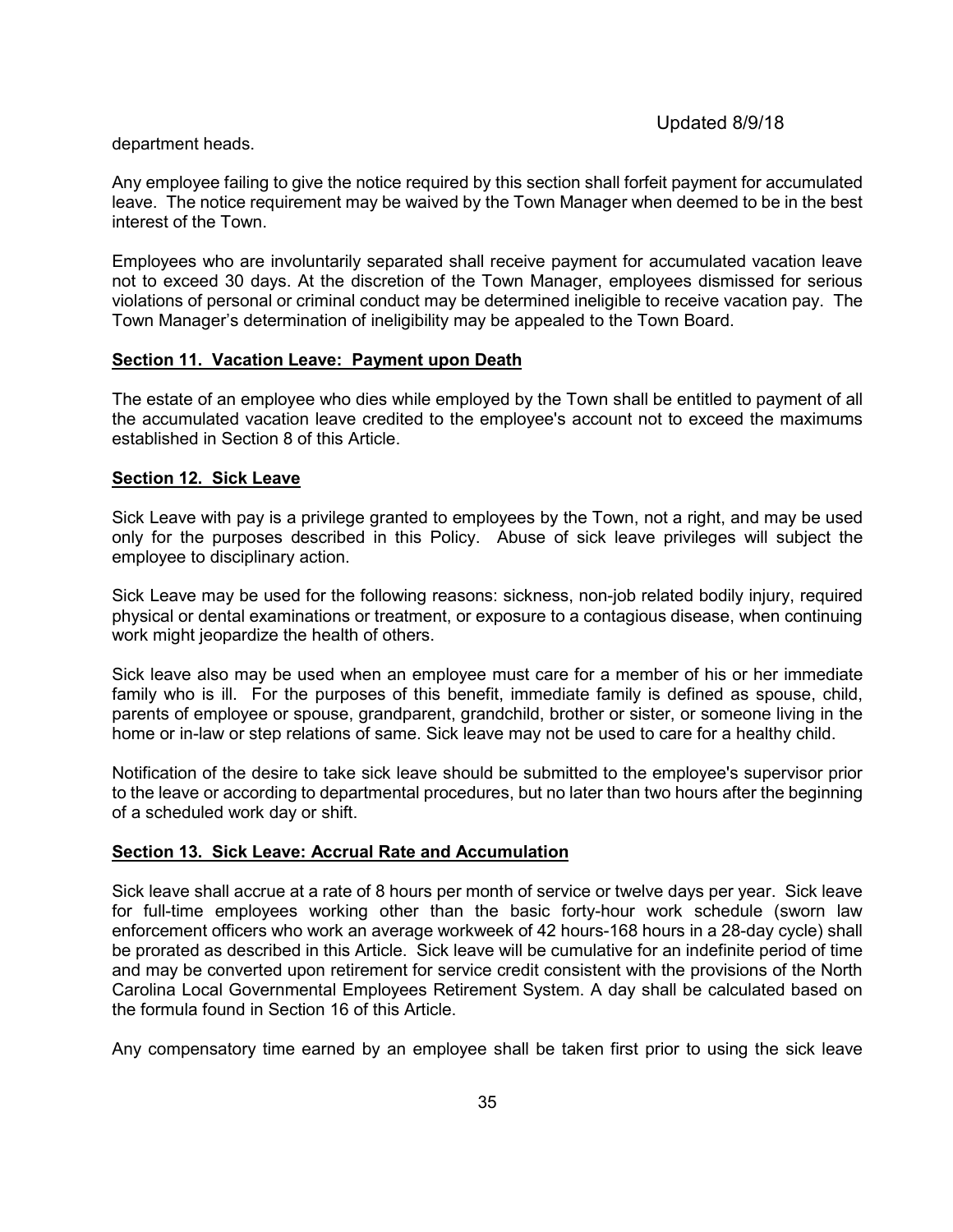account. Sick leaves shall be taken in hour units.

All sick leave accumulated by an employee shall end and terminate without compensation when the employee resigns or is separated from the Town, except as stated above for retirement or upon reinstatement within one year of separation.

### <span id="page-35-0"></span>**Section 14. Transfer of Sick Leave from Previous Employer**

The Town will accept sick leave balances when documented by a previous employer when the employee worked for a previous employer covered by the North Carolina State or Local Government Retirement Systems and the employee did not withdraw accumulated retirement contributions from that employer when leaving employment.

- 1. The employee bears the sole responsibility for requesting and obtaining certification of the prior sick leave balance from the former employer. This certification must include the employee's retirement identification number and the number of hours of accumulated sick leave. This certification must be signed by the employee's former human resources representative.
- **2.** The sick leave was earned while a member of the NC Local Governmental Employee's Retirement System.
- **3.** The employee's retirement identification number has not changed.

The employee shall sign a statement acknowledging that the transferred sick leave is for retirement purposes only.

The sick leave amount must be certified by the previous employer and it is the employee's responsibility to provide documentation from his or her previous employer within three (3) months of employment. Transferred sick leave will be credited to the employee upon receipt of documentation from previous employer.

#### <span id="page-35-1"></span>**Section 15. Sick Leave: Medical Certification**

The employee's supervisor or department head may require a physician's certificate certifying the employee's or employee's family member's illness and the employee's capacity to resume duties, for each occasion on which an employee uses sick leave or whenever the supervisor observes a "pattern of absenteeism." The employee may be required to submit to such medical examination or inquiry as the department head deems desirable. The department head shall be responsible for the application of this provision to the end that:

- 1) Employees shall not be on duty when they might endanger their health or the health of other employees; and
- 2) There will be no abuse of leave privileges.

Claiming sick leave under false pretense to obtain a day off with pay shall subject the employee to disciplinary action up to and including dismissal.

#### <span id="page-35-2"></span>**Section 16. Leave Pro-rated**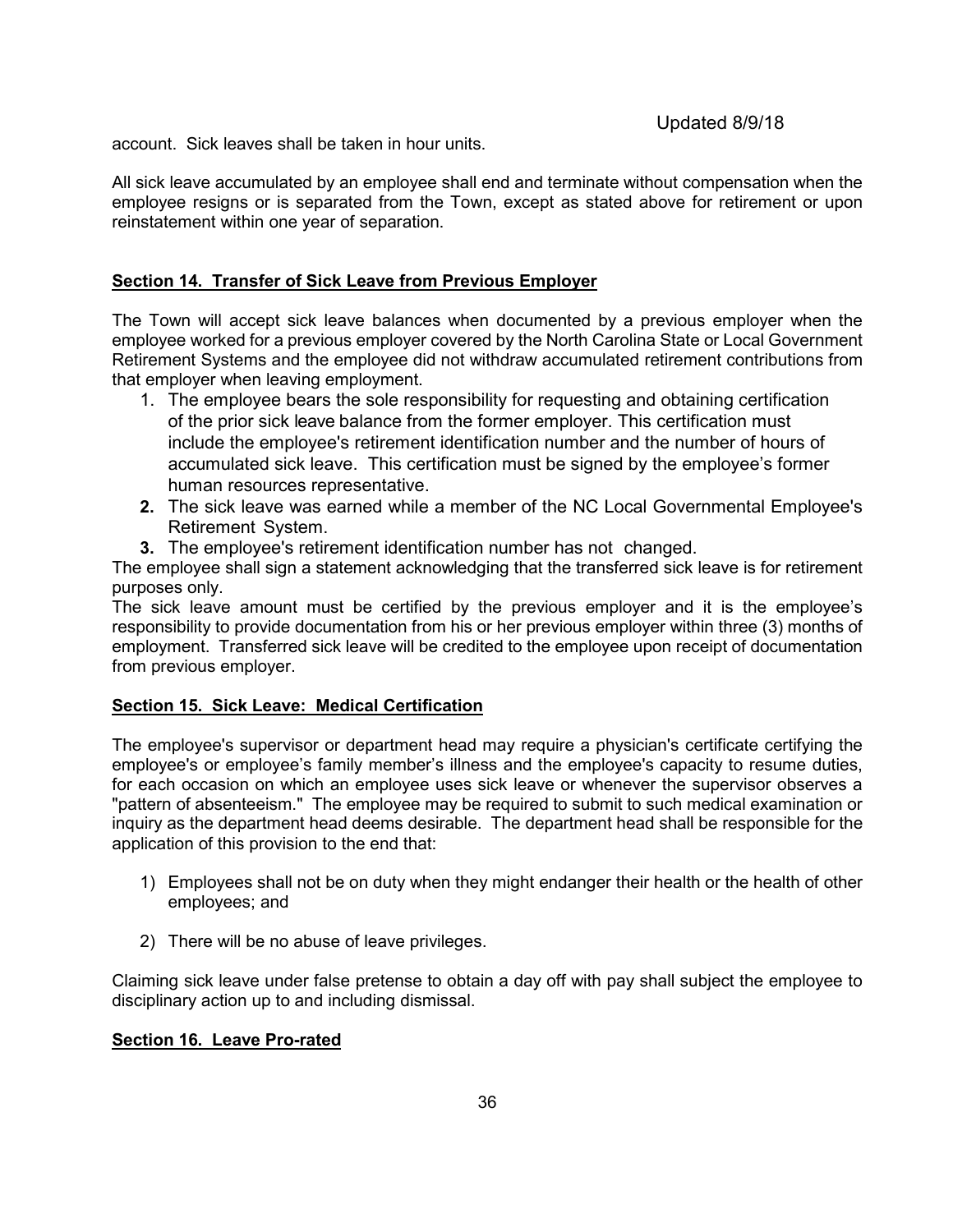Annual, and sick leave earned by full-time employees with more or fewer hours than the basic work week (40 hours) shall be determined by the following formula:

- 1) The average number of hours scheduled for work per week by such employees shall be divided by the number of hours in the basic work week (usually 40 hours)
- 2) The proportion obtained in step 1 shall be multiplied by the number of hours of leave earned annually by employees working the basic work week (40 hours).
- 3) The number of hours in step 2 divided by 12 shall be the number of hours of leave earned monthly by the employees concerned or divided by 26 shall be the number of hours of leave earned biweekly, and divided by 52 would be the amount of leave earned weekly.

### <span id="page-36-0"></span>**Section 17. Bereavement Leave**

An employee may have up to three days at full pay granted in case of death in the immediate family. For the purposes of this benefit, immediate family is defined as spouse, child, parents of employee or spouse, grandparent, grandchild, brother or sister, or someone living in the home or in-law or step relations of same. Additional time or time to attend funerals of other family members may be charged to vacation leave, compensatory time or leave without pay.

### <span id="page-36-1"></span>**Section 18. Family and Medical Leave**

The Town will grant up to 12 weeks of family and medical leave per twelve months to eligible employees in accordance with the Family and Medical Leave Act of 1993 (FMLA). Employees are eligible when the Town has 50 or more employees or when determined by the Town, whichever comes first. The leave may be paid (coordinated with the Town's Vacation and Sick Leave policies), unpaid, or a combination of paid and unpaid. Earned compensatory time may also be used during FMLA leave. Unpaid leave will be granted only when the employee has exhausted all appropriate types of paid leave. Additional time away from the job beyond the 12-week period may be approved in accordance with the Town's Leave Without Pay policy.

To qualify for FMLA coverage, the employee must have worked for the employer 12 months or 52 weeks; these do not have to be consecutive. However, the employee must have worked 1,250 hours during the twelve-month period immediately before the date when the FMLA time begins.

Family and medical leave can be used for the following reasons:

- 1) the birth of a child and in order to care for that child;
- 2) the placement of a child for adoption or foster care;
- 3) to care for a spouse, child, or parent with a serious health condition;
- 4) the serious health condition of the employee; or
- 5) military exigency.

A serious health condition is defined as a condition which requires inpatient care at a hospital, hospice, or residential medical care facility, or a condition which requires continuing care by a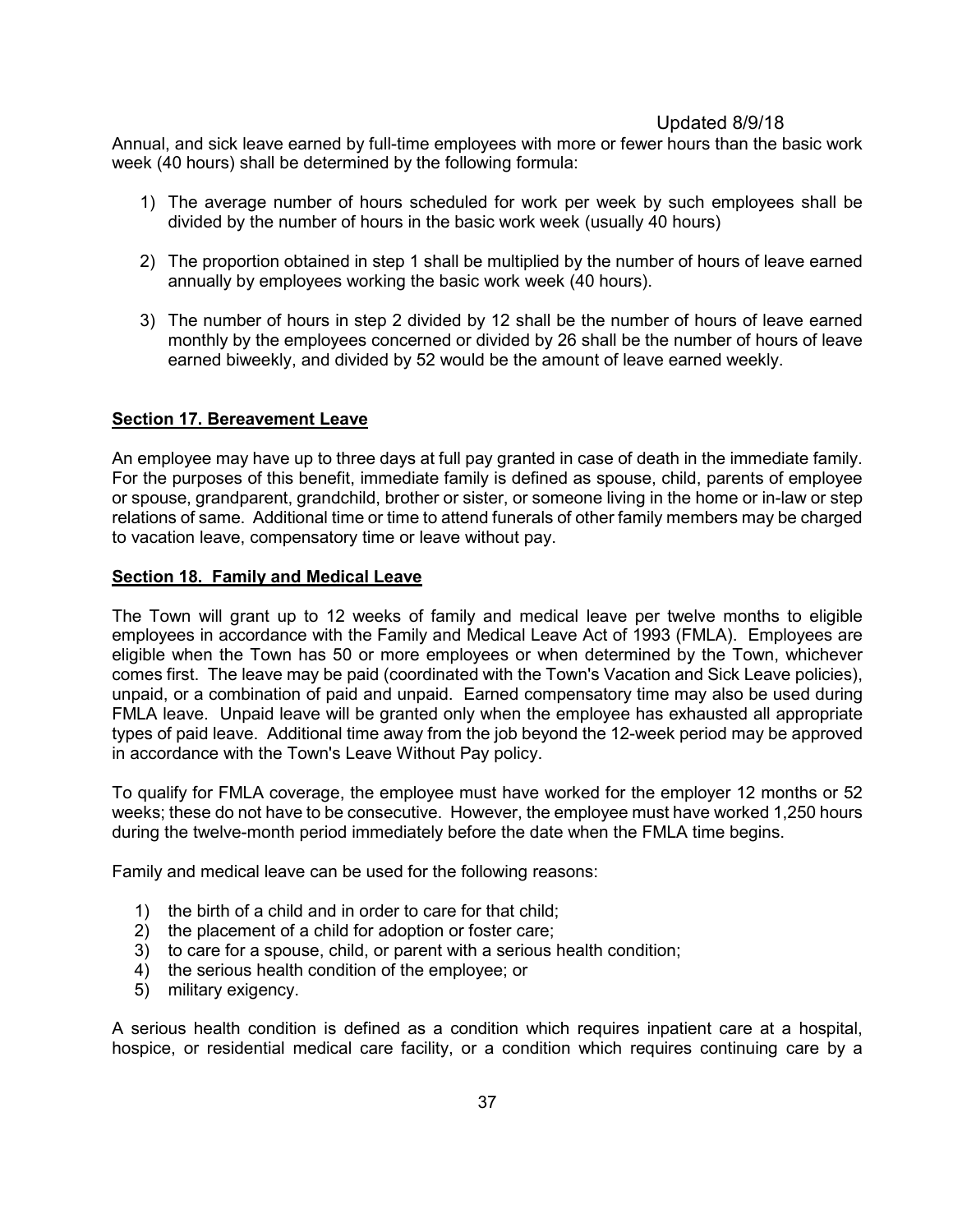licensed health care provider. This policy covers illness of a serious and long-term nature resulting in recurring intermittent or lengthy absences. Generally, a chronic or long-term health condition which results in a period of incapacity for more than three days would be considered a serious health condition.

If a husband and wife both work for the Town and each wishes to take leave for the birth of a child, adoption or placement of a child in foster care, or to care for a parent (not parent in-law) with a serious health condition, the husband and wife together may only take a total of 12 weeks leave under FMLA.

An employee taking leave for the birth of a child may use paid sick leave for the period of actual disability, based on medical certification. The employee shall then use all paid vacation, accrued compensatory time and leave without pay for the remainder of the 12-week period.

"Military Exigency" is a qualifying exigency arising out of the fact that the employee's spouse, son, daughter, or parent is a military service member (reserve or national guard) under a call or order to federal active duty in support of a contingency operation. Qualifying events are:

- 1) deployment of service member with seven or fewer days' notice;
- 2) military ceremonies and events such as family-assistance or informational programs related to the family member's active duty or call to active duty;
- 3) urgent, immediate childcare or arranging for alternative childcare for the children of service members;
- 4) attending school or daycare meetings relating to the child of service member;
- 5) making financial or legal arrangements related to a family member's active duty status or call to active duty;
- 6) taking up to five days leave to spend with a covered military member who is on short-term temporary rest and recuperation leave during deployment;
- 7) attending counseling provided by someone other than a health provider for oneself, the covered military member, or the child of the military member, the need for which arises from the active duty service or call to active duty status or the covered military member; or
- 8) post-deployment activities for a period of ninety days after the termination of the service member's active duty status.

Military Caregiver Leave: An employee whose spouse, son, daughter, parent or next of kin is a current service member who is undergoing treatment, therapy, recuperation or outpatient treatment or has temporary disability retirement for injury or illness sustained in the line of duty, is eligible for 26 weeks of FMLA leave in a single 12-month period. During a single 12-month period, the employee is eligible for a total of 26 weeks of all types of FMLA Leave combined.

The request for the use of leave must be made in writing by the employee and approved by the department head or Town Manager.

An employee who takes leave under this policy will return to the same job or a job with equivalent status, pay, benefits, and other employment terms. The position will be the same or one which entails substantially equivalent skill, effort, responsibility, and authority.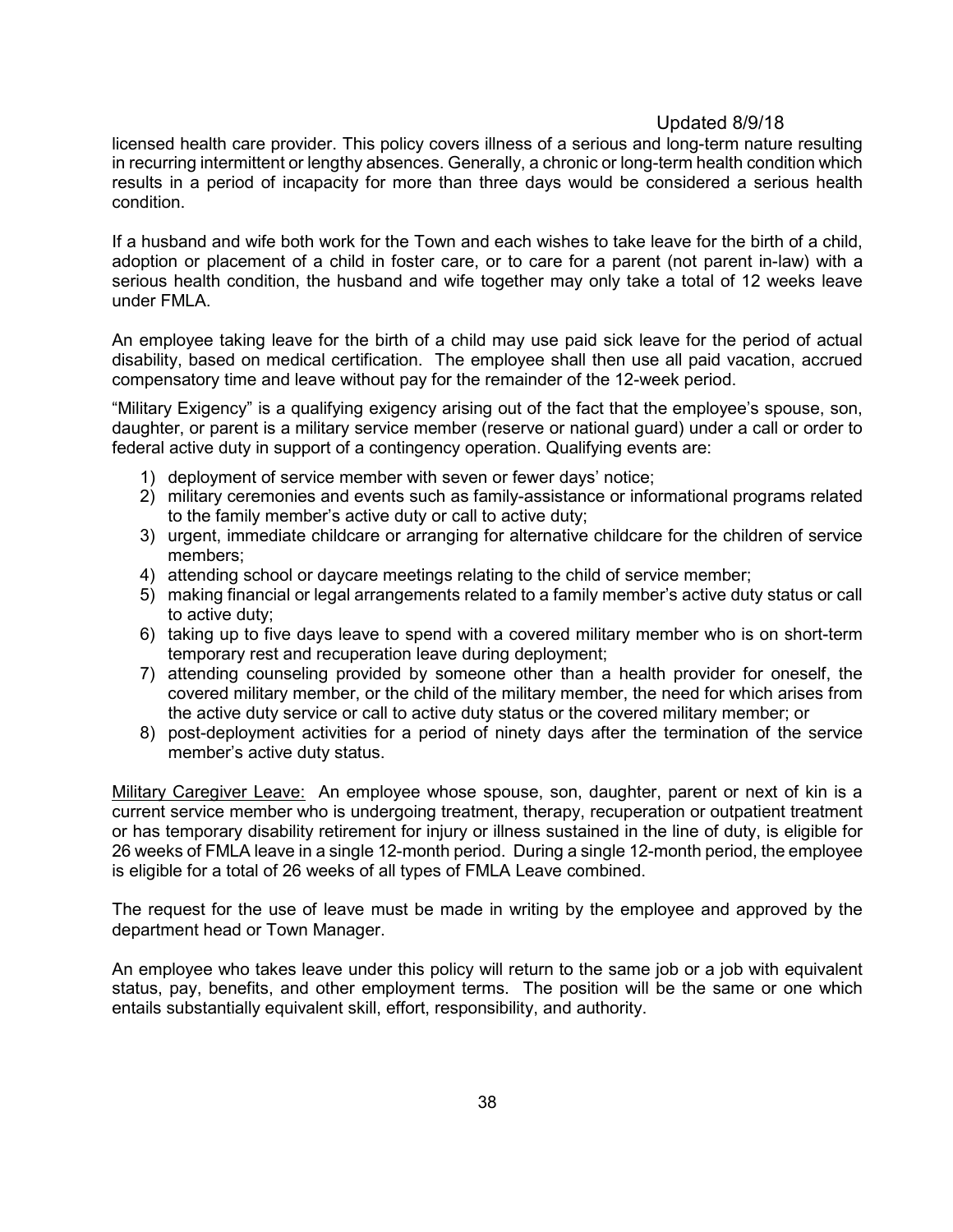#### <span id="page-38-0"></span>**Section 19. Family Medical Leave – Certification**

In order to qualify for leave under this law, the Town requires medical certification. This statement from the employee's or the family member's physician should include the date when the condition began, its expected duration, diagnosis, and brief statement of treatment. For the employee's own health condition, it should state that the employee is unable to perform the essential functions of his/her position. For a seriously ill family member, the certification must include a statement that the patient requires assistance and the employee's presence would be beneficial or desirable.

This certification should be furnished at least 30 days prior to the needed leave unless the employee's or family member's condition is a sudden one. The certification should be furnished as soon as possible (no longer than 15 days from the date of the employee's request). The certification and request must be made to the department head and filed with the Human Resources Officer.

The employee is expected to return to work at the end of the time frame stated in the medical certification, unless he/she has requested additional time in writing under the Town's Leave Without Pay policy.

#### <span id="page-38-1"></span>**Section 20. Family Medical Leave: Retention and Continuation of Benefits**

When an employee is on leave under FMLA, the Town will continue the employee's health benefits during the leave period at the same level and under the same conditions as if the employee had continued to work. If an employee chooses not to return to work for reasons other than a continued serious health condition, the Town will require the reimbursement of the amount paid for the employee's health insurance premium during the FMLA leave period.

Other insurance and payroll deductions are the responsibility of the employee and the employee must make those payments for continued coverage of that benefit by the first of each month.

After using all paid leave for which the employee qualifies, the employee on FMLA may use Leave Without Pay for the remainder of the FMLA 12/26 week entitlement. An employee ceases to earn holiday or leave credits on the date leave without pay begins.

#### <span id="page-38-2"></span>**Section 21. Leave Without Pay**

A full-time employee may be granted a leave of absence without pay for a period of up to twelve months by the Town Manager. The leave may be used for reasons of personal disability, sickness or disability of immediate family members, continuation of education, special work that will permit the Town to benefit by the experience gained or the work performed, or for other reasons deemed justified by the Town Manager.

The employee shall apply in writing to the Town Manager for leave. The employee is obligated to return to duty within or at the end of the time determined appropriate by the Town Manager. Upon returning to duty after being on leave without pay, the employee shall be entitled to return to the same position held at the time leave was granted or to one of like classification, seniority, and pay.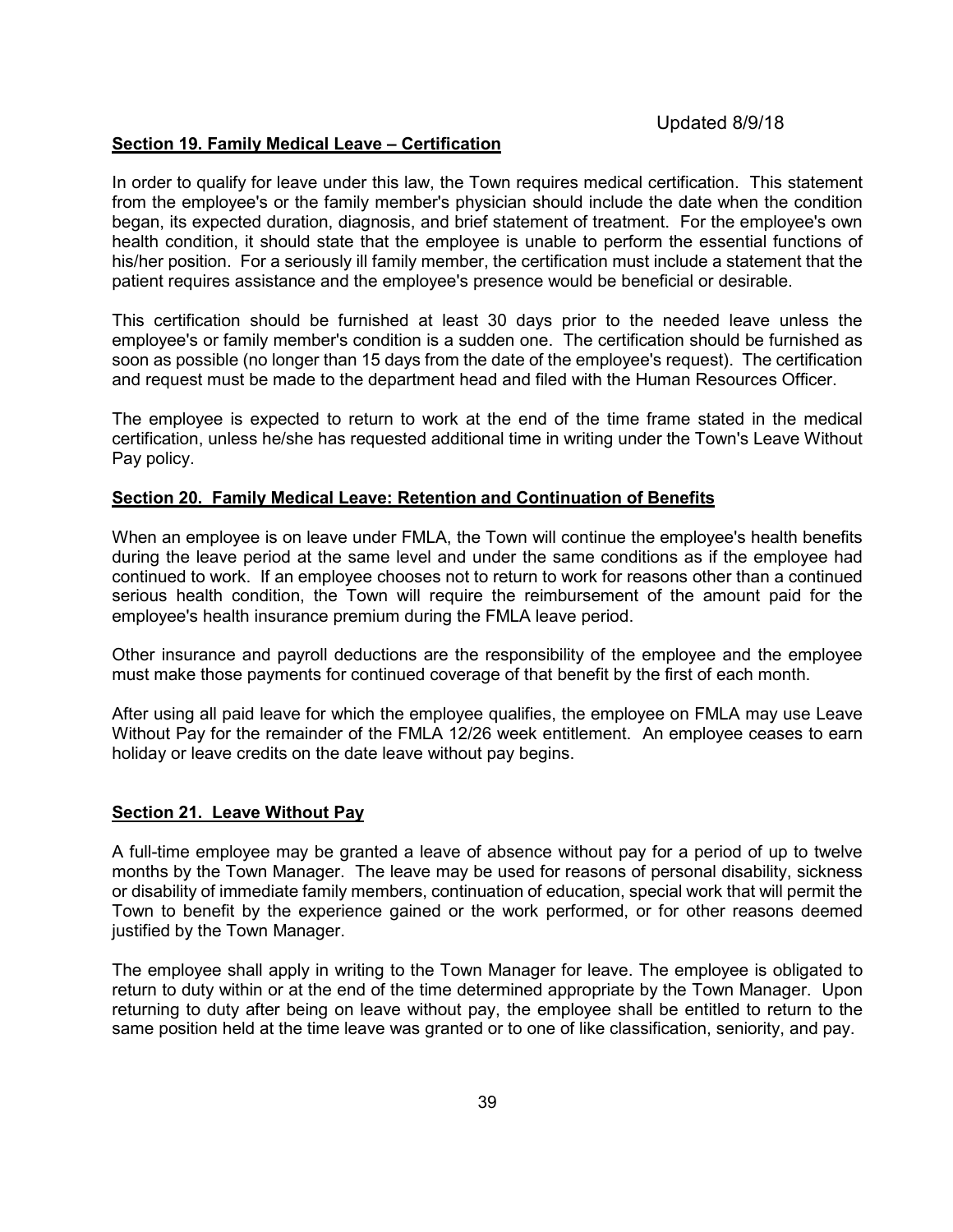If the employee decides not to return to work, the department head shall be notified immediately. Failure to report at the expiration of a leave of absence, unless an extension has been requested and granted, shall be considered a resignation.

An employee shall retain all unused vacation and sick leave while on Leave Without Pay. An employee ceases to earn holiday or leave credits on the date leave without pay begins. The employee may continue to be eligible for benefits under the Town's group insurance plans at his or her own expense, subject to any regulation adopted by the Town and the regulations of the insurance carrier. If the Leave Without Pay is for a circumstance that coincides with FMLA or USERRA then the provisions of those policies will apply.

#### <span id="page-39-0"></span>**Section 22. Worker's Compensation Leave**

An employee absent from duty because of sickness or disability covered by the North Carolina Worker's Compensation Act may elect to use accrued sick leave, vacation, or compensatory time only during the first seven day waiting period. The employee may also elect to supplement workers' compensation payments after they begin with sick leave, vacation, or compensatory time, provided that the combination of leave supplement and workers' compensation payments does not exceed normal compensation. The employee will not be required to reimburse the Town for this paid leave in the event the absence extends beyond twenty-one days and the first seven days is paid by worker's compensation. Full time employees may use accrued sick leave, vacation, or compensatory time for the initial waiting period. Part-time and temporary employees will be placed on leave without pay effective on the date of injury. Once the waiting period is over, workers' compensation covers two-thirds of regular pay.

Any worker's compensation disability that qualifies under the requirements of FMLA shall run concurrently with FMLA. An employee on worker's compensation leave without pay will be permitted to continue to be eligible for benefits under the Town's group insurance plans during the period of worker's compensation leave that is concurrent with approved FMLA leave.

Other insurance and payroll deductions are the responsibility of the employee and the employee must make those payments for continued coverage of that benefit. Any amounts owed are due and payable by the first of the month.

An employee shall retain all unused vacation and sick leave while on Worker's Compensation Leave Without Pay. An employee ceases to earn holiday or leave credits on the date Worker's Compensation Leave Without Pay begins. After the period of FMLA eligibility ends, the employee may continue to be eligible for benefits under the Town's group insurance plans at his or her own expense subject to the regulations of the insurance carrier.

#### <span id="page-39-1"></span>**Section 23. Military and other USERRA Leave**

The Town will fully comply with the requirements of the 1994 Uniformed Services Employment and Re-Employment Rights Act (USERRA) and related federal regulations. For the purposes of USERRA covered employees are the following:

1. Armed Forces Active and Reserve (Army, Navy, Marine Corps, Air Force, Coast Guard)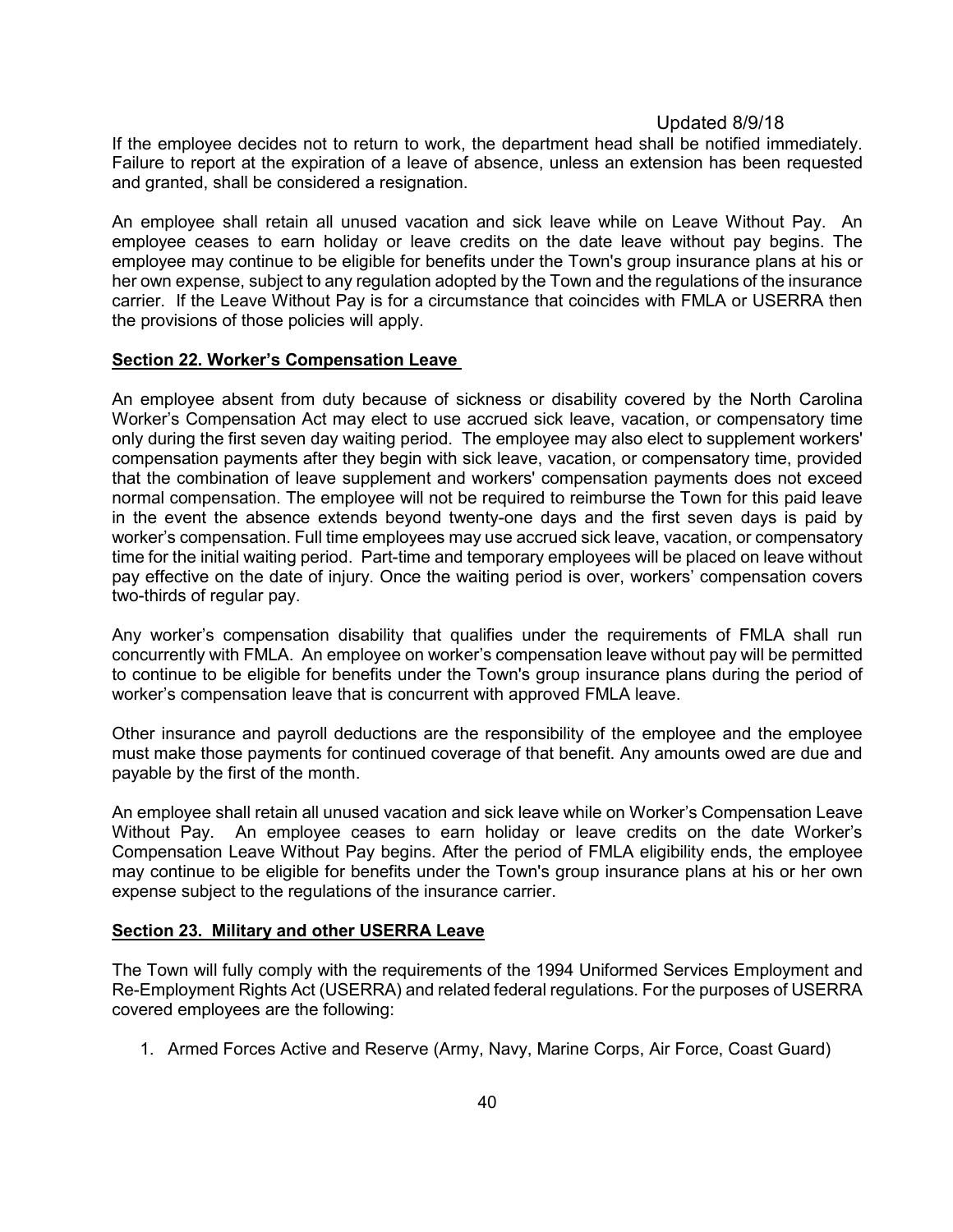- 2. Army National Guard and Air National Guard
- 3. FEMA's Disaster Assistance Teams
- 4. Commissioned Corps of the Public Health Service
- 5. Military Service Academies
- 6. Reserve Officer's Training Corps (ROTC)

Employee taking leave under USERRA shall be eligible to take accumulated vacation leave, accrued compensatory time or be placed in a leave without pay status, and the provisions of that leave shall apply. While taking USERRA leave, the employee's unused leave balances will be retained and any seniority based benefits such as leave accrual rates will continue to accrue.

Employees performing USERRA duty of more than 30 days may elect to continue the Town's health care for up to 24 months but will be responsible for paying the insurance premiums up to 102% of the premium costs. Employees whose USERRA duty is less than 31 days will have their health insurance coverage paid as if they were at work with the Town.

#### **Military Training**

In addition to complying with the requirements of USERRA, the Town provides addition benefits for military training. Full and part-time employees who are members of an Armed Forces Reserve organization or National Guard shall be granted fifteen calendar days per year for military leave. If the compensation received while on military leave is less than the salary that would have been earned during this same period as a Town employee, the employee shall receive partial compensation equal to the difference. The effect will be to maintain the employee's salary at the normal level during this period.

If such duty is required beyond the fifteen calendar days, the employee shall be eligible to take accumulated vacation leave or be placed in a leave without pay status, and the provisions of that leave shall apply. While on military leave, seniority-based benefits such as leave accrual rates shall continue to accrue as if the employee was actively at work. Employees on extended military leave will remain eligible for health benefits on a voluntary basis, at the employee's expense for a period of 24 months.

Temporary employees will be granted time off without pay to meet their military reserve or National Guard training obligations.

#### <span id="page-40-0"></span>**Section 24. Reinstatement Following Military and other USERRA Service**

An employee who volunteers or is called to active duty with the United States military forces, and who returns to work in less than five years will be returned to the same or like position he or she occupied prior to the active duty enlistment with full seniority, status, leave accrual rates and pay as if there had been no break in employment. A military discharge form "DD214" with an honorable discharge must be submitted with the notification of intent to return to work.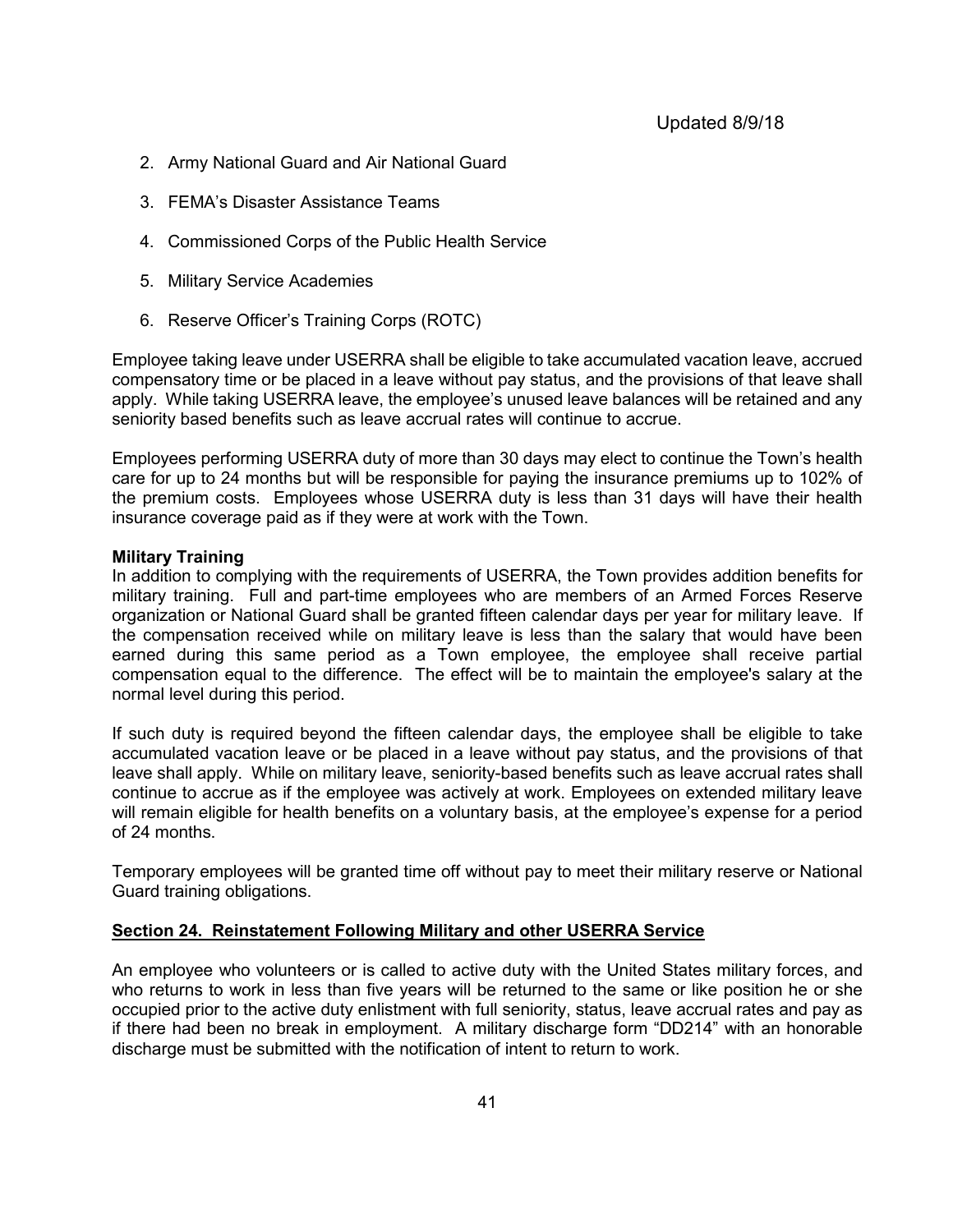Time limits for employees to reapply for return to work after release from military service are:

- 1) Less than 31 days absence employee must report to employer by the next business day.
- 2) 31 days-180 days absence notification to the supervisor must be submitted within 14 days.
- 3) More than 180 days absence notification to the supervisor must be submitted within 90 days.

All reporting deadlines are extended for two years if the employee is injured during USERRA service.

### <span id="page-41-0"></span>**Section 25. Civil Leave**

A full-time Town employee called for jury duty or as a court witness for the federal or state governments, or a subdivision thereof, shall receive leave with pay for such duty during the required absence without charge to accumulated leave. The employee may keep fees and travel allowances received for jury or witness duty in addition to regular compensation; except, that employees must turn over to the Town any witness fees or travel allowance awarded by that court for court appearances in connection with official duties. While on civil leave, benefits and leave shall accrue as though on regular duty.

### <span id="page-41-1"></span>**Section 26. Voluntary Shared Leave**

The Town Manager has the authority to create administrative procedures whereby employees may donate vacation to other employees who have major illnesses or need leave to care for family members with major illnesses.

#### **Section 27. Unauthorized Leave**

If an employee is absent from work, without approval, or if he/she has exhausted all accrued time and is not on any approved leave, this may be deemed unauthorized leave and disciplinary action may be taken.

#### <span id="page-41-2"></span>**Section 28. Adverse Weather/Hazardous Conditions**

The Town has responsibility for several emergency services including law enforcement, fire services, and public works/public services. Adequate staff are required to operate these critical services seven days per week and 24 hours per day in all weather. Department heads should designate which staff are in critical positions required to report to work regardless of weather or other hazardous conditions.

The adverse weather/hazardous conditions policy is established to be as fair as possible to all employees applying the following principles:

1. Maintain adequate staffing at all times of emergency services;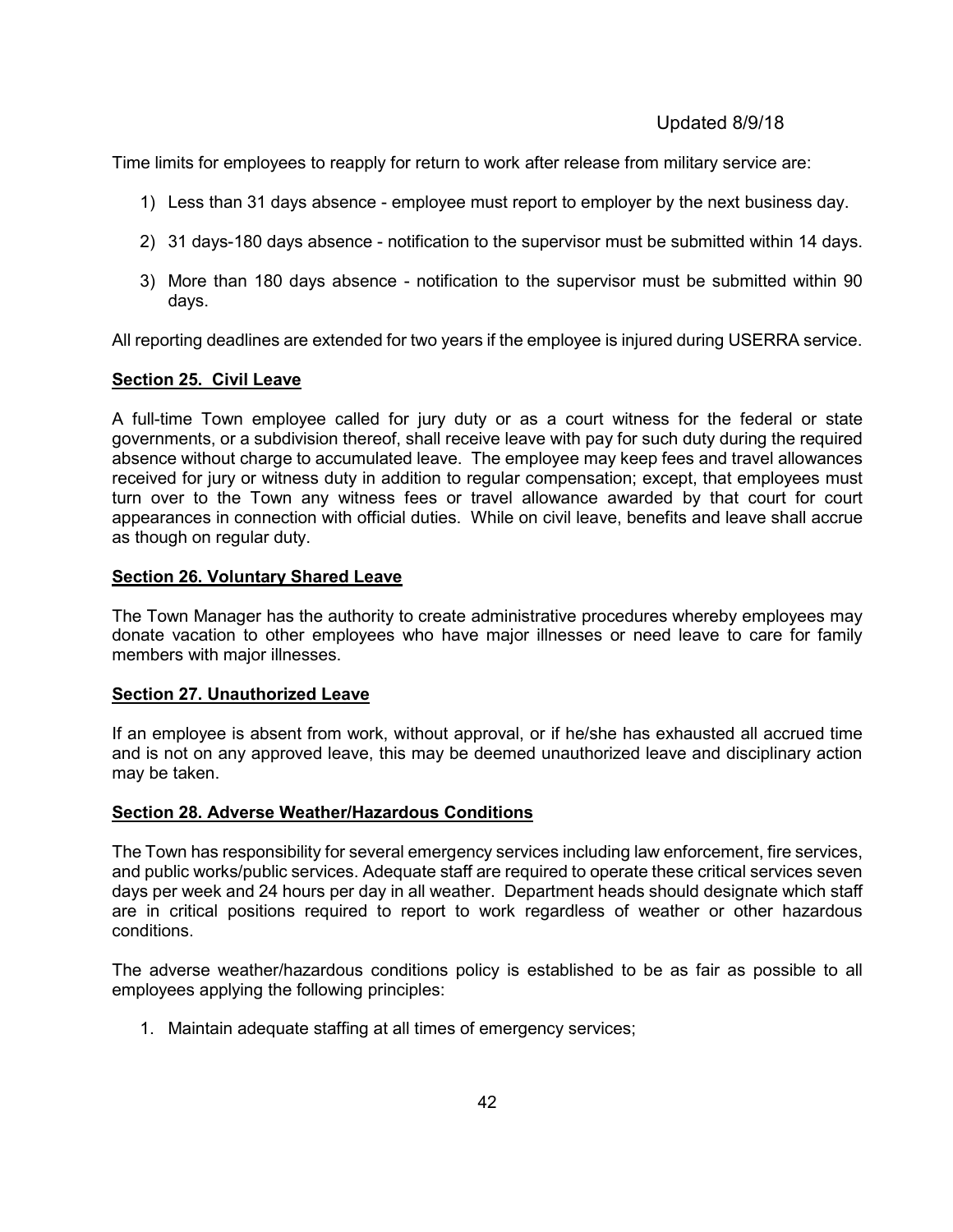- 2. Provide for as much safety as possible for all employees in traveling to and from work in hazardous conditions; and
- 3. Not pay regular salaries to some people for *not working* when others are required to be at work.

Town offices and departments shall remain open for the full scheduled working day unless authorization for closing or other deviation is received from the Town Manager's office. The Manager will consider the hazard of driving conditions and other relevant factors in determining whether to close Town offices. All departments and offices will be given sufficient advance notice of any authorized closing of noncritical Town functions. Upon an authorized closing, non-critical staff are charged accrued leave for the hours not worked. Employees who leave work before an official early closing time, as well as employees who report for work late or do not report for work because of hazardous conditions may use earned compensatory leave for days or hours not worked. If no compensatory leave is available, the employee may use vacation leave.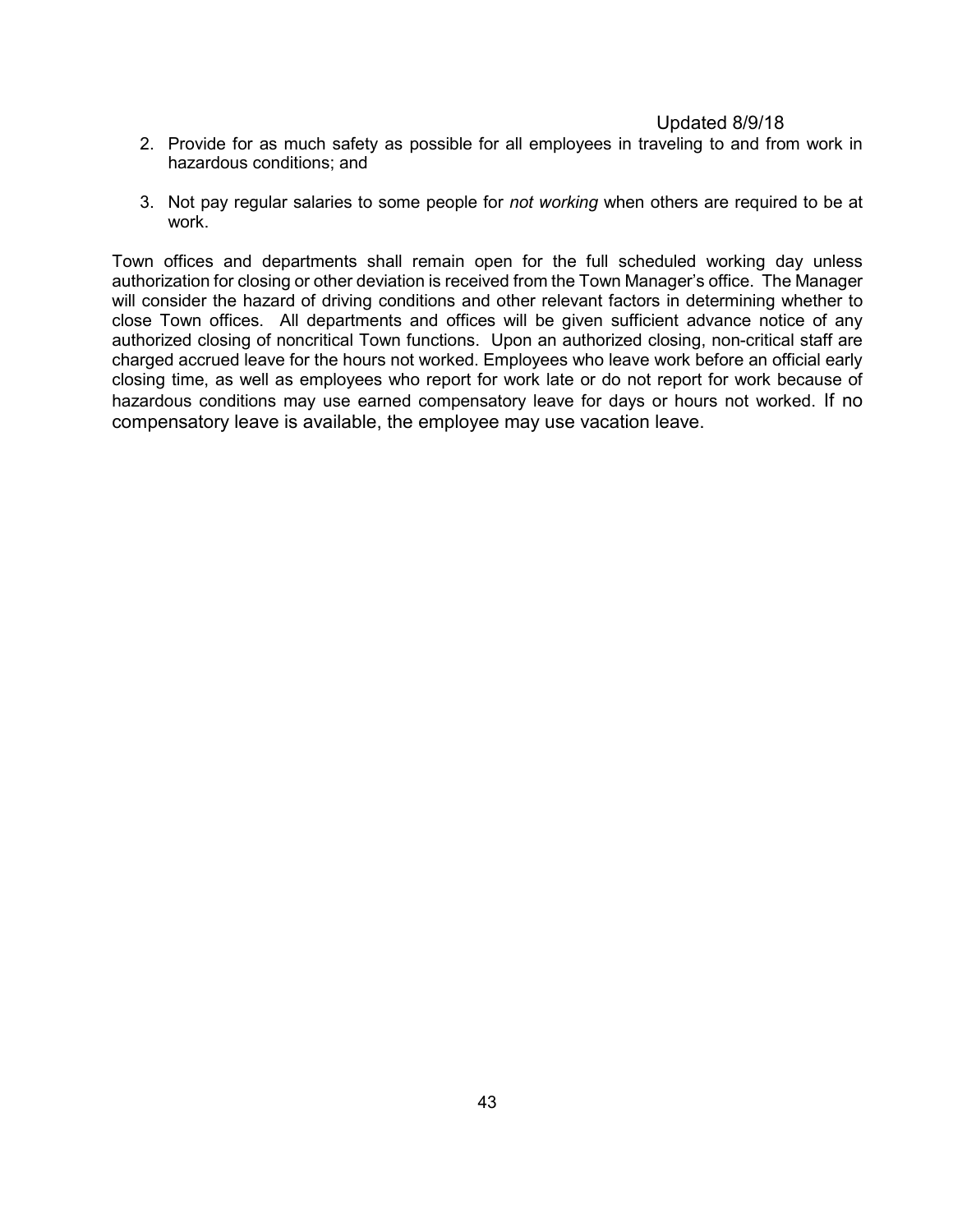#### <span id="page-43-0"></span>**ARTICLE VIII. SEPARATION AND REINSTATEMENT**

#### <span id="page-43-1"></span>**Section 1. Types of Separations**

All separations of employees from positions in the service of the Town shall be designated as one of the following types and shall be accomplished in the manner indicated: resignation, reduction in force, disability, voluntary retirement, dismissal, or death.

#### <span id="page-43-2"></span>**Section 2. Resignation**

An employee may resign by submitting the reasons for resignation and the effective date in writing to the immediate supervisor as far in advance as possible. In all instances, the minimum notice requirement is two calendar weeks. Failure to provide minimum notice shall result in forfeit of payment for accumulated vacation unless the notification requirement is waived upon recommendation of the department head and approval by the Town Manager. Thirty-day notice is expected of department heads and the Town Manager.

Three consecutive days of absence without contacting the immediate supervisor or department head may be considered to be a voluntary resignation. Sick leave will only be approved during the final two weeks of a notice with a physician's certification or comparable documentation.

### <span id="page-43-3"></span>**Section 3. Reduction in Force**

In the event that a reduction in force becomes necessary, consideration shall be given to the quality of each employee's performance, organizational needs, and seniority in determining those employees to be retained. Employees who are separated because of a reduction in force shall be given at least a two-week notice of the anticipated action. No regular employee shall be separated because of a reduction in force while there are temporary or probationary employees serving in the same class in the department, unless the regular employee is not willing to transfer to the position held by the temporary or probationary employee.

#### <span id="page-43-4"></span>**Section 4. Disability**

The Town will comply with the Americans with Disabilities act and will make all responsible efforts to provide reasonable accommodation to employees who may be or become disabled. An employee who cannot perform the essential duties of a position because of a physical or mental impairment may be separated for disability. Action may be initiated by the employee or the Town. In cases initiated by the employee, such action must be accompanied by medical evidence acceptable to the Town Manager. The Town may require an examination, at the Town's expense, performed by a physician of the Town's choice.

Employees who meet the requirements of the North Carolina Local Governmental Employees Retirement System may qualify for a disability retirement. Information about this option is available from the Human Resources Officer or the Retirement System.

#### <span id="page-43-5"></span>**Section 5. Voluntary Retirement**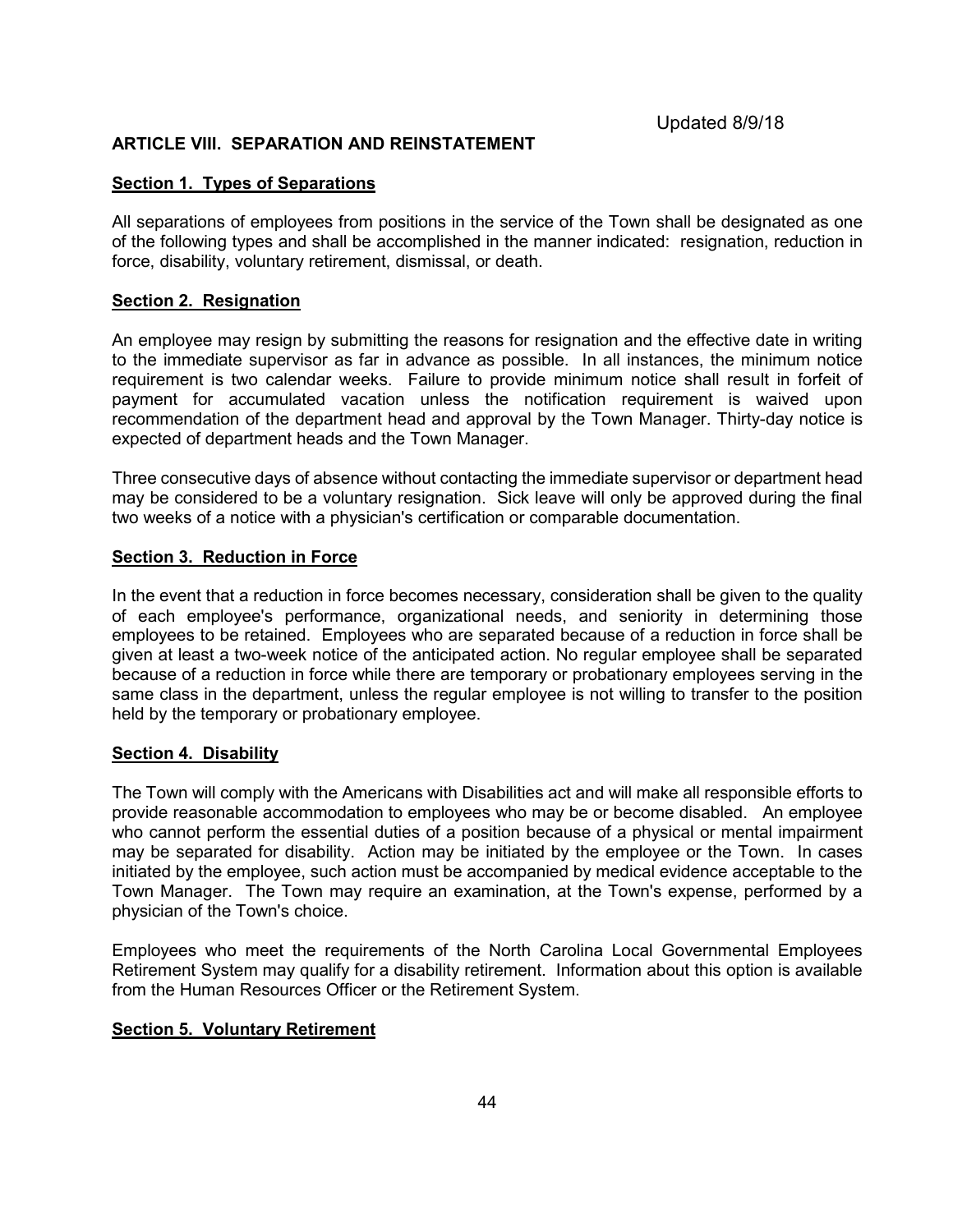An employee who meets the conditions set forth under the provisions of the North Carolina Local Governmental Employee's Retirement System may elect to retire and receive all benefits earned under the retirement plan.

#### <span id="page-44-0"></span>**Section 6. Death**

Separation shall be effective as of the date of death. All compensation due shall be paid to the estate of the employee.

#### <span id="page-44-1"></span>**Section 7. Dismissal**

An employee may be dismissed in accordance with the provisions and procedures of Article IX.

#### <span id="page-44-2"></span>**Section 8. Reinstatement**

An employee who is separated because of a reduction in force or who resigns while in good standing may be reinstated within one year of the date of separation, upon recommendation of the department head, and upon approval of the Town Manager. An employee who is reinstated in this manner shall be re-credited with his or her previously accrued sick leave, seniority and vacation accrual rate.

#### <span id="page-44-3"></span>**Section 9. Rehiring**

An employee who resigns while in good standing may be rehired with the approval of the Town Manager, and may be regarded as a new employee, subject to all of the provisions of rules and regulations of this Policy. An employee in good standing who is separated due to a reduction in force shall be given the first opportunity to be rehired in the same or a similar position.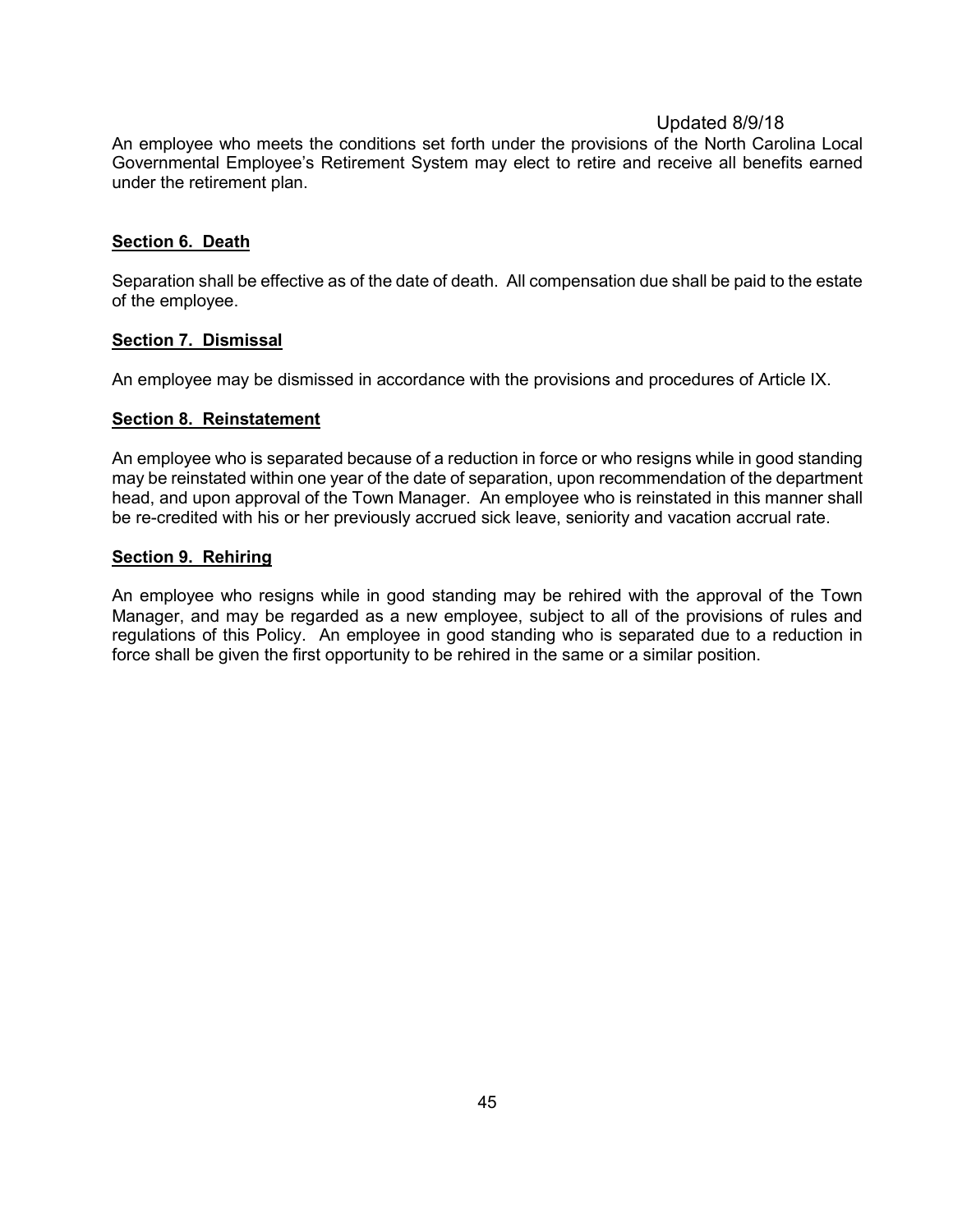#### <span id="page-45-0"></span>Updated 8/9/18 **ARTICLE IX. UNSATISFACTORY JOB PERFORMANCE AND DETRIMENTAL PERSONAL CONDUCT**

#### <span id="page-45-1"></span>**Section 1. Disciplinary Action for Unsatisfactory Job Performance**

The Town of Robbins administers a progressive disciplinary procedure by which discipline is administered in proportion to the degree of severity and frequency of unacceptable employee behavior.

Progressive disciplinary actions are to be administered consistently and equitably without regard to age, race, sex, gender orientation or national origin. Progressive discipline is intended to allow the employee the opportunity to correct deficiencies in work behavior by clarifying and prescribing to the employee the appropriate behavior

A regular employee may be placed on disciplinary suspension, demoted, or dismissed for unsatisfactory job performance, if after following the procedure outlined below, the employee's job performance is still deemed to be unsatisfactory. The Human Resources Officer will be available to assist all parties with the procedures in taking or responding to disciplinary actions. All cases of disciplinary suspension, demotion, or dismissal must be approved by the Town Manager prior to giving final notice to the employee.

#### <span id="page-45-2"></span>**Section 2. Unsatisfactory Job Performance Defined**

Unsatisfactory job performance includes any aspects of the employee's job which are not performed as required to meet the standards set by the department head or Town Manager.

*Examples of unsatisfactory job performance include, but are not limited to, the following:*

- 1) Demonstrated inefficiency, negligence, or incompetence in the performance of duties;
- 2) Careless, negligent or improper use of Town property or equipment;
- 3) Physical or mental incapacity to perform duties after reasonable accommodation;
- 4) Discourteous treatment of the public or other employees;
- 5) Absence without approved leave;
- 6) Improper use of leave privileges;
- 7) Failure to report for duty at the assigned time and place;
- 8) Failure to complete work within time frames established in work plan or work standards;
- 9) Failure to meet work standards over a period of time;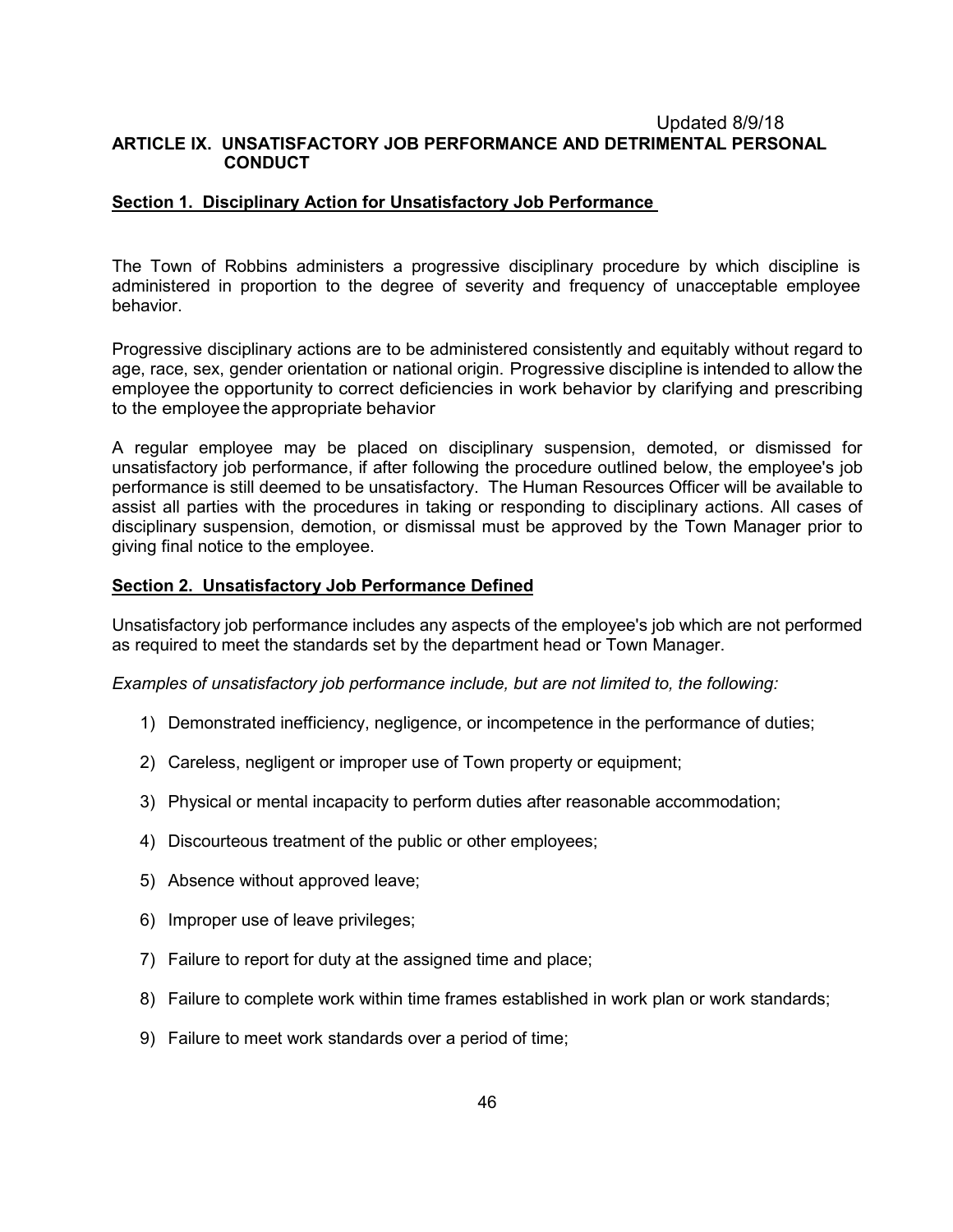- 10) Failure to follow the chain of command to address work-related issues;
- 11) Failure to maintain certifications required by the job;
- 12) Failure to wear and use appropriate safety equipment or otherwise to abide by safety rules and policies;
- 13) Failure to comply with any Town of Robbins' policy.

### <span id="page-46-0"></span>**Section 3. Communication and Warning Procedures Preceding Disciplinary Action for Unsatisfactory Job Performance**

When an employee's job performance is unsatisfactory, or when incidents or inappropriate actions warrant, the supervisor shall meet with the employee as soon as possible in one or more counseling sessions to discuss specific performance problems. A brief summary of these counseling sessions shall be noted in the employee's file by the supervisor.

An employee whose job performance is unsatisfactory over a period of time should normally receive at least two documented warnings, one of which may be in the final written warning, from the supervisor before disciplinary action resulting in dismissal is taken by the Town Manager. In each case, the supervisor should record the dates of discussions with the employee, the performance deficiencies discussed, the corrective actions recommended, and the time limits set. If the employee's performance continues to be unsatisfactory, then the supervisor should use the following steps:

- 1) A final written warning from the supervisor serving notice upon the employee that corrected performance must take place immediately in order to avoid suspension, demotion, or dismissal.
- 2) If performance does not improve after a reasonable period, a written recommendation should be sent to the department head and Town Manager for disciplinary action such as suspension, demotion, or dismissal.

Disciplinary suspensions without pay are for the purpose of communicating the seriousness of the performance deficiency, not for the purpose of punishment, and should not generally exceed three days (24 hours) for non-exempt employees. Suspensions for exempt employees shall be for one full work week in accordance with FLSA requirements to maintain exempt status. Under FLSA suspensions of less than a week are authorized for major safety violations or infractions of workplace conduct rules (detrimental personal conduct).

Demotions are appropriate when an employee has demonstrated inability to perform successfully in the current job but shows promise and commitment to performing successfully in a lower level job. If no other options are available, dismissal is appropriate.

If after suspension or demotion, the employee's performance does not reach an acceptable level, the employee may be dismissed. Dismissals are appropriate when the employee has shown he/she is unwilling or unable to perform work in a manner that meets the work and conduct standards of the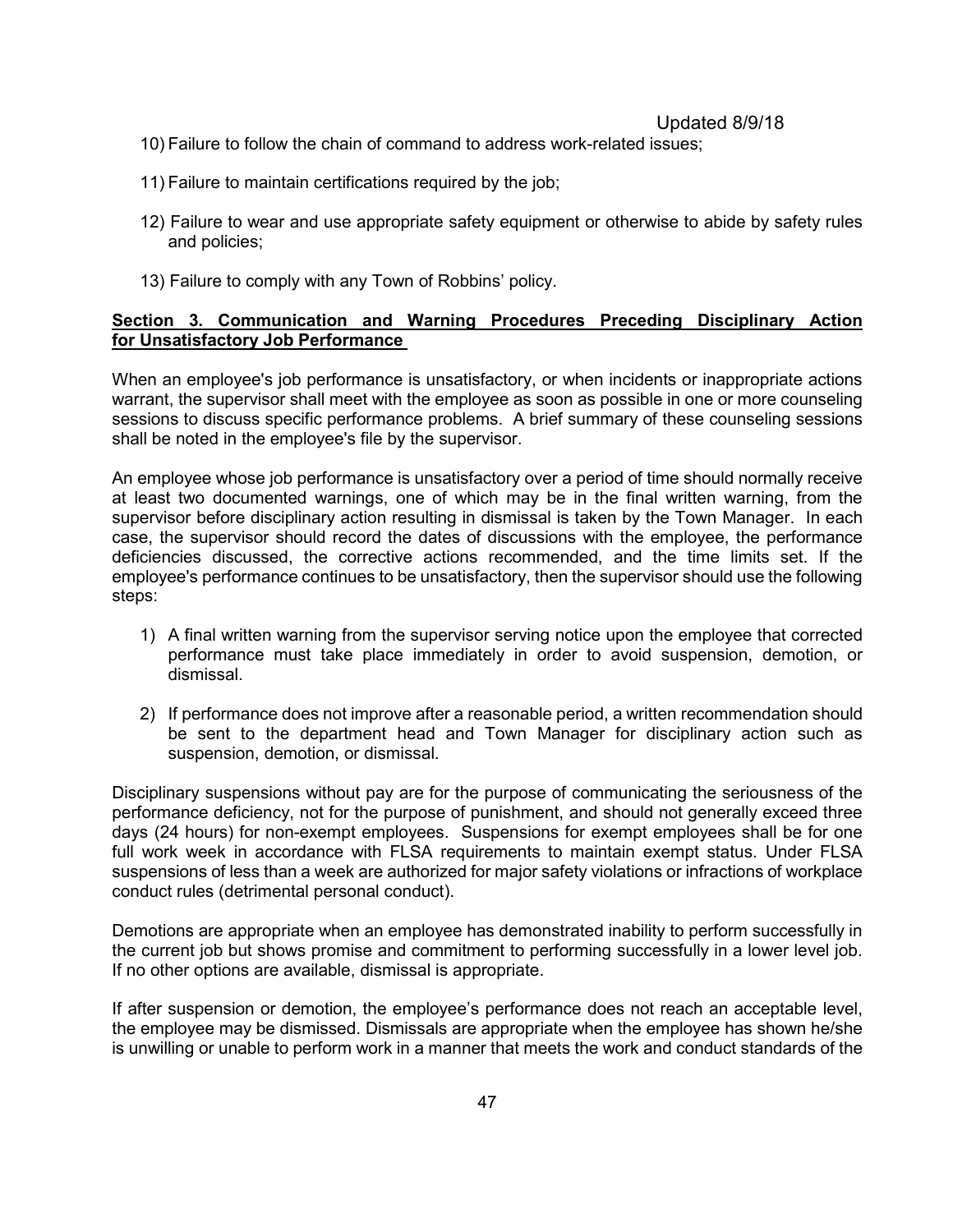Town.

### <span id="page-47-0"></span>**Section 4. Disciplinary Action for Detrimental Personal Conduct**

Normally, the Department Head or Town Manager would place the employee on non-disciplinary suspension prior to making a disciplinary determination to allow time to gather facts regarding the detrimental personal conduct and make a determination regarding the severity of the conduct.

With the approval of the Town Manager, an employee may be placed on disciplinary suspension, demoted, or dismissed without prior warning for causes relating to personal conduct detrimental to Town service in order to:

- 1) avoid undue disruption of work;
- 2) to protect the safety of persons or property; or
- 3) for other serious reasons.

### **Section 5. Detrimental Personal Conduct Defined**

Detrimental personal conduct includes behavior of such a serious detrimental nature that the functioning of the Town may be or has been impaired; the safety of persons or property may be or have been threatened; or the laws of any government may be or have been violated.

*Examples of detrimental personal conduct include, but are not limited to, the following:*

- 1) Fraud or theft;
- 2) Conviction of a felony or the entry of a plea of nolo contendere thereto;
- 3) Falsification of records for personal profit, to grant special privileges, or to obtain employment;
- 4) Willful misuse or negligence in the handling of Town funds or personal use of equipment or supplies;
- 5) Willful or wanton damage or destruction to property;
- 6) Willful or wanton acts that endanger the lives and property of others;
- 7) Possession of unauthorized firearms or other lethal weapons on the job;
- 8) Brutality in the performance of duties;
- 9) Reporting to work under the influence of alcohol or drugs or partaking of such while on duty. Employees under the influence of alcohol or any controlled substance are prohibited from participating in any Town function, emergency or nonemergency, unless the controlled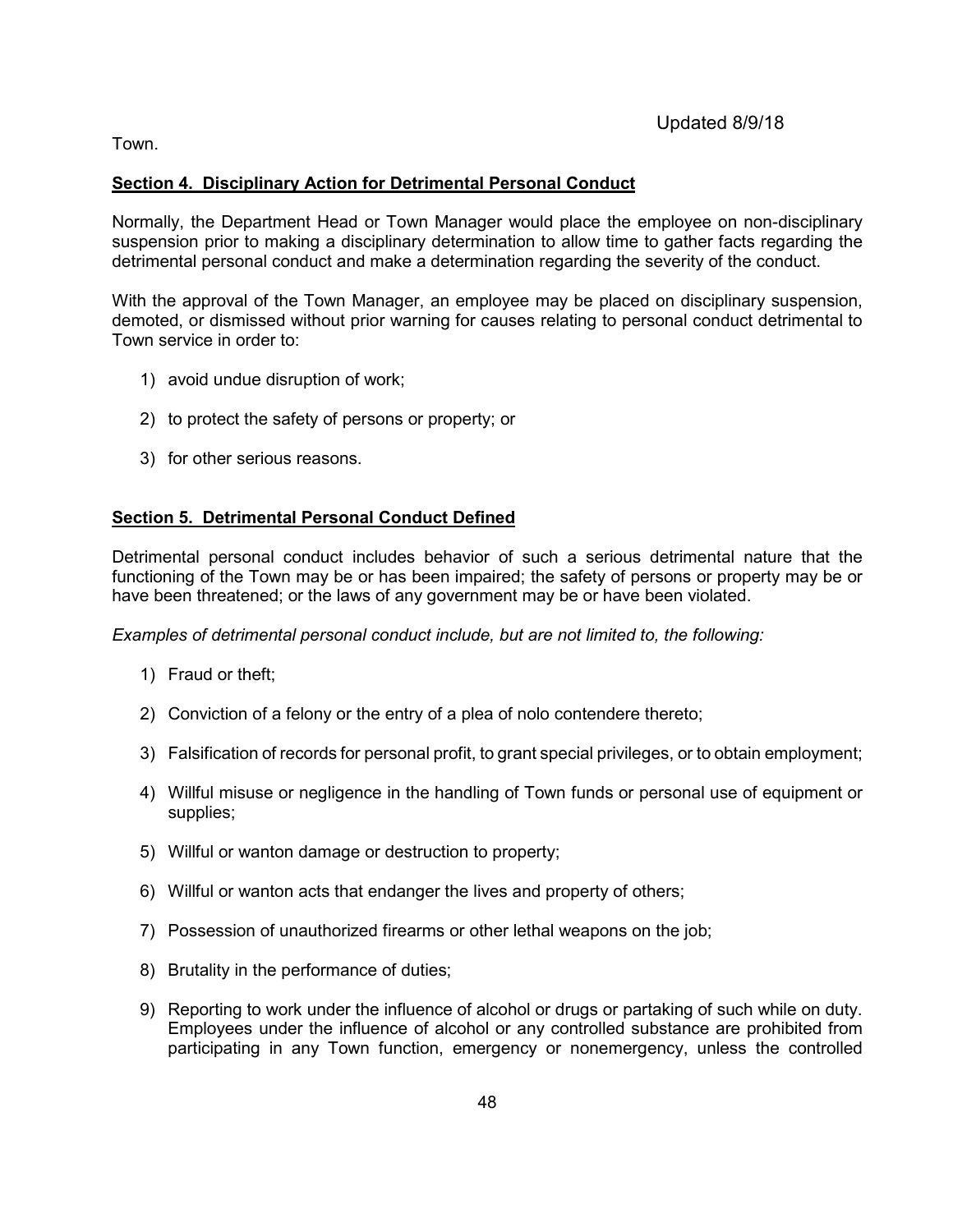substance has been prescribed by a medical professional and the medical professional has provided the Town written documentation that the employee may safely perform the duties of his or her job while taking the prescribed controlled substance.

- 10) Any violation of the Town's drug and alcohol policy;
- 11) Engaging in incompatible employment or serving a conflicting interest;
- 12) Request or acceptance of gifts in exchange for favors or influence;
- 13) Engaging in political activity prohibited by this Policy;
- 14) Harassment of an employee and/or the public on the basis of gender orientation or sex or any other protected class status;
- 15) Harassment of an employee or the public with threatening or obscene language and/or gestures or any incidence of workplace violence;
- 16) Stated refusal to perform assigned duties, flagrant violation of work rules and regulations, or serious malfeasance of work;
- 17) Conduct unbecoming of a Town employee, including but not limited to behavior that reflects poorly on Town staff, officials, procedures or policies, or the Town generally;
- 18) Insubordination (refusal to accept a reasonable and proper assignment from supervisor);
- 19) Sleeping during work time;
- 20) Gambling during work time;
- 21) Careless and reckless driving is prohibited. This applies to both Town-owned vehicles and personal vehicles being operated in the course of performing Town business;
- 22) Employees are not to wear uniforms, badges or other insignias identifying themselves as employees of the Town in places or areas where doing so could cause embarrassment or disgrace to the Town;
- 23) Publishing any personal information about oneself, another employee of the Town, the organization, a citizen, or a customer in any public medium, including but not limited to social media, that

1. creates a harassing, demeaning, or hostile working environment for any Town official, employee, or contractor;

- 2. disrupts the Town's smooth and orderly flow of work; or
- 3. disrupts the Town's delivery of services to citizens;

Nothing herein shall prevent an employee from taking advantage of the grievance process set forth herein, from reporting alleged inappropriate conduct or other wrongdoing to his or her supervisor or the Town Manager, as appropriate, or from exercising First Amendment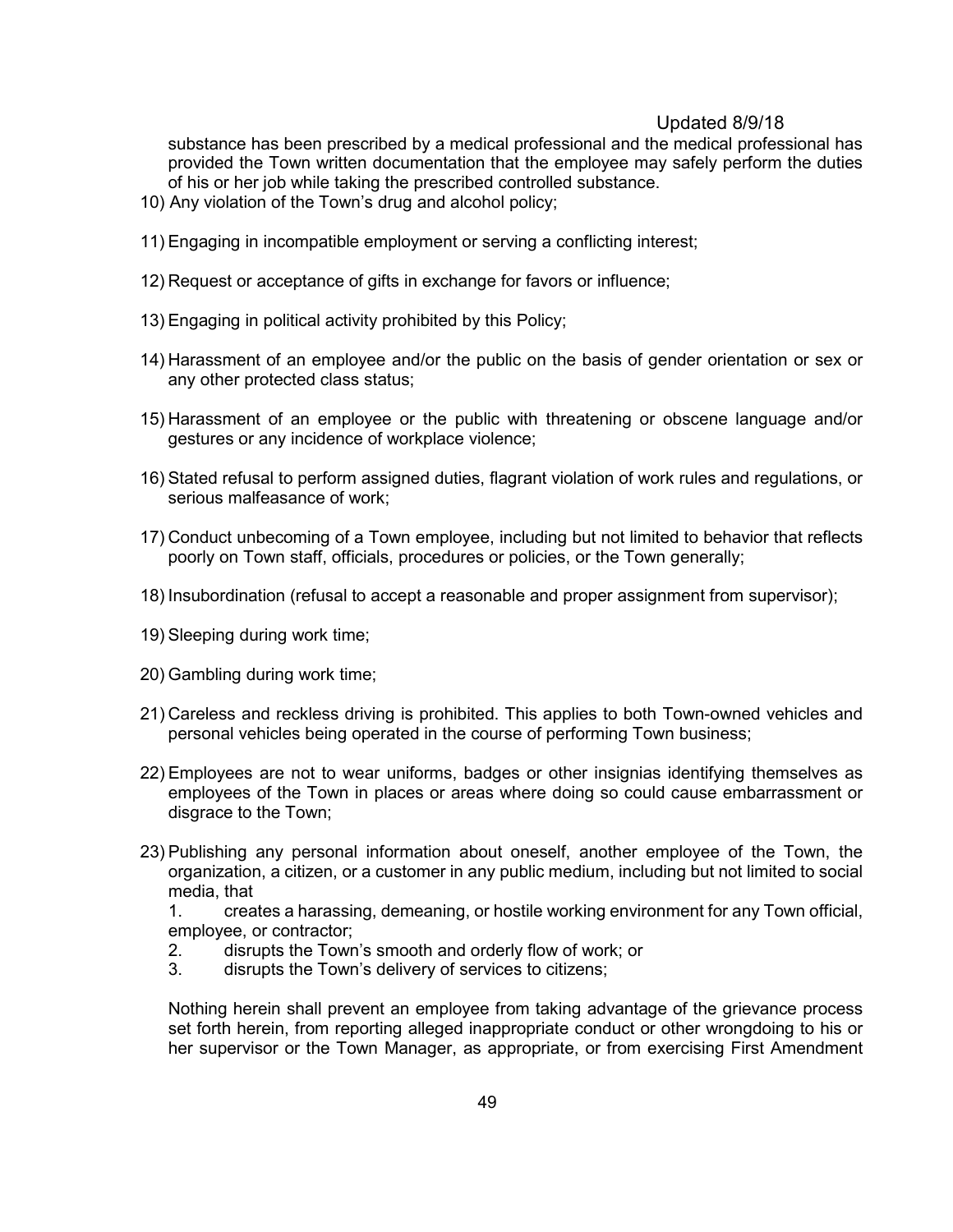rights to discuss a matter of general public concern;

- 24) Arguments and personal grievances between employees will not be tolerated while on Town property or during any Town function;
- 25) All Town employees are expected to minimize the use of offensive language while on duty;

### **Section 6. Disciplinary Actions for Volunteer Firefighters**

Records of all disciplinary actions for a volunteer firefighter will be maintained for eighteen (18) months. If during the eighteen-month period a volunteer firefighter has no additional disciplinary actions, the record of disciplinary action shall be purged from the volunteer's personnel file, and there shall be no record of the disciplinary action on file.

If a volunteer firefighter is employed by the Town of Robbins (in any capacity) and the employee is subject to disciplinary action or dismissal from the Town, the volunteer firefighter will be ineligible to serve as a volunteer firefighter with the Town of Robbins. The Manager may evaluate reinstatement on a case by case basis.

#### <span id="page-49-0"></span>**Section 7. Disciplinary Conference**

Before dismissal action is taken, whether for failure in personal conduct or failure in performance of duties, the department head or Town Manager (in the case of disciplinary action of a department head) will conduct a Disciplinary Conference. At this Conference, the employee may present any response to the proposed dismissal to department head. The department head will consider the employee's response, if any, to the proposed dismissal, and will, within three working days following the pre-dismissal Conference, notify the employee in writing of the final decision after obtaining approval of the decision from the Town Manager. If the employee is dismissed, the notice shall contain a statement of the reasons for the action and the employee's appeal rights.

#### <span id="page-49-1"></span>**Section 8. Non-Disciplinary Suspension**

During the investigation, hearing, or trial of an employee on any criminal charge, or during an investigation related to alleged detrimental personal conduct, or during the course of any civil action involving an employee, when suspension would, in the opinion of the department head or Town Manager, be in the best interest of the Town, the department head with approval of the Town Manager may suspend the employee for part or all of the proceedings as a non-disciplinary action. In such cases, the Town Manager may:

- 1) Temporarily relieve the employee of all duties and responsibilities and place the employee on paid or unpaid leave for the duration of the suspension, or
- 2) Assign the employee new duties and responsibilities and allow the employee to receive such compensation as is in keeping with the new duties and responsibilities.

If the employee is reinstated following the suspension such employee shall not lose any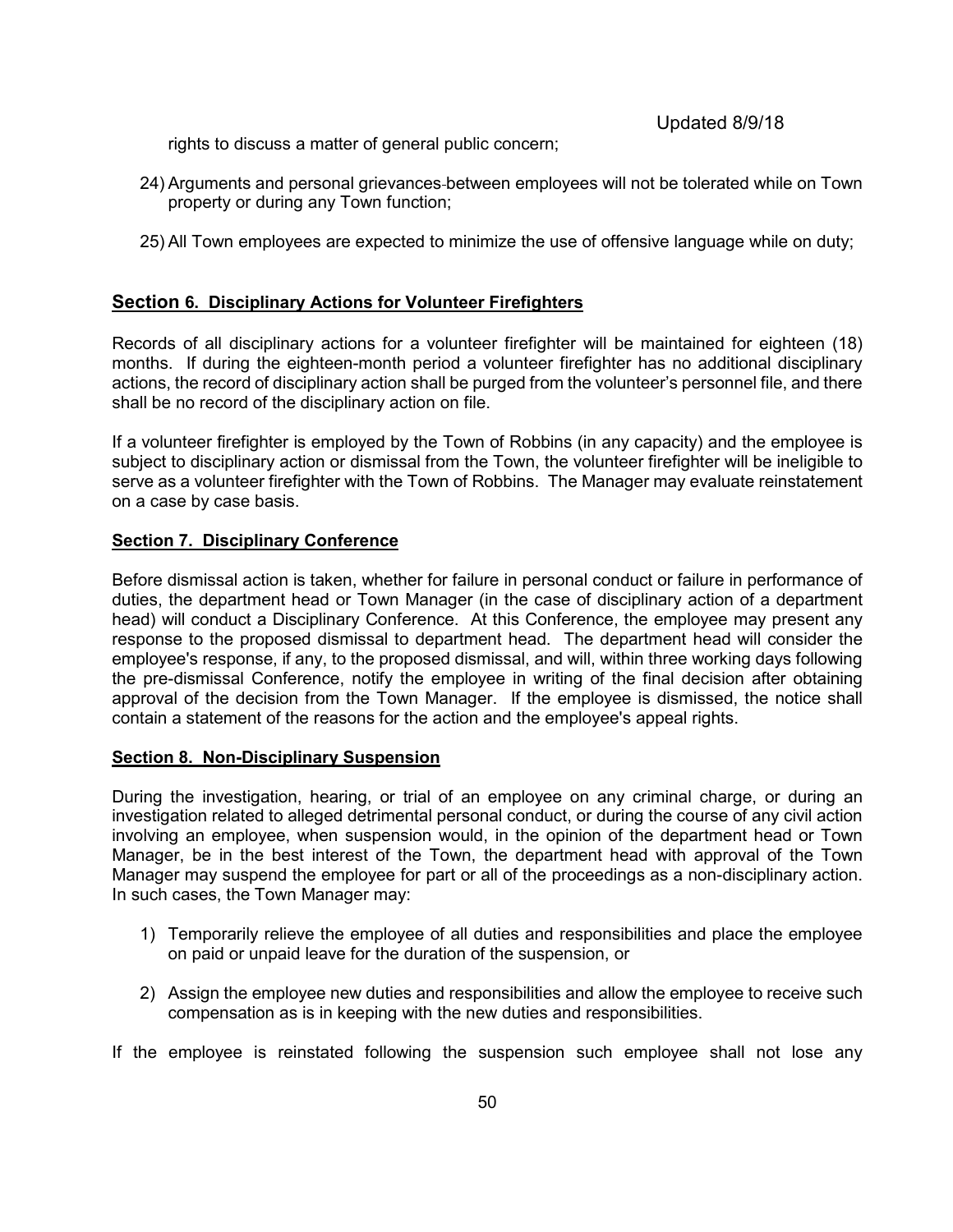compensation or benefits to which otherwise the employee would have been entitled had the suspension not occurred. If the employee is terminated following suspension, the employee shall not be eligible for any pay from the date of suspension; provided, however, all other benefits with the exception of accrued vacation and sick leave shall be maintained during the period of suspension.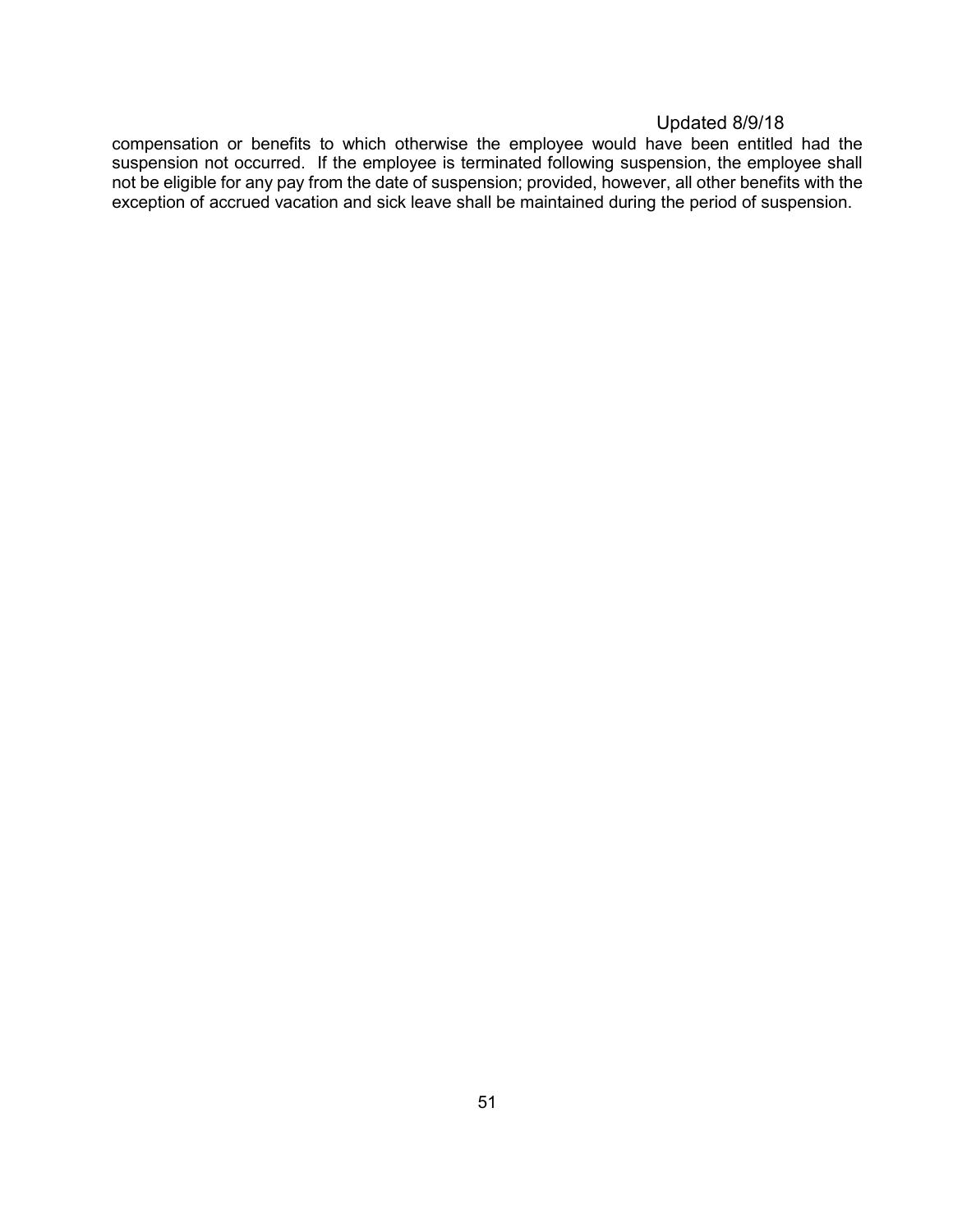### <span id="page-51-0"></span>Updated 8/9/18 **ARTICLE X. GRIEVANCE PROCEDURE AND ADVERSE ACTION APPEAL**

#### <span id="page-51-1"></span>**Section 1. Policy**

It is the policy of the Town to provide a just procedure for the presentation, consideration, and disposition of employee grievances. The purpose of this article is to outline the procedure and to assure all employees that a response to their complaints and grievances will be prompt and fair. The Human Resources Officer will be available to assist all parties with the procedures during the grievance process.

Employees utilizing the grievance procedures shall not be subjected to retaliation or any form of harassment from supervisors or employees for exercising their rights under this Policy. Supervisors or other employees who violate this policy shall be subject to disciplinary action up to and including dismissal from Town service.

#### <span id="page-51-2"></span>**Section 2. Grievance Defined**

A grievance is a claim or complaint by a current or a former employee based upon an event or condition, which affects the circumstances under which an employee works, allegedly caused by misinterpretation, unfair application, or lack of established policy pertaining to employment conditions.

Employees utilizing the grievance procedure shall not be subjected to retaliation or any form of harassment from supervisors or employees for exercising their rights under the grievance procedure. Supervisors or other employees who violate this policy shall be subject to disciplinary action up to and including dismissal.

#### <span id="page-51-3"></span>**Section 3. Purposes of the Grievance Procedure**

The purposes of the grievance procedure include, but are not limited to:

- 1) Providing employees with a procedure by which their complaints can be considered promptly, fairly, and without reprisal;
- 2) Encouraging employees to express themselves about the conditions of work which affect them as employees;
- 3) Promoting better understanding of policies, practices, and procedures which affect employees;
- 4) Increasing employees' confidence that personnel actions taken are in accordance with established, fair, and uniform policies and procedures;
- 5) Increasing the sense of responsibility exercised by supervisors in dealing with their employees;
- 6) Encouraging conflicts to be resolved between employees and supervisors who must maintain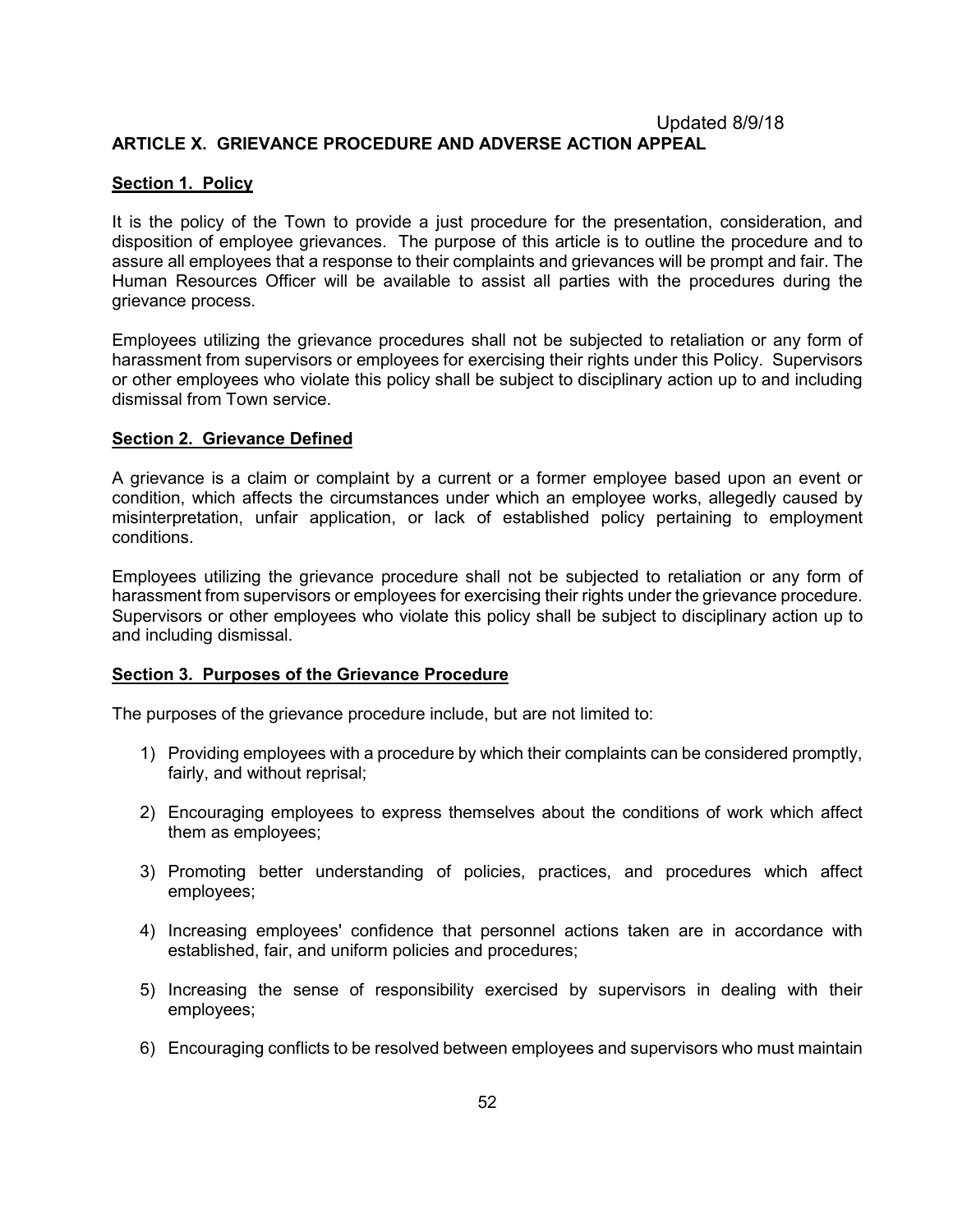an effective future working relationship, and therefore, encouraging conflicts to be resolved at the lowest level possible of the chain of command; and

7) Creating a work environment free of continuing conflicts, disagreements, and negative feelings about the Town or its leaders, thus freeing up employee motivation, productivity, and creativity.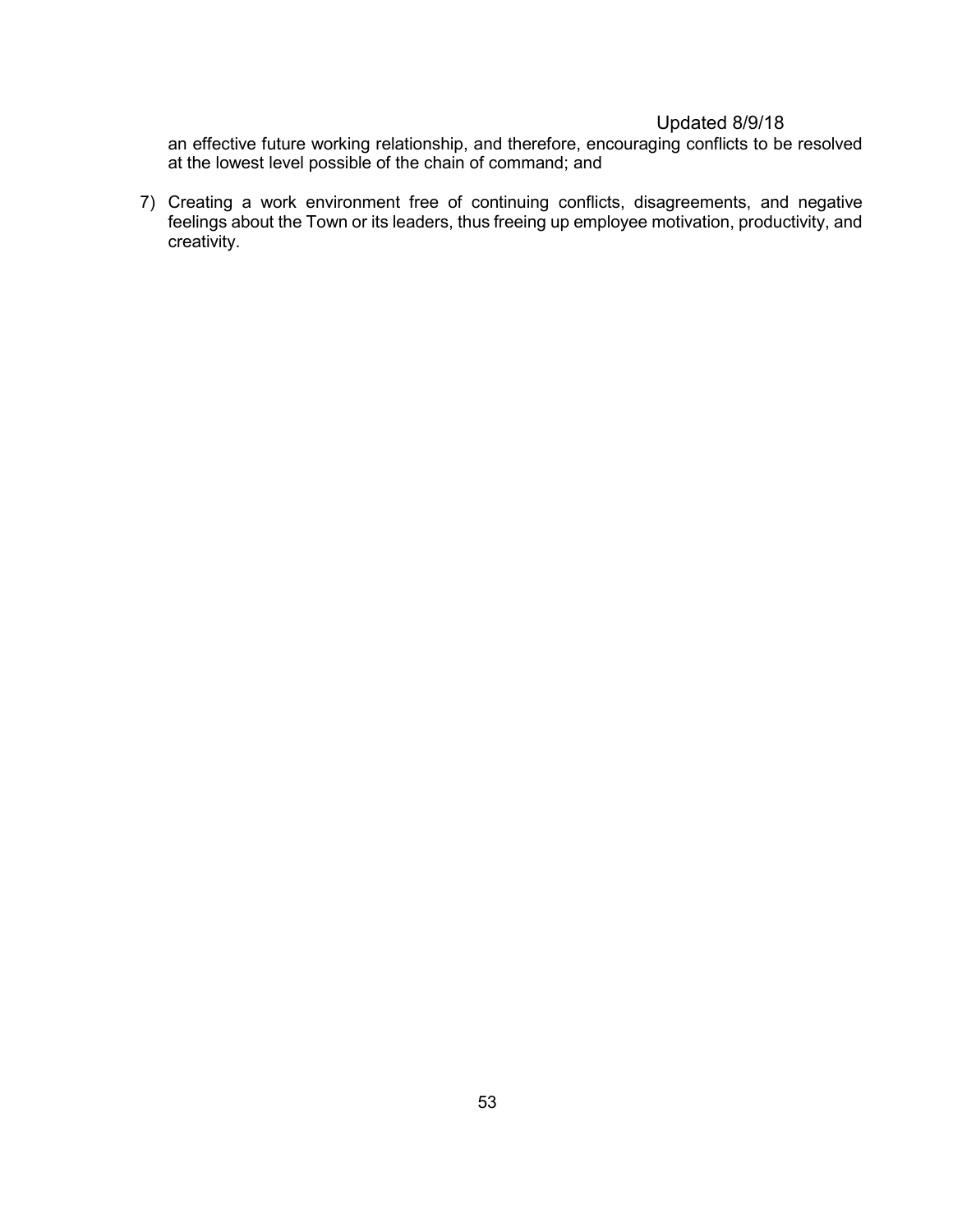#### <span id="page-53-0"></span>**Section 4. Grievance Procedure**

When an employee has a grievance, the following successive steps are to be taken unless otherwise provided. The number of calendar days indicated for each step should be considered the maximum, unless otherwise provided, and every effort should be made to expedite the process. However, the time limits set forth may be extended by mutual consent. The last step initiated by an employee shall be considered to be the step at which the grievance is resolved. A decision to rescind a disciplinary suspension or demotion must be approved by the department head or Town Manager and rescinding a dismissal must be approved by the Town Manager before the decision becomes effective.

**Informal Resolution.** Prior to the submission of a formal grievance, the employee and supervisor should meet to discuss the problem and seek to resolve it informally. Either the employee or the supervisor may involve the respective department head or the Human Resources Officer as a resource to help resolve the grievance.

In some instances, if both parties agree, and with the approval of the Town Manager, the parties may request mediation assistance from a neutral party to assist in identifying mutually agreeable solutions or understandings. Mediation may be used at any step in the process if agreed to by the parties and with the approval of the Town Manager.

**Step 1.** If no resolution to the grievance is reached informally, the employee who wishes to pursue a grievance shall present the grievance to the appropriate supervisor in writing. The grievance must be presented within fifteen calendar days of the event or within fifteen calendar days of learning of the event or condition. The supervisor shall respond to the grievance within ten calendar days after receipt of the grievance. The supervisor should, and is encouraged to, consult with any employee of the Town in order to reach a correct, impartial, fair and equitable determination or decision concerning the grievance. Any employee consulted by the supervisor is required to cooperate to the fullest extent possible.

The response from the supervisor for each step in the formal grievance process shall be in writing and signed by the supervisor. In addition, the employee shall sign a copy to acknowledge receipt thereof. The responder at each step shall send copies of the grievance and response to the Human Resources Officer.

**Step 2.** If the grievance is not resolved to the satisfaction of the employee by the supervisor, the employee may appeal, in writing, to the appropriate department head within ten calendar days after receipt of the response from Step 1. The department head shall respond to the appeal, stating the determination of decision within ten calendar days after receipt of the appeal.

**Step 3.** If the grievance is not resolved to the satisfaction of the employee at the end of Step 2, the employee may appeal, in writing, to the Town Manager within ten calendar days after receipt of the response from Step 3. The Town Manager shall respond to the appeal, stating the determination of decision within ten calendar days after receipt of the appeal. The Town Manager's decision shall be the final decision. The Town Manager will notify the Town Board of any impending legal action.

**Department Heads.** In the case of department heads or other employees where the Town Manager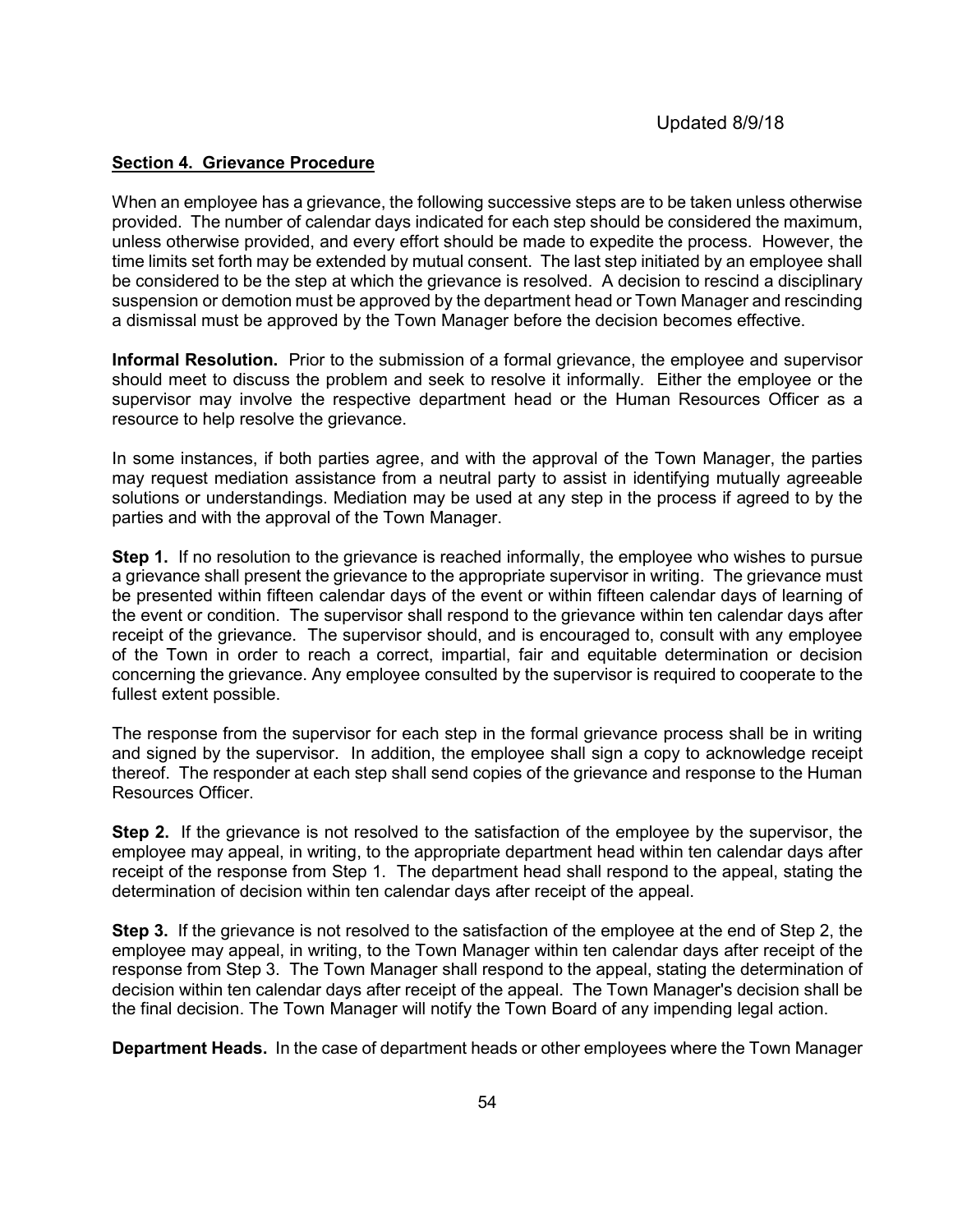has been significantly involved in determining disciplinary action, including dismissal, the Town may wish to obtain a neutral outside party to either:

- 1) provide mediation between the grieving department head and the Town Manager (see definition of mediation in "informal resolution" above); or
- 2) consider an appeal and make recommendations back to the Town Manager concerning the appeal. Such parties might consist of human resource professionals, attorneys trained in mediation, mediators, or other parties appropriate to the situation. The Town Manager may consider requests to hire an outside mediator at the Town's expense.

The Town Manager's decision shall be the final decision. The Town Manager will notify the Town Board of any impending legal action.

### <span id="page-54-0"></span>**Section 5. Role of the Human Resources Officer**

Throughout the grievance procedure, the roles of the Human Resources Officer shall be as follows:

- 1). To advise parties (including employee, supervisors, and Town Manager) of their rights and responsibilities under this policy, including interpreting the grievance and other policies for consistency of application;
- 2) To be a clearinghouse for information and decisions in the matter including maintaining files of all grievance documents;
- 3) To give notices to parties concerning timetables of the process, etc.;
- 4) To assist employees and supervisors in drafting statements; and
- 5) To facilitate the resolution of conflicts in the procedures or of the grievance at any step in the process; and
- 6) To help locate mediation or other resources as needed.

The Human Resources Officer shall also determine whether additional time shall be allowed to either side in unusual circumstances if the parties cannot agree upon extensions when needed or indicated.

#### <span id="page-54-1"></span>**Section 6. Grievance and Adverse Action Appeal Procedure for Discrimination**

When an employee, former employee, or applicant, believes that any employment action discriminates illegally (i.e. is based on age, sex, race, color, veteran status, religion, creed, political affiliation, non-job related disability, gender orientation or genetic information), he or she has the right to appeal such action using the grievance procedure outlined in this Article (Section 4 above). While such persons are encouraged to use the grievance procedure, they shall also have the right to go directly to the Human Resources Officer, any department head or to appeal directly to the Town Manager.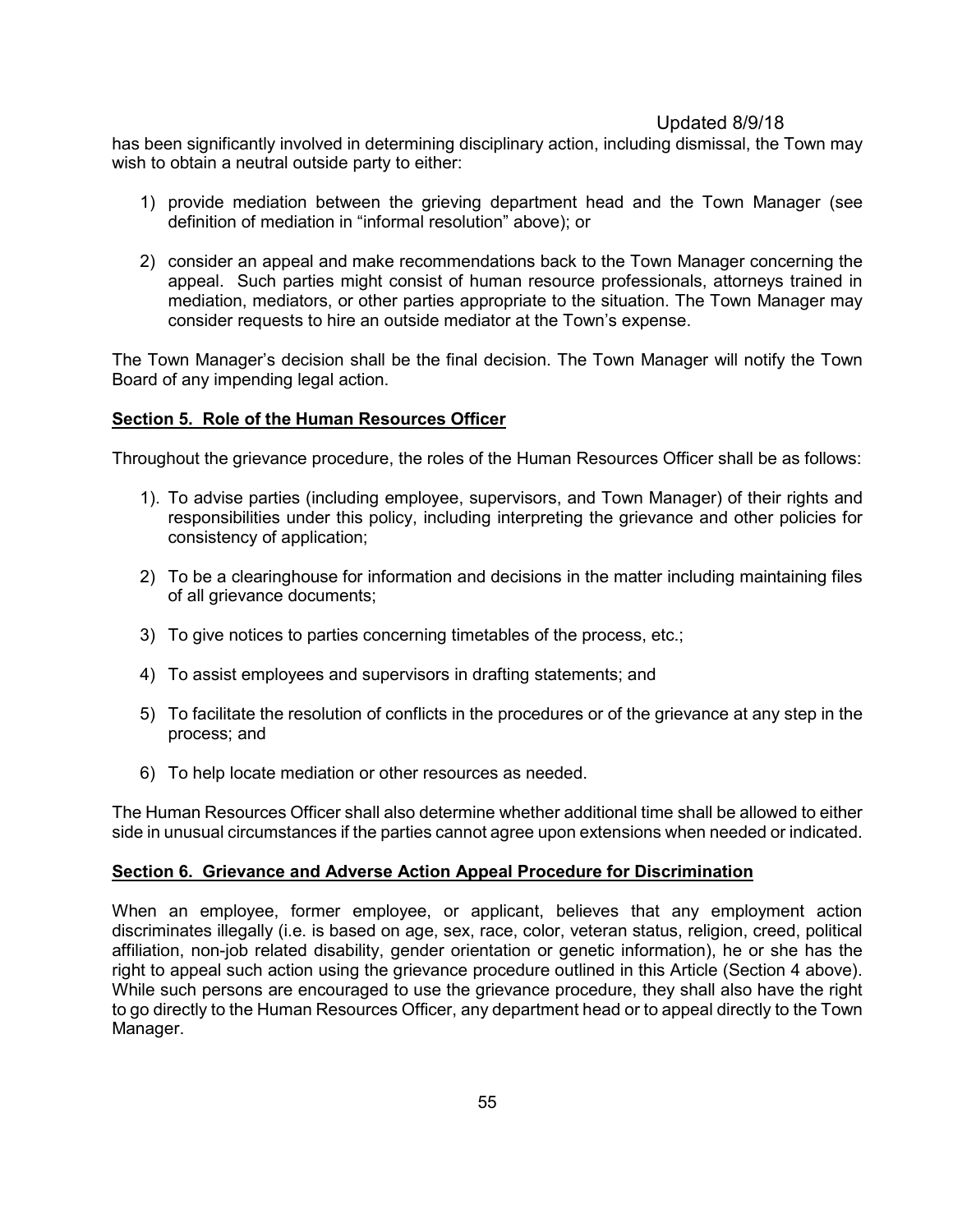Employment actions subject to appeal because of discrimination include promotion, training, classification, pay, disciplinary action, transfer, layoff, failure to hire, or termination of employment. An employee or applicant should appeal an alleged act of discrimination as soon as possible, ideally within thirty calendar days of the alleged discriminatory action.

The Human Resources Office will insure that an investigation is conducted into any allegation of harassment and advise the employee and appropriate management officials of the outcome of the investigation. Employees witnessing harassment shall also report such conduct to an appropriate Town official.

#### **Section 7. Back Pay Awards**

Back pay and benefits may be awarded to reinstated employees in suspension and discrimination cases.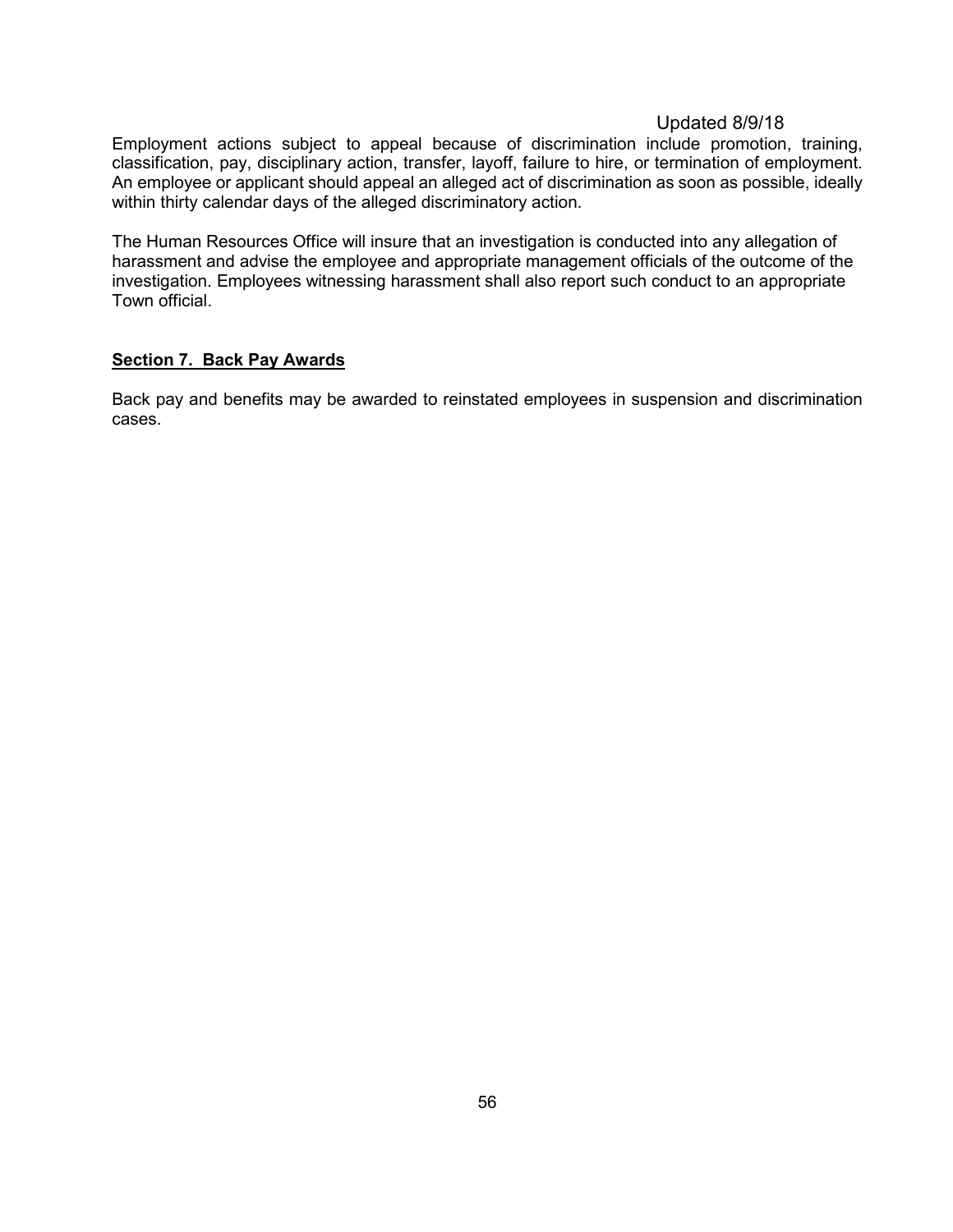### <span id="page-56-0"></span>**ARTICLE XI. RECORDS AND REPORTS**

#### <span id="page-56-1"></span>**Section 1. Public Information**

In compliance with North Carolina GS § 160A-168, the following information with respect to each Town employee is a matter of public record:

- 1) name;
- 2) age;
- 3) date of original employment or appointment to the service;
- 4) the terms of any contract by which the employee is employed whether written or oral, past and current, to the extent that the Town has the written contract or a record of the oral contract in its possession;
- 5) current position title;
- 6) current salary;
- 7) date and amount of each increase or decrease in salary with the Town;
- 8) date and type of each promotion, demotion, transfer, suspension, separation, or other change in position classification with the Town;
- 9) date and general description of the reasons for each promotion with the Town;
- 10) date and type of each dismissal, suspension, or demotion for disciplinary reasons taken by the Town. If the disciplinary action was a dismissal, a copy of the written notice of the final decision of the Town setting forth the specific acts or omissions that are the basis of the dismissal; and
- 11) the office to which the employee is currently assigned.

Any person may have access to this information for the purpose of inspection, examination, and copying, during regular business hours, subject only to such rules and regulations for the safekeeping of public records as the Town may adopt. An individual examining a personnel record may copy the information. The cost of photocopying may be assessed to the individual who requests the copies.

For the purposes of this subsection, the term "salary" includes pay, benefits, incentives, bonuses, deferred and all other forms of compensation paid by the Town.

A record will be maintained of all disclosures of personnel records, except for authorized personnel processing personnel actions or supervisors in the line of authority of the employee. Upon request the records of disclosure will be made available to the employee to whom it pertains.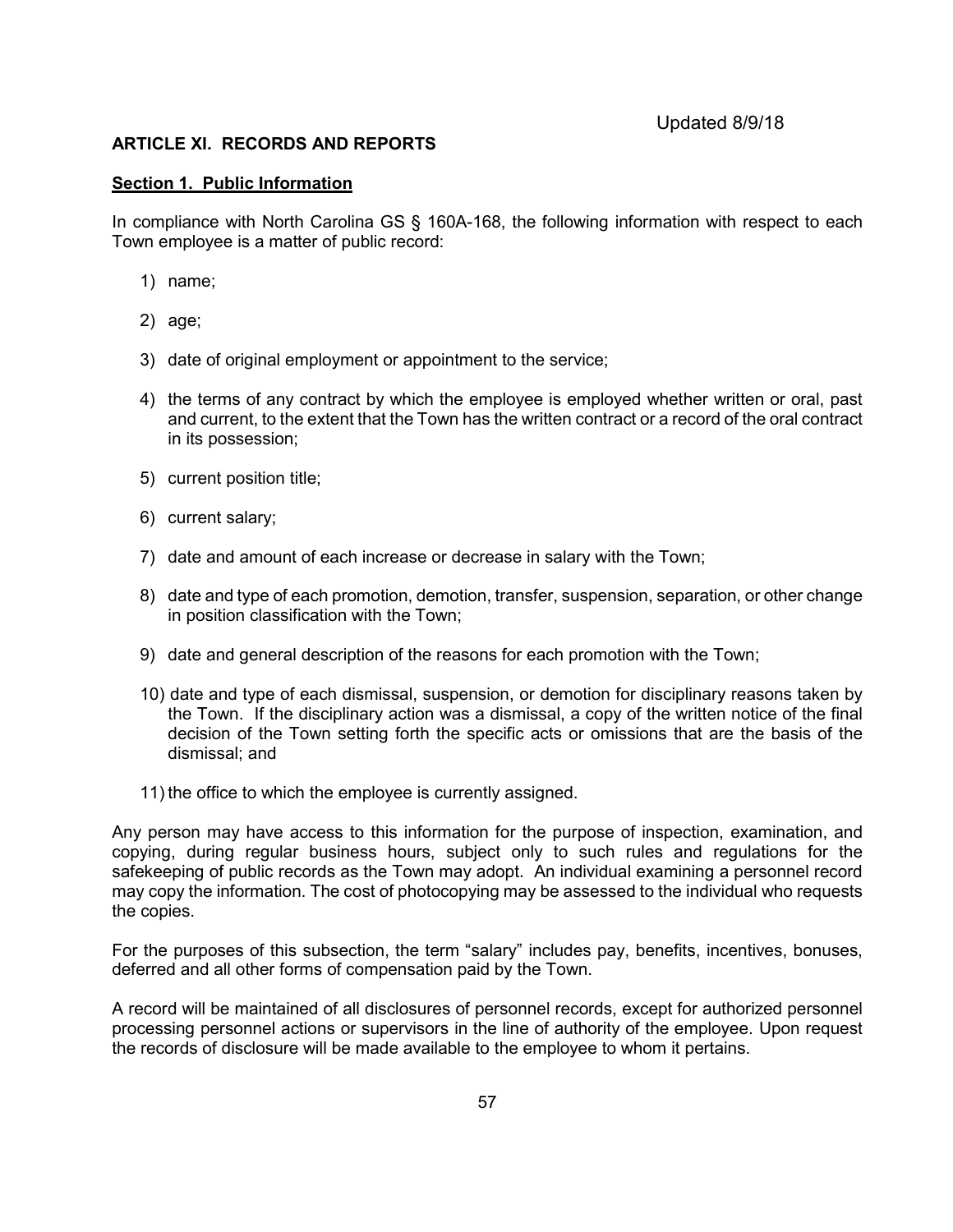#### <span id="page-57-0"></span>**Section 2. Access to Confidential Records**

The Town is committed to maintain the confidentiality of all Town personnel records in the manner and to the extent required by law. To this end, volunteer firefighter personnel files shall be deemed "employee personnel files" for the purposes of compliance with N.C.G.S. Section 160A-168, "Privacy of Employee Personnel Records."

All information contained in a Town employee's personnel file, other than the information mentioned above is confidential and shall be open to inspection only in the following instances:

- 1) The employee or his/her duly authorized agent may examine all portions of his/her personnel file except letters of reference solicited prior to employment, and information concerning a medical disability, mental or physical, that a prudent physician would not divulge to the patient.
- 2) A licensed physician designated in writing by the employee may examine the employee's medical record.
- 3) A Town employee having supervisory authority over the employee may examine all material in the employee's personnel file.
- 4) By order of a court of competent jurisdiction, any person may examine all material in the employee's personnel file.
- 5) An official of an agency of the State or Federal Government, or any political subdivision of the State, may inspect any portion of a personnel file when such inspection is deemed by the Town Manager to be necessary and essential to the pursuit of a proper function of the inspecting agency, but no information shall be divulged for the purpose of assisting in a criminal prosecution of the employee, or for the purpose of assisting in an investigation of the employee's tax liability. However, the official having custody of the personnel records may release the name, address, and telephone number from a personnel file for the purpose of assisting in a criminal investigation.
- 6) An employee may sign a written release to be placed in his/her personnel file that permits the record custodian to provide, either in person, by telephone, or by mail, information specified in the release to prospective employers, educational institutions, or other persons specified in the release.
- 7) The Town Manager, with the concurrence of the Town Board, may inform any person of the employment, non-employment, promotion, demotion, suspension or other disciplinary action, reinstatement, transfer, or termination of a Town employee, and the reasons for that action. Before releasing that information, the Town Manager shall determine in writing that the release is essential to maintaining the level and quality of Town services. The written determination shall be retained in the Town Manager's office, is a record for public inspection, and shall become a part of the employee's personnel file.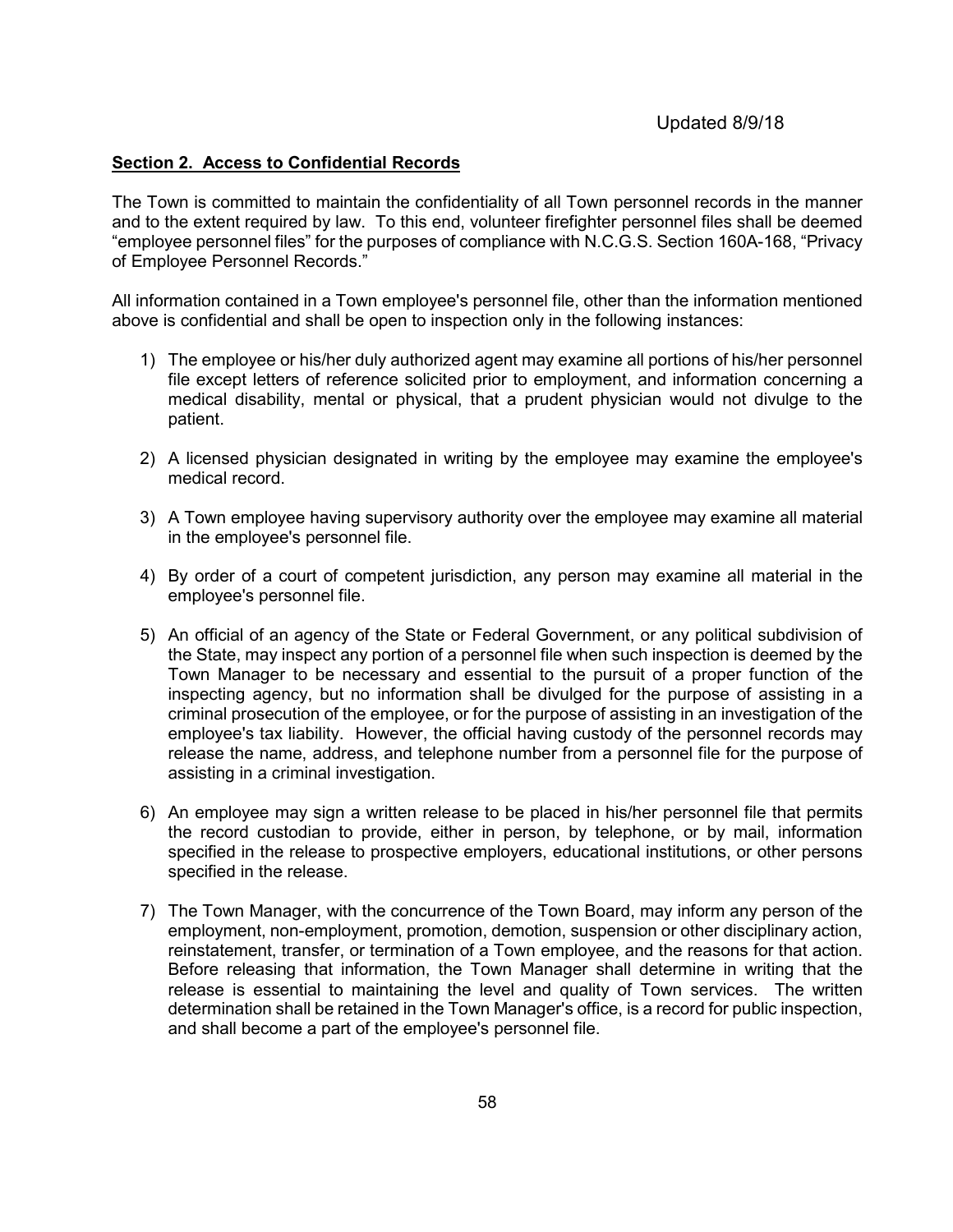### <span id="page-58-0"></span>**Section 3. Personnel Actions**

The Human Resources Officer, with the approval of the Town Manager, will prescribe necessary forms and reports for all personnel actions and will retain records necessary for the proper administration of the personnel system. There shall be one set of official personnel files, centrally located as designated by the Town Manager, normally in the Human Resources Office. These files shall contain documents such as employment applications and related materials, records of personnel actions, documentation of employee warnings, disciplinary actions, performance evaluations, retirement, letters of recommendation, and other personnel-related documents.

### <span id="page-58-1"></span>**Section 4. Records of Former Employees**

The provisions for access to records apply to former employees as they apply to present employees.

### <span id="page-58-2"></span>**Section 5. Remedies of Employees Objecting to Material in File**

An employee who objects to material in his/her file may place a statement in the file relating to the material considered to be inaccurate or misleading. In accordance with established grievance procedures, the employee may seek to have a record of upheld grievances relating to personnel records placed in the file and/or may seek removal of material in the file contingent upon approval of the North Carolina Department of Cultural Resources.

### <span id="page-58-3"></span>**Section 6. Penalties for Permitting Access to Confidential Records**

Section 160A-168 of the General Statues provides that any public official or employee who knowingly and willfully permits any person to have access to any confidential information contained in an employee personnel file, except as expressly authorized by the designated custodian, is guilty of a misdemeanor and upon conviction shall be fined in an amount consistent with the General Statutes.

#### <span id="page-58-4"></span>**Section 7. Examining and/or Copying Confidential Material without Authorization**

Section 160A-168 of the General Statutes of North Carolina provides that any person, not specifically authorized to have access to a personnel file designated as confidential, who shall knowingly and willfully examine in its official filing place, remove or copy any portion of a confidential personnel file shall be guilty of a misdemeanor and upon conviction shall be fined consistent with the General Statutes.

#### <span id="page-58-5"></span>**Section 8. Destruction of Records Regulated**

No public official may destroy, sell, loan, or otherwise dispose of any public record, except in accordance with NC General Statute § 121.5, without the consent of the North Carolina Department of Cultural Resources. Whoever unlawfully removes a public record from the office where it is usually kept, or whoever, alters, defaces, mutilates or destroys it will be guilty of a misdemeanor and upon conviction will be fined in an amount provided in NC General Statute § 132.3.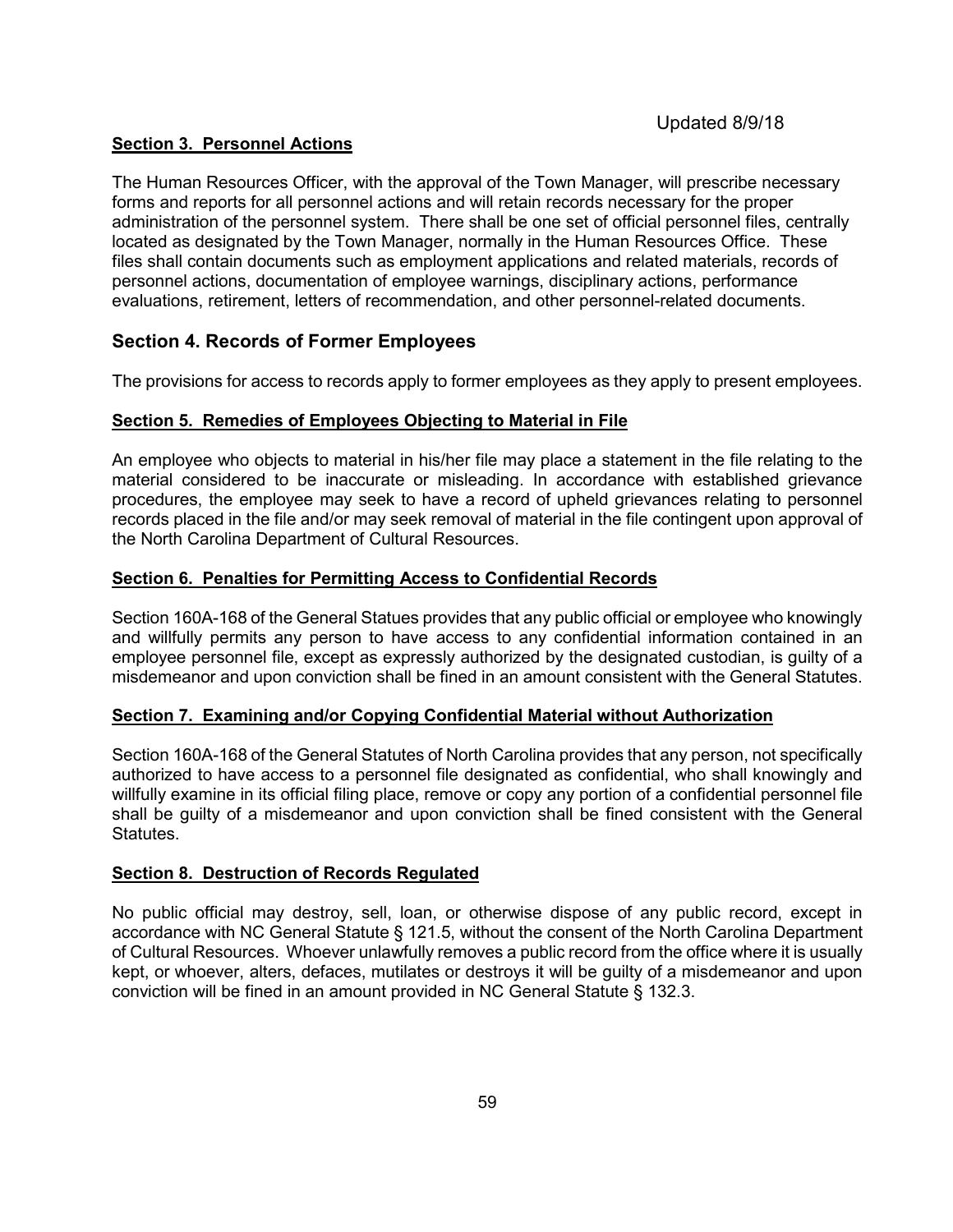### <span id="page-59-0"></span>**ARTICLE XII. IMPLEMENTATION OF POLICIES**

#### <span id="page-59-1"></span>**Section 1. Conflicting Policies Repealed**

All policies, ordinances, or resolutions that conflict with the provisions of these policies are hereby repealed.

#### <span id="page-59-2"></span>**Section 2. Severance**

If any provision of these policies or any rule, regulation, or order hereunder of the application of such provision to any person or circumstances is held invalid, the remainder of these policies and the application of such remaining provisions of these policies of such rules, regulations, or orders to persons or circumstances other than those held invalid will not be affected thereby.

#### <span id="page-59-3"></span>**Section 3. Amendments**

This policy may be amended by action of the Town Board and by resolution appropriately approved. Any revisions or amendments adopted in conformance with this procedure shall become effective as of the date of such adoption.

Notice of any amendment to the policy or any portion thereof, shall be provided to employees. Adopted amendments should be posted on bulletin boards in employee work locations and/or in employee newsletters.

Adopted by the Board of Commissioners on \_\_\_\_\_\_\_\_.

Amended: \_\_\_\_\_\_\_\_\_\_\_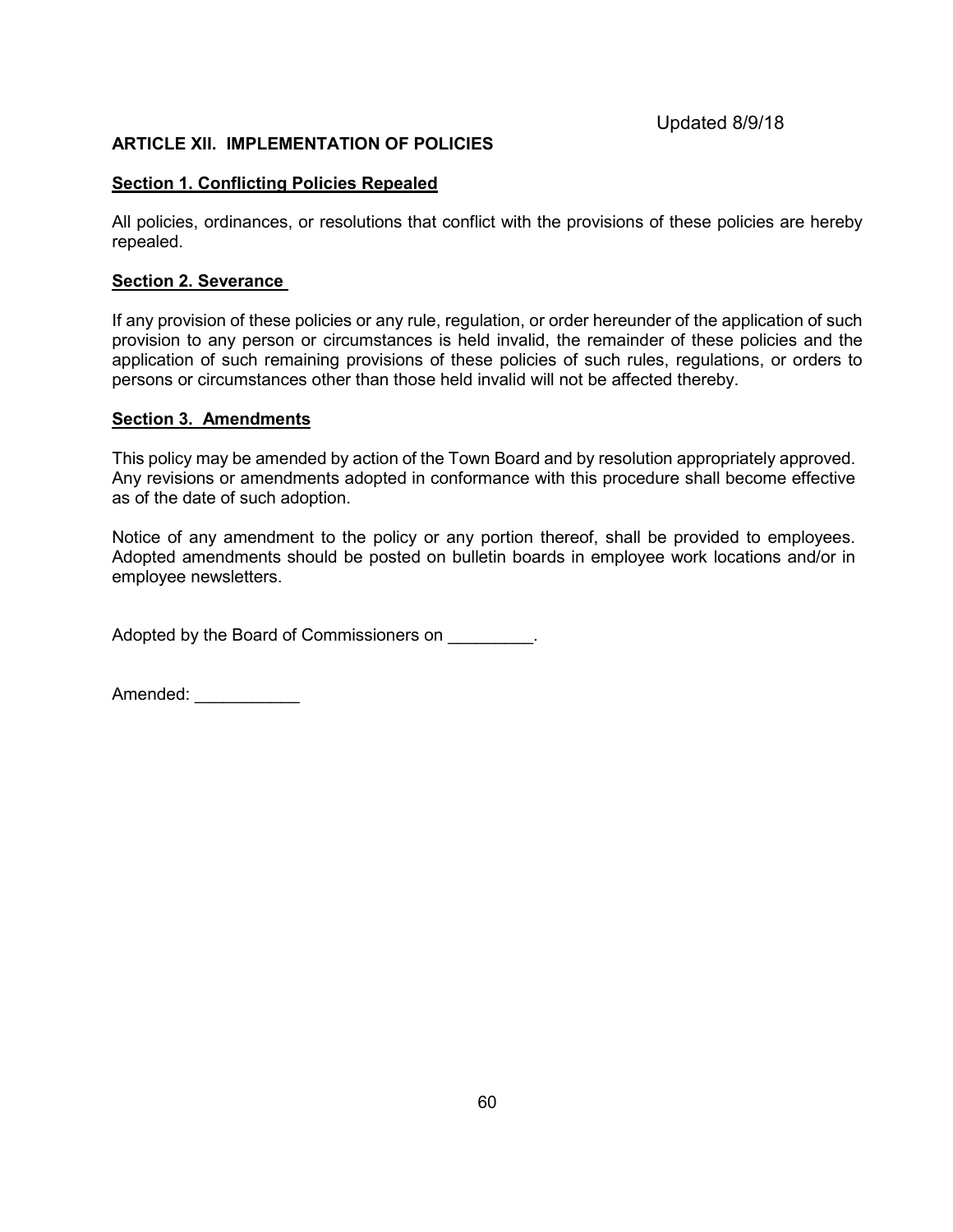## **TOWN OF ROBBINS**

### **Accounts Payable Policy**

#### **PURPOSE**

The purpose of this policy is to document the Town of Robbins's accounts payable and cash disbursements processes. The Town currently uses The Southern Software FMS system for processing accounts payable and cash disbursements.

The City procures goods and services through the various Town Departments. The Department Head is responsible for establishing controls to insure items invoiced have been received in accordance with the Town policies and procedures. Invoices are approved and coded at the Department level by the Department head.

Invoices turned in to the Finance Department are keyed into the FMS system for payment by the customer service clerk. The clerk then gives the invoices to the Finance Director for review and approval. The Finance Director will then process the invoices and complete a check run. The Finance Director will sign the checks and then give to the Town Manager to approve, sign and verify that the checks match up to the invoices.

#### **CREDIT CARDS**

There are two credit cards maintained by the Town for purchases. The Town Manager has one of the cards and the other card is kept locked in the Finance Director's office to be signed out to Department Head's as needed. The Department Heads are responsible for overseeing their budgets and verifying the availability of funds prior to making a credit card purchase.

Department heads are responsible for turning in all receipts, coded and signed, for all credit card purchases as soon as possible after a transaction is completed. The Customer Service Clerk will key in the Credit Card purchase just as if it were an invoice, with the Vendor being the Fidelity Bank. Checks will be written to the Fidelity Bank for the credit card purchases during the weekly check run. The Finance Director will also monitor the MasterCard purchases on-line daily to make sure all receipts have been accounted for.

#### PURCHASE ORDERS

The Finance Director issues purchases orders at the request of Department Heads as needed.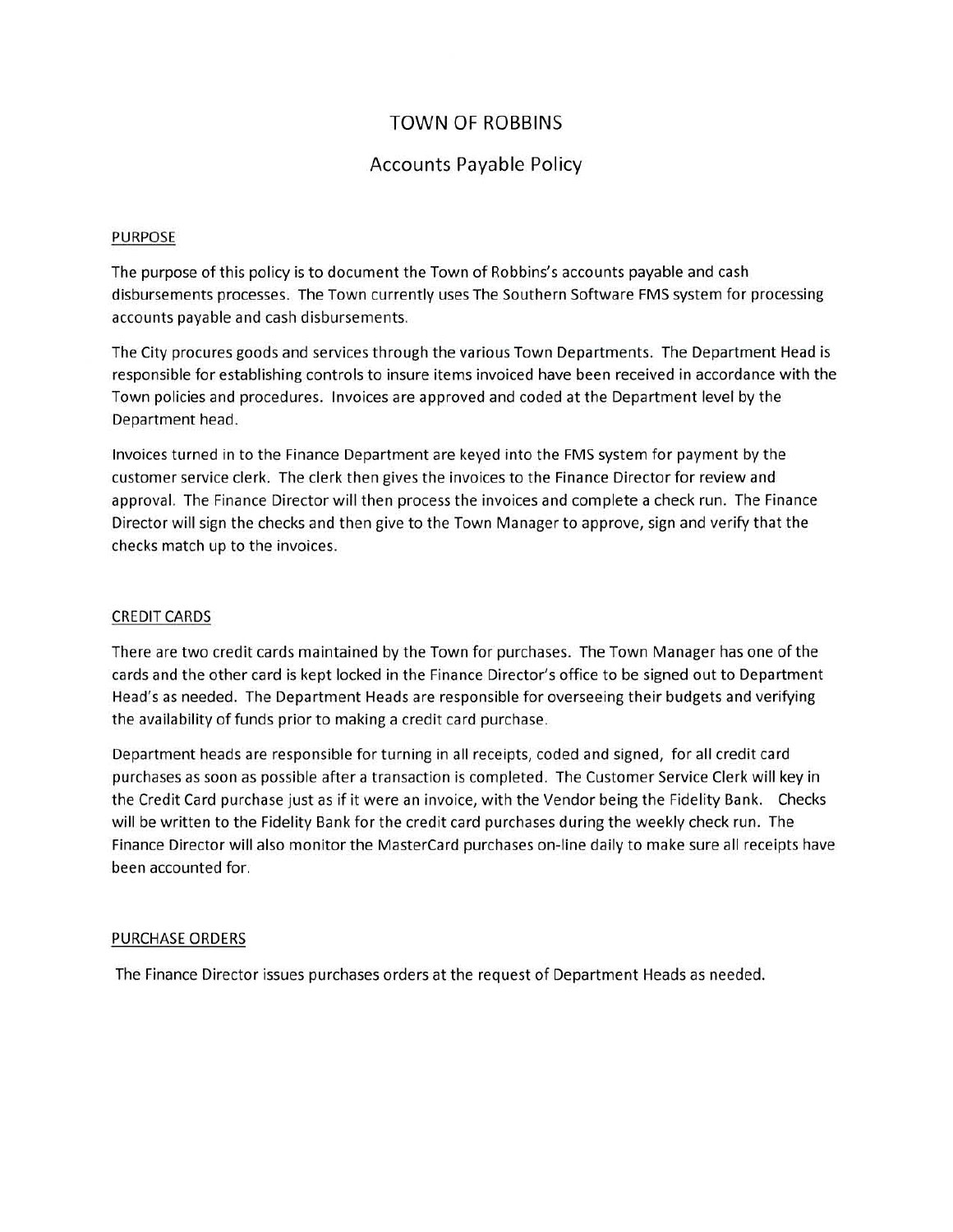#### **MANUAL CHECKS**

Manual checks are issued as needed either with an approved invoice or check request.

#### **ELECTRONIC PAYMENTS**

To ensure the Town is in compliance with the requirements of G.S 159-28 (d), the Finance Director must provide sufficient internal controls to ensure the following guidelines are followed;

- A) All Expenditures must be authorized by the annual budget ordinance or an adopted capital budget.
- B) Sufficient remaining budget amounts must be available before the purchase is made.
- C) Adequate cash balances must be available to fund the purchase.
- D) Purchases guided by this policy will be included in the financial records each month and encumbered.
- E) All purchases must be transacted exclusively for the operations and capitalized spending of the Town. Purchases cannot be transacted for personal benefit.

#### **ELECTRONIC FUNDS TRANSFER**

The Town does use electronic ACH transfers for certain vendors such as the NC Department of Revenue, Internal Revenue Service and Insurance companies. We also take advantage of the utility accounts being set up on automatic draft to prevent our power from being disrupted due to a missed payment. These monthly amounts are encumbered to meet the electronic payments defined by G.S. 159-28 or G.S. 115C-441.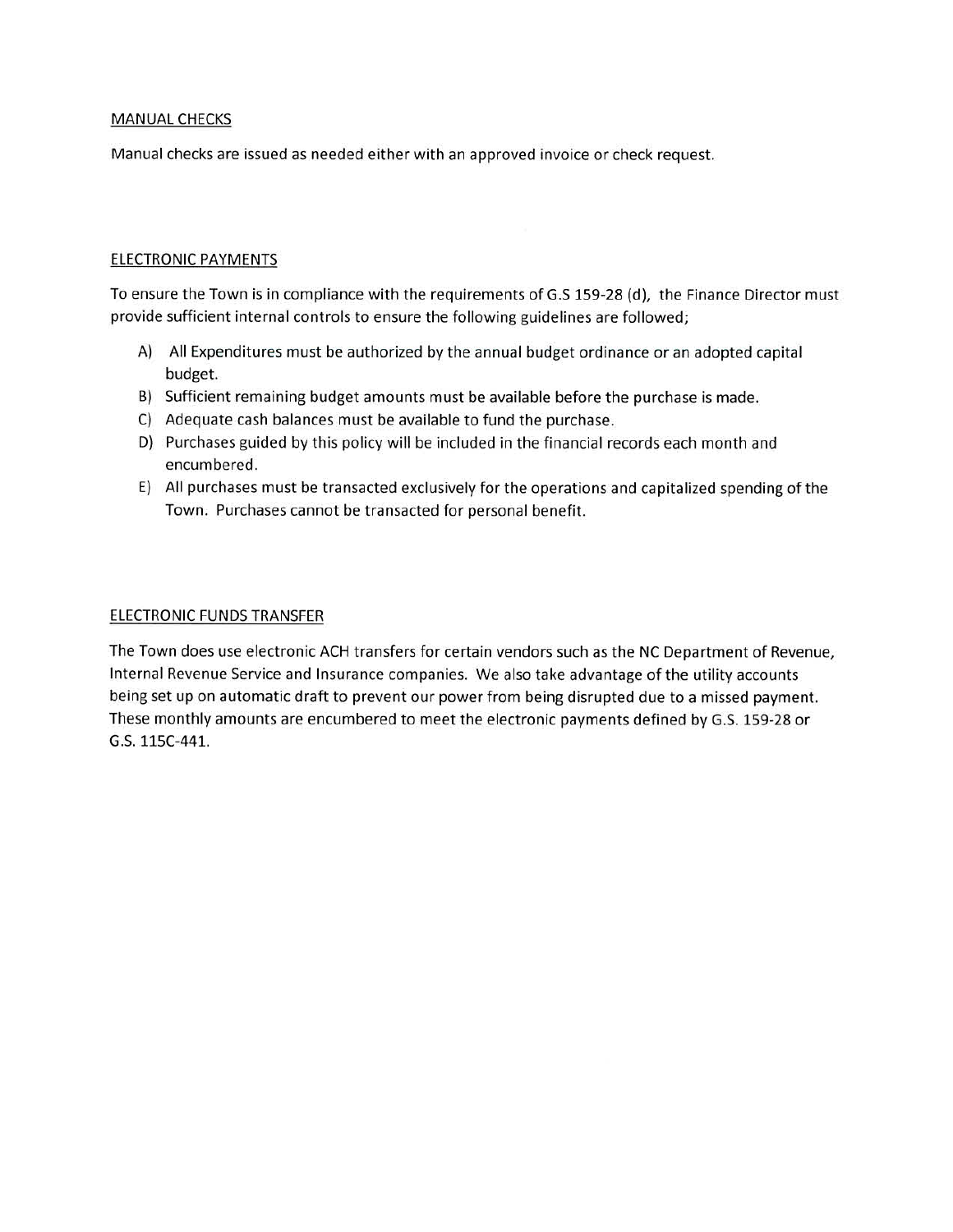# **TOWN OF ROBBINS CASH POLICY**

The citizens of Robbins expect that all financial transactions conducted by the Town personnel are handled with accuracy. A shortage of funds is a loss to the Town and an overage is a loss to the Town's customers. All financial transactions should be in balance.

Each employee responsible for handling Town funds should ensure the efficiency and accuracy of these funds always. The customer's change should be counted back to them.

Town cash is never to be used for cashing personal checks or for providing temporary "loans" for the benefit of the cash handler or other individuals.

In accordance with the Local Government Budget and Fiscal Control Act 159-32, the Finance Director may at any time audit the accounts of any employee collecting or receiving moneys. All accounts will be audited at least annually.

The Town currently uses the Southern Software FMS system for processing utility billing and receipting. Miscellaneous receipts are posted manually into the FMS system.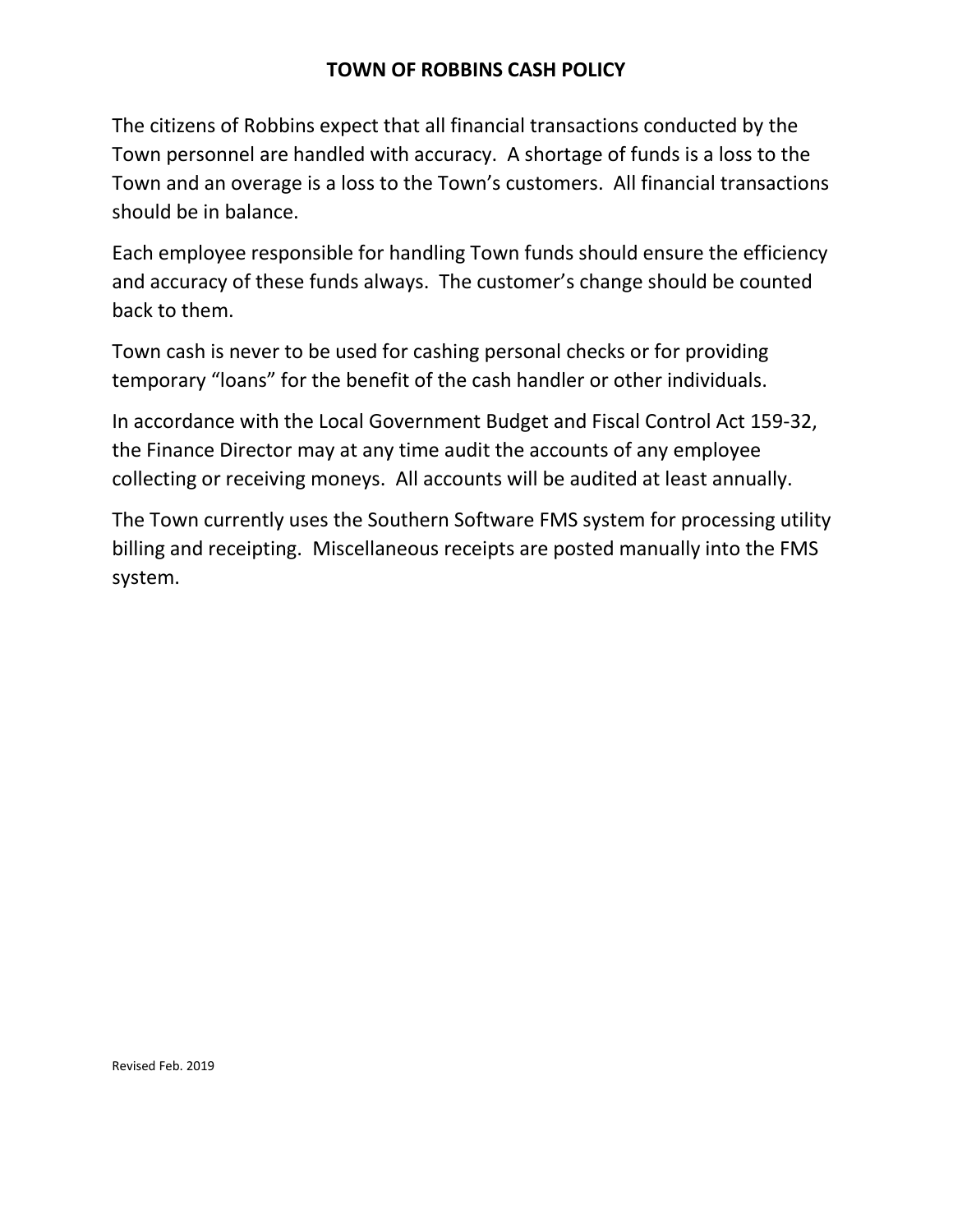# **TOWN OF ROBBINS CASH POLICY**

# *Cash Drawer should be counted each morning running a cash register tape to verify the beginning cash in the drawer equals \$200.00.*

# **Balancing of Cash Drawer – Utility Billing**

- 1. Print the Utility Payment/ Deposit Journal Report.
- 2. Prepare the Daily Cash Reconciliation Worksheet and write the totals of the cash summary on the last page of the Journal Report on the worksheet.
- 3. Add all checks, running a calculator tape. Write on worksheet and verify that the checks equal the check amount on the Journal Report. (Please keep checks in order in the cash drawer in the same order received with the last check received on top, this makes it easier to reconcile).
- 4. Count all money in Utility drawer, running calculator tape, starting with highest bills and working down to pennies. Write on worksheet and verify that the total equals the Cash amount on the Journal Report.
- 5. Add all money orders., running calculator tape if more than one. Verify that the total matches the Deposit Journal Summary.
- 6. Run Credit Card Report tape for Enterprise. Verify that the total matches the Deposit Journal Summary.
- *7.* **The "***Daily Journal Report Summary" Total* **should reconcile to your** *Total Deposits.*
- *8. If your drawer is \$5.00 or more over or under please notify Finance Director, Town Manager or Town Clerk immediately.*
- 9. Secure all cash but \$200.00 (beginning \$200.00 change fund) and checks in a zippered bank bag along with Bank Deposit slip (write *"Utility*" on bank deposit slip).
- 10.Sign the worksheet and attach calculator tapes, reports and backup to back. Give to the Finance Director for approval. In the absence of the Finance Director, Town Manager or Town Clerk can approve.
- 11.Close out drawer and post payments.